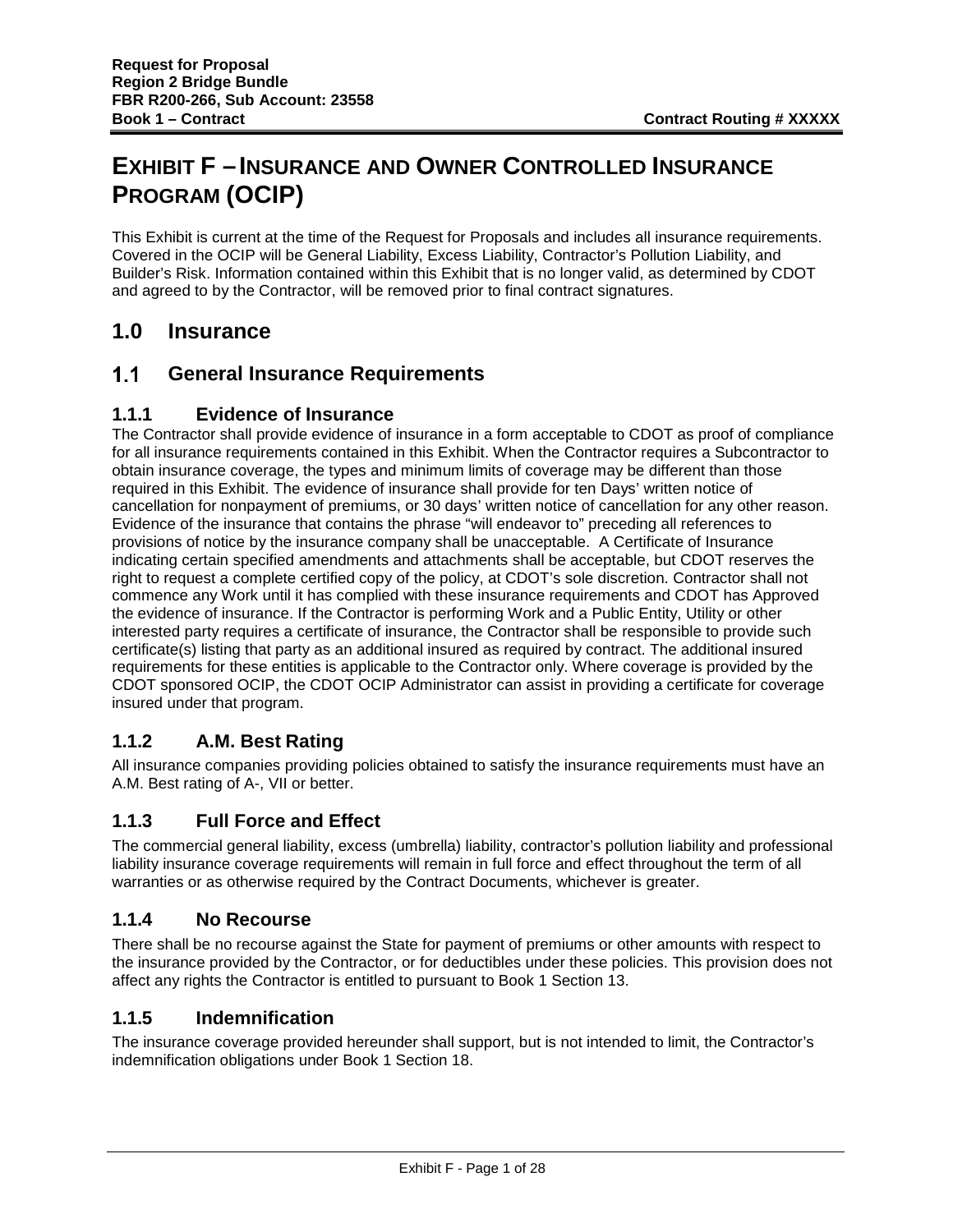#### $1.2$ **Contractor Provided Insurance**

The Contractor shall procure, at its own expense, insurance acceptable to CDOT, as described herein, and shall maintain such insurance, as specified herein, in accordance with the requirements stated in Section 1.1, or as otherwise Approved by CDOT at its sole discretion.

# **1.2.1 Workers' Compensation and Employer's Liability Coverage**

The Contractor shall provide Workers' Compensation coverage that is in compliance with all Legal Requirements (including C.R.S. § 8-44-101, et seq.) and Employer's Liability with minimum limits of \$1,000,000 by disease each person, \$1,000,000 by disease aggregate, and \$1,000,000 each person by accident.

# **1.2.2 Commercial General Liability Insurance**

The Contractor shall provide Commercial General Liability broad form coverage for Bodily Injury, Property Damage, Personal Injury and Advertising Liability written on an occurrence form that shall be no less comprehensive or more restrictive than the coverage provided by Insurance Services Office (IS0) for CG 00 01 10 01.

- 1. Limits of liability. General liability:
	- A. \$1 million each occurrence.
	- B. \$2 million general aggregate (annually). The general aggregate limit shall not be diminished by claims on other projects.
	- C. \$1 million personal injury/advertising liability.
	- D. \$2 million products/completed operations liability.
- 2. Such insurance shall include, by its terms or appropriate endorsements, Bodily Injury, Property Damage, Legal liability, Personal Injury, Blanket Contractual, Independent Contractors, Premises, Operations and Products and Completed Operations. Such insurance shall also include blanket coverage for Explosion, Collapse, and Underground (XCU) hazards.
- 3. Products and Completed Operations coverage shall be continued for a minimum of eight years from Project Completion.
- 4. CDOT shall be an additional insured with respect to liability arising out of acts or omissions of the Contractor or its Subcontractors, whether on or off the Site.

#### **1.2.3 Automobile Liability Insurance**

The Contractor shall provide commercial automobile liability insurance covering all owned/leased, nonowned and hired vehicles used in the performance of Work, both on and off the Site, including loading and unloading.

The following limits of liability and other requirements shall apply:

- 1. Contractor Limit: \$2 million combined single limit for bodily injury and property damageliability.
- 2. Subcontractor Limit: \$1M combined single limit for bodily injury and property damageliability.
- 3. Coverage shall be provided on ISO form number CA 00 01 10 01 or equivalent.
- 4. The policy will include uninsured and underinsured, in compliance with Colorado law.
- 5. The policy shall be endorsed to include Motor Carrier Act endorsement Hazardous Materials Cleanup (MCS-90), if applicable.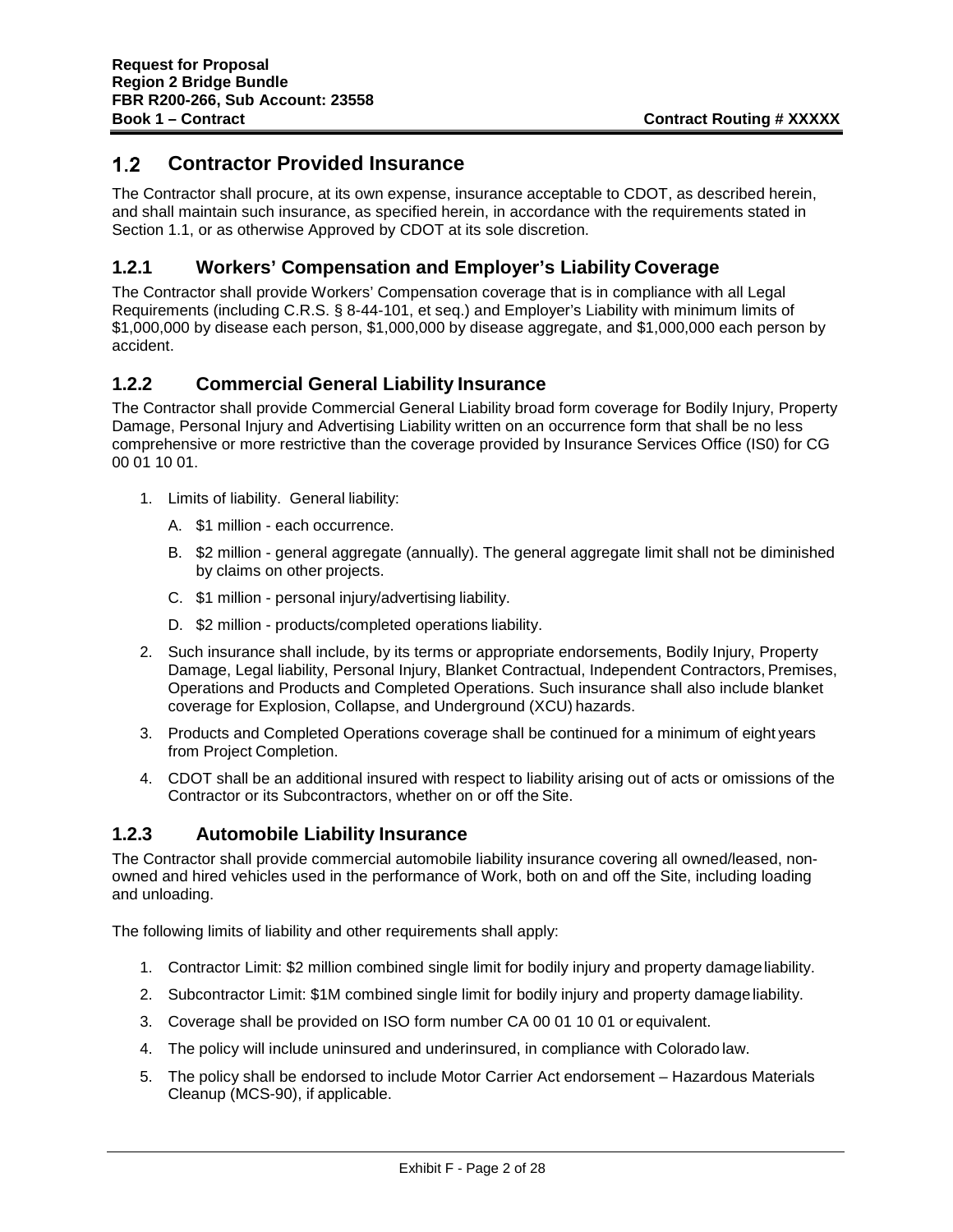#### **1.2.4 Excess (Umbrella) Liability Insurance**

The Contractor shall provide Umbrella or Excess Liability insurance with limits of not less than \$10 million per occurrence and \$10 million annual aggregate which will provide bodily injury, personal injury and property damage liability at least as broad as the primary coverages set forth above, including Employer's Liability, Commercial General Liability and Commercial Automobile Liability, as set forth in Sections 1.2.1, 1.2.2, and 1.2.3.

#### **1.2.5 Contractor's Pollution Legal Liability Coverage**

The Contractor shall provide pollution legal liability coverage for the Project. The following limits and conditions shall apply:

- 1. The limit of liability per occurrence shall be at least \$5 million and the total Project aggregateshall be at least \$10 million.
- 2. CDOT shall be named as an additional insured (to the extent commercially available as determined by CDOT).
- 3. The policy form shall be written on an occurrence-based form. The extended reporting period must be at least 24 months following completion of the Work.
- 4. CDOT reserves the right to purchase a Project-specific policy in lieu of the Contractor's pollution legal liability policy.

**CDOT has elected to provide Contractor's Pollution Legal Liability Coverage under their insurance program policy (as provided for in Section 2.1.3), the Contractor proposal, and the coverage brought by their Subcontractors, shall exclude this coverage in their Total Proposal Price.**

# **1.2.6 Professional Liability Insurance**

The Contractor, and/or Subcontractor shall provide Professional Liability Insurance Coverage for the protection of all design and engineering professionals associated with the Project as follow:

- Contractors will provide contractual Limits of Liability of \$2 million per claim (or occurrence) and an annual aggregate limit of at least \$2 million. ESB and DBE firms will be covered as long as the ESB and DBE firms' contracts are with the Contractor. The Contractor, at its discretion, may elect to allow limits less than those imposed on the Contractor from its Subcontractors; however the Contractor shall accept the responsibilities and liabilities to satisfy the contract requirements for the Subcontractor, and such limits shall not be less than \$1,000,000 per claim (or occurrence) and \$1,000,000 in annual aggregate limits. A project specific policy may be substituted with Limits of Liability of \$2 million per claim (or occurrence) and an aggregate of \$4 million.
- The policy will have a three (3) year, or as determined by CDOT Risk Management, extended reporting period from the Final Acceptance Date with respect to all events that occurred, but were not reported, during the term of the policy.
- The policy shall protect against any negligent act, error or omission arising out of design or engineering including environmental design or consulting with respect to the Project.
- The policy shall have a retroactive date of no later than the date the first design and/or engineering Activities have been conducted by the design professionals and contractors associated with the Project.
- Contractor shall provide insurance for construction management activities in the amounts required in this Section 1.2.6, per the Contractor's usual business practices including, butnot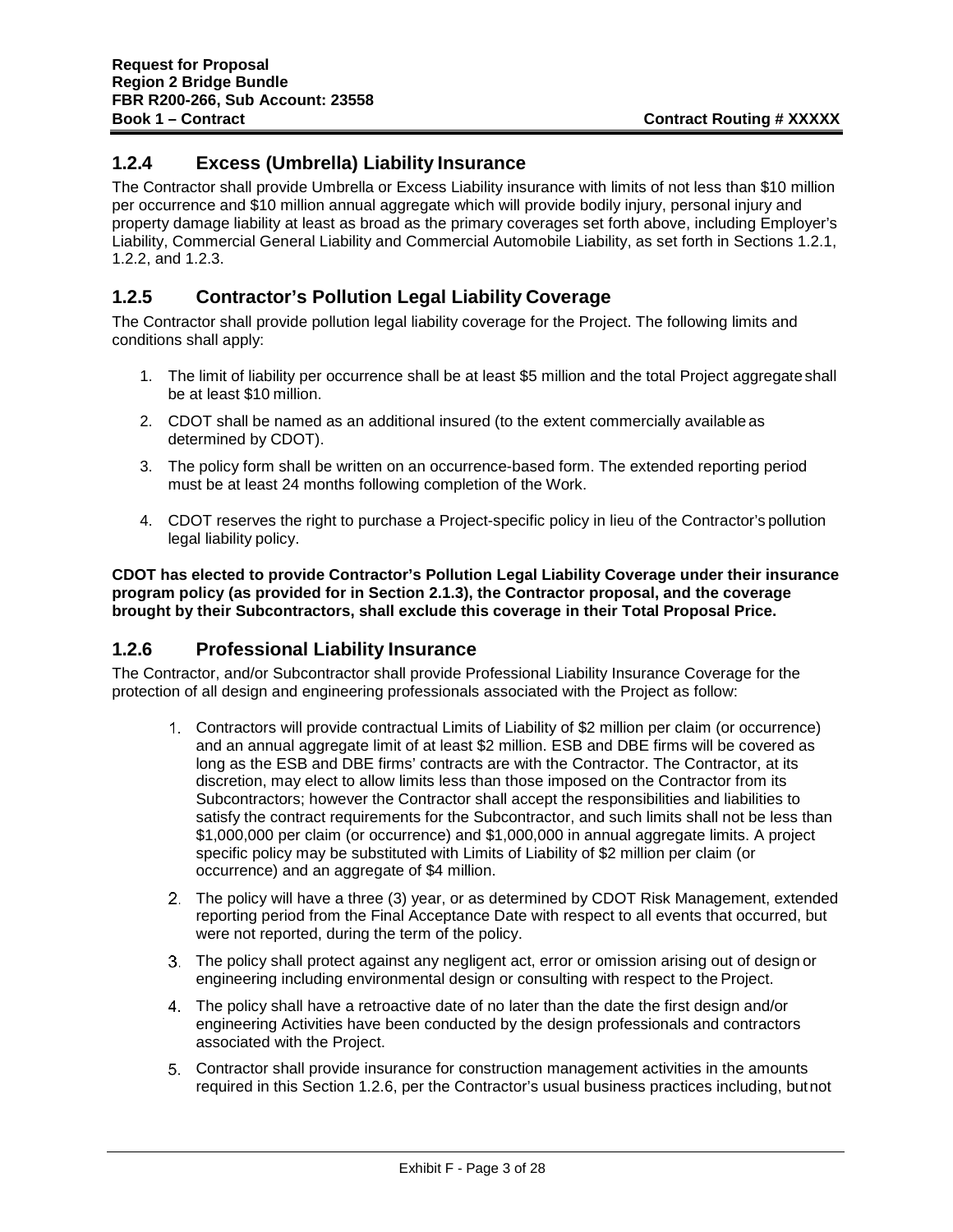limited to, purchasing a construction management professional policy or an errors and omissions policy.

 Where a Subcontractor provides Professional Liability Coverage, Contractor shall confirm that all requirements of this section have been met prior to the start of design work.

#### **The limits required and provided by the Contractor for CDOT above does not reduce the liability of the Contractors, or its Subcontractors to the insurance, nor the limit of liability provided herein.**

#### **1.2.7 Railroad Protective Insurance**

In addition to the above, the Contractor shall furnish evidence to CDOT that, with respect to the operation the Contractor or any of its subcontractors perform, the Contractor has provided for and on behalf of the Railroad Company, and each Railroad Company when more than one is involved, Railroad Protective Public Liability and Property Damage Insurance in limits as required by the Railroad Companies, but in no case less than a combined single limit of Five Million Dollars (\$5,000,000) per occurrence with an aggregate limit of Ten Million Dollars (\$10,000,000) applying separately for each annual period for:

- 1. All damages arising out of bodily injuries to or death of one or more persons.
- 2. All damages arising out of injury to or destruction of property.

Said policy or policies of insurance shall be deemed to comply with the Railroad Protective Insurance requirements if each of said policies contains a properly completed and executed "Railroad Protective Liability Form," copies of which are available from CDOT's Agreements Engineer, Colorado Department of Transportation, 4201 E. Arkansas Ave., Denver, CO, 80222. All required policy or policies of insurance shall be submitted to the Project Director for transmittal to the Railroad Company's Insurance Department.

The Railroad Protective Insurance shall be carried until all Work required to be performed under the terms of the Contract is satisfactorily completed as evidenced by the formal acceptance of CDOT. The Railroad Company shall be furnished with the original of each policy carried on its behalf.

# **1.2.8 Builder's Risk**

Unless otherwise expressly stated in the Supplementary General Conditions (e.g. where the State elects to provide for projects with a completed value of less than \$1,000,000), or here in as a part of the OCIP, the Contractor shall purchase and maintain, in a company or companies lawfully authorized to do business in the jurisdiction in which the Project is located, property insurance written on a builder's risk "all-risk" or equivalent policy form in the amount of the Probable Maximum Loss value at all times including any subsequent contract modifications and cost of materials supplied or installed by others, comprising total value for the entire Project at the site on a replacement cost basis without optional deductibles.

Such property insurance shall be maintained, unless otherwise provided in the Contract Documents or otherwise agreed to in writing by all persons and entities who are beneficiaries of such insurance, until final payment has been made or until no person or entity other than the State has an insurable interest in the property or the Date of Notice specified on the Notice of Acceptance, State Form SBP-6.27 or whichever is later.

This insurance shall include interests of the State, the Contractor, and Subcontractors in the Project as named insureds.

All associated deductibles shall be the responsibility of the Contractor. Such policy may have a deductible clause but not to exceed twenty five thousand dollars (\$25,000) except the deductible for typical perils such as earthquakes, flood, and wind may not exceed fifty thousand dollars (\$50,000) and the deductible for Work in a one hundred (100) year flood plain may not exceed two hundred and fifty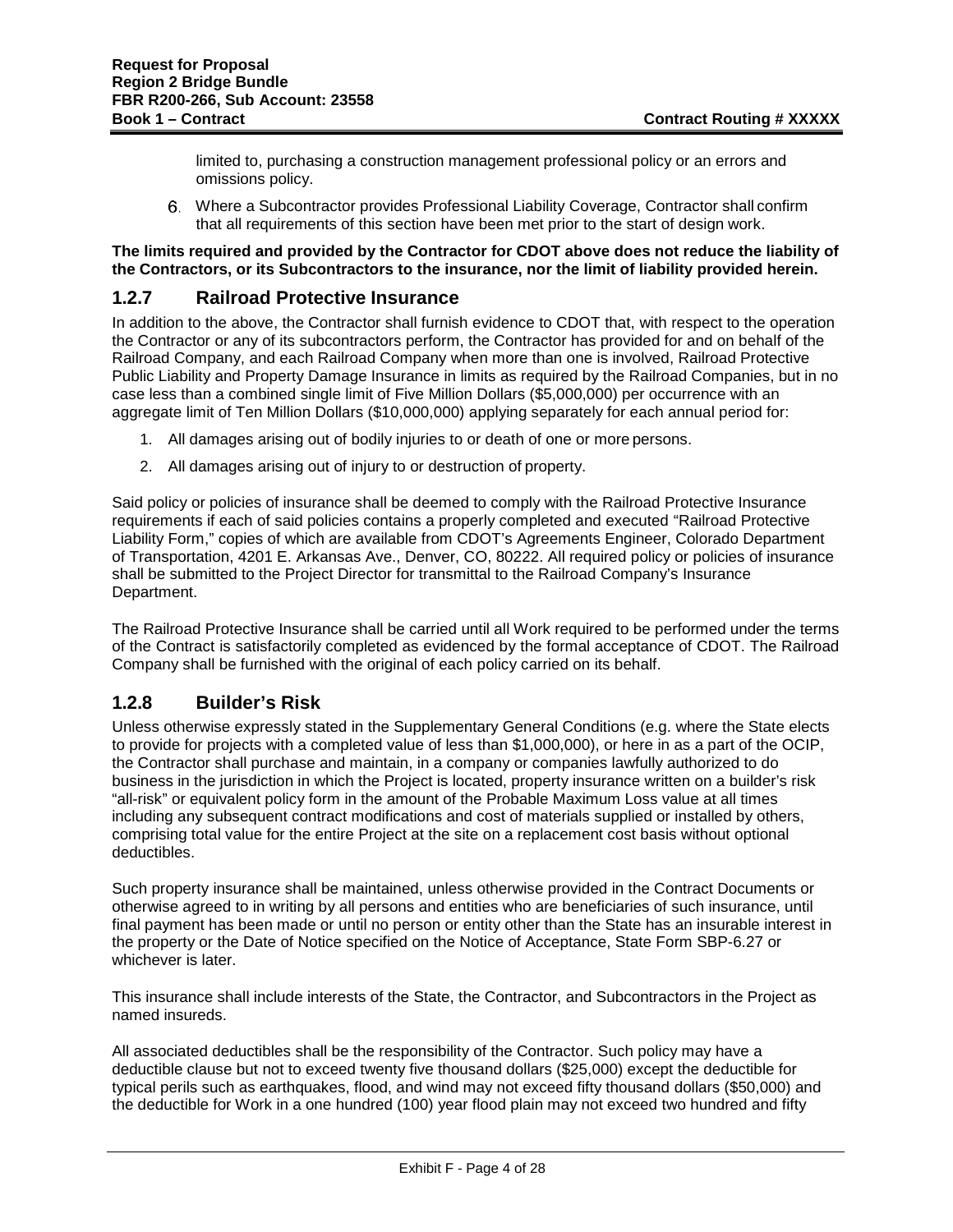thousand dollars (\$250,000). Subcontractors' policies may have a deductible clause but not to exceed ten thousand dollars (\$10,000).

Property insurance shall be on an "all risk" or equivalent policy form and shall include, without limitation, insurance against the perils of fire (with extended coverage) and physical loss or damage including, without duplication of coverage, theft, vandalism, malicious mischief, collapse, earthquake, flood, windstorm, falsework, testing and startup, temporary buildings and debris, removal including demolition occasioned by enforcement of any applicable legal requirements, and shall cover reasonable compensation for Architectural and Engineering Services and expenses required as a result of such insured loss.

Contractor shall maintain Builders Risk coverage including partial use by CDOT. The Contractor shall waive all rights of subrogation as regards to the State and CDOT, its officials, its officers, its agents and its employees, all while acting within the scope and course of their employment. For damages caused by fire or other causes of loss to the extent covered by property insurance obtained pursuant to this Section or other property insurance applicable to the Work. The Contractor shall require all Subcontractors at any tier to similarly waive all such rights of subrogation and shall expressly include such a waiver in all subcontracts.

Upon request by CDOT, the amount of such insurance shall be increased to include the cost of any additional Work to be done on the Project, or materials or equipment to be incorporated in the Project, under other independent contracts let or to be let. In such event, the Contractor shall be reimbursed for this cost at its share of the insurance in the same ratio as the ratio of the insurance represented by such independent contracts let or to be let to the total insurance carried.

CDOT, with approval of the Colorado State Controller, shall have the power to adjust or settle any loss. Unless it is agreed otherwise, all monies received shall be applied first on rebuilding or repairing the destroyed or injured Work. **CDOT has elected to provide Builder's Risk Coverage under their insurance program policy (as provided for in Section 2.1.5), the Contractor proposal, and the coverage brought by their Subcontractors, shall exclude this coverage in their Total Proposal Price.**

# **2.0 CDOT Owner Controlled Insurance Program (OCIP) Requirements**

#### **INTRODUCTIONS / DEFINITIONS**

#### **Capitalized terms not otherwise defined in this Exhibit shall have the meanings assigned to them in the Contract.**

**Contractor:** meaning the set forth in the first page of Book 1. Contractor refers to any person or entity awarded a Contract with CDOT to provide construction services for the Project.

**Enrolled Contractor or Subcontractor:** means the Contractor and any other Subcontractors enrolled in the OCIP as outline in the Project Insurance Manual published by the CDOT Project OCIP Administrator.

**Insurance Representative and Project OCIP Administrator:** means the entity or individual designated by CDOT to represent its interest in the OCIP through the coordination of enrollment, claims and other OCIP activities, as well as monitoring for compliance to OCIP policies, procedures and guidelines.

**Owner:** means the Colorado Department of Transportation (CDOT), a body corporate and political subdivision of the State of Colorado.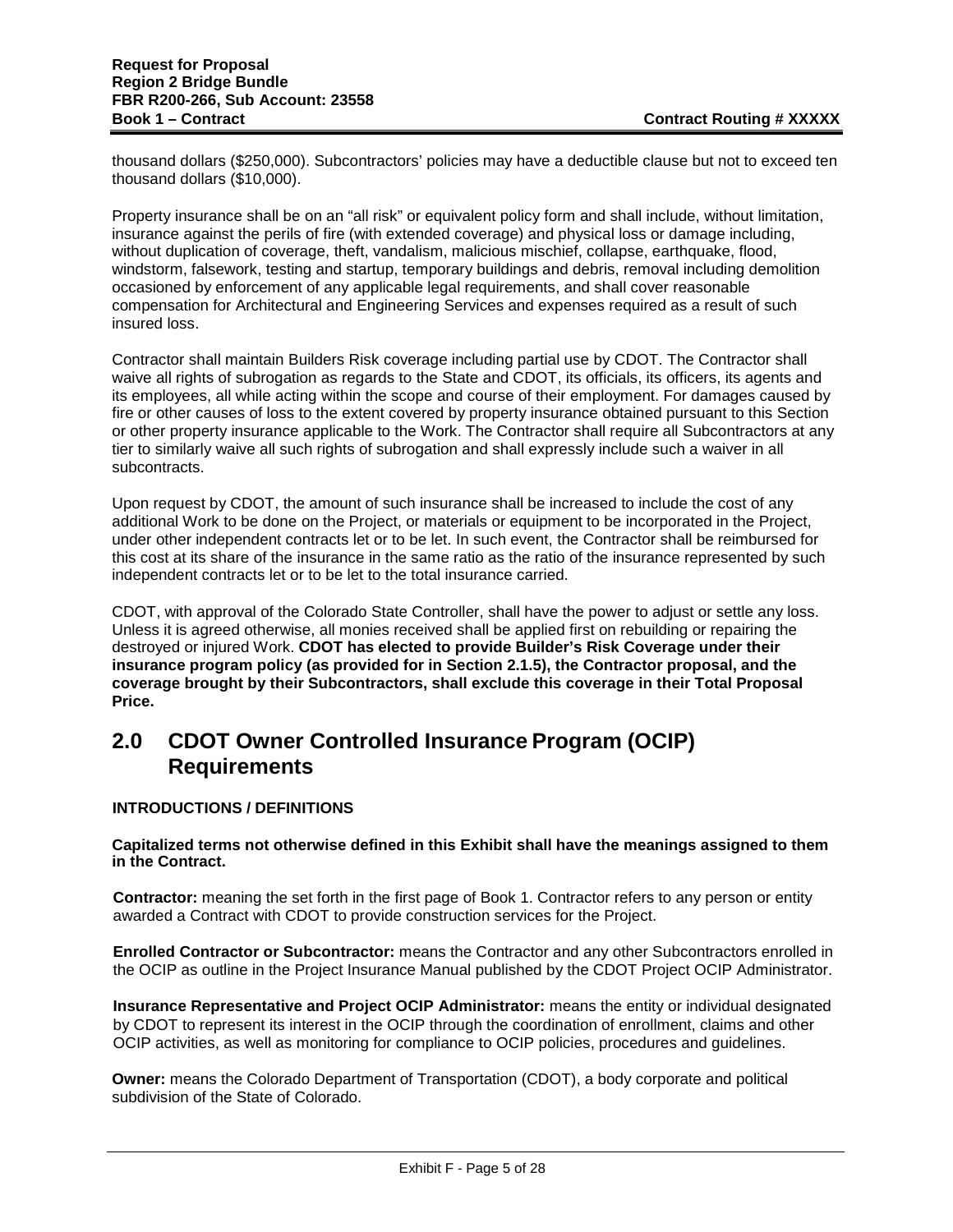**Owner Controlled Insurance Program (OCIP):** means an insurance delivery method that includes enrolled Contractors and Subcontractors on the Project in an Owner sponsored insurance program including Commercial General and Excess Liability, Contractors Pollution Liability, and Builders Risk Insurance, and such other coverage as the Owner may in writing specifically include in the OCIP.

**Project Site:** means the physical location of Work to be performed on the Project as described in the Contract, as well as areas adjacent to the Work necessary for performance of the Work as included in the OCIP.

**Subcontractor:** means any Person with whom the Contractor has entered into any Subcontract and any other Person with whom any Subcontractor has further subcontracted any part of the Work, at any tier, performing Work at the Project Site.

**Work:** means all activities required to be performed by Contractor, Project Contractors and their Subcontractors to fulfill their obligations under the Contract.

#### $2.1$ **Owner Controlled Insurance Program (OCIP)**

The Project will be subject to an Owner Controlled Insurance Program ("OCIP"). The Colorado Department of Transportation (CDOT) otherwise referred to as the "Owner", acting directly or through its authorized designee will provide coverage for insurance under an OCIP.

Prior to commencement of the Work, Owner, at its sole cost, will secure and thereafter, except as otherwise provided herein, maintain at all times during the performance of this Contract, the insurance specified herein, with Owner, Contractor, Enrolled Project Contractors, and such other persons or interests as Owner may designate as insured parties, with limits not less than those specified below for each coverage.

Owner provided Insurance will apply only to Project Contractors who have completed the enrollment process, complied with the insurance requirements herein, and received notification of enrollment from the Project OCIP Administrator. Owner may require exclusion of any Subcontractor from the OCIP at the Owner's sole discretion.

If a Subcontractor should be excluded from the OCIP at the Owner's discretion, then the cost of insurance may be equitably adjusted for the purchase separate insurance.

Contractor shall work with the Project OCIP Administrator to ensure compliance with all OCIP requirements described herein for Project Contractors. Contractor shall provide its Project Contractors and Subcontractors of every tier with all documentation related to the OCIP.

Contractor will receive a Project Insurance Manual as developed and published by Owner's Insurance Representative, which will include a summary of the insurance, coverage and the program's loss control, administrative and claim procedures and requirements. The Project Insurance Manual will also include enrollment forms and reporting requirements for the OCIP. Contractor shall use and comply with the Project Insurance Manual, and shall ensure that all Project Contractors of every tier receive this Exhibit F and the Project Insurance Manual with their Contract.

Owner provided Insurance shall not apply to vendors, manufacturers, suppliers, material dealers, haulers and/or independent haulers, and others who merely transport, pick up, deliver or carry materials, personnel, parts or equipment, or any other items or persons to or from the Project Site. Subcontractors providing on site hauling services with dedicated payroll will be considered eligible for enrollment at Owner's discretion.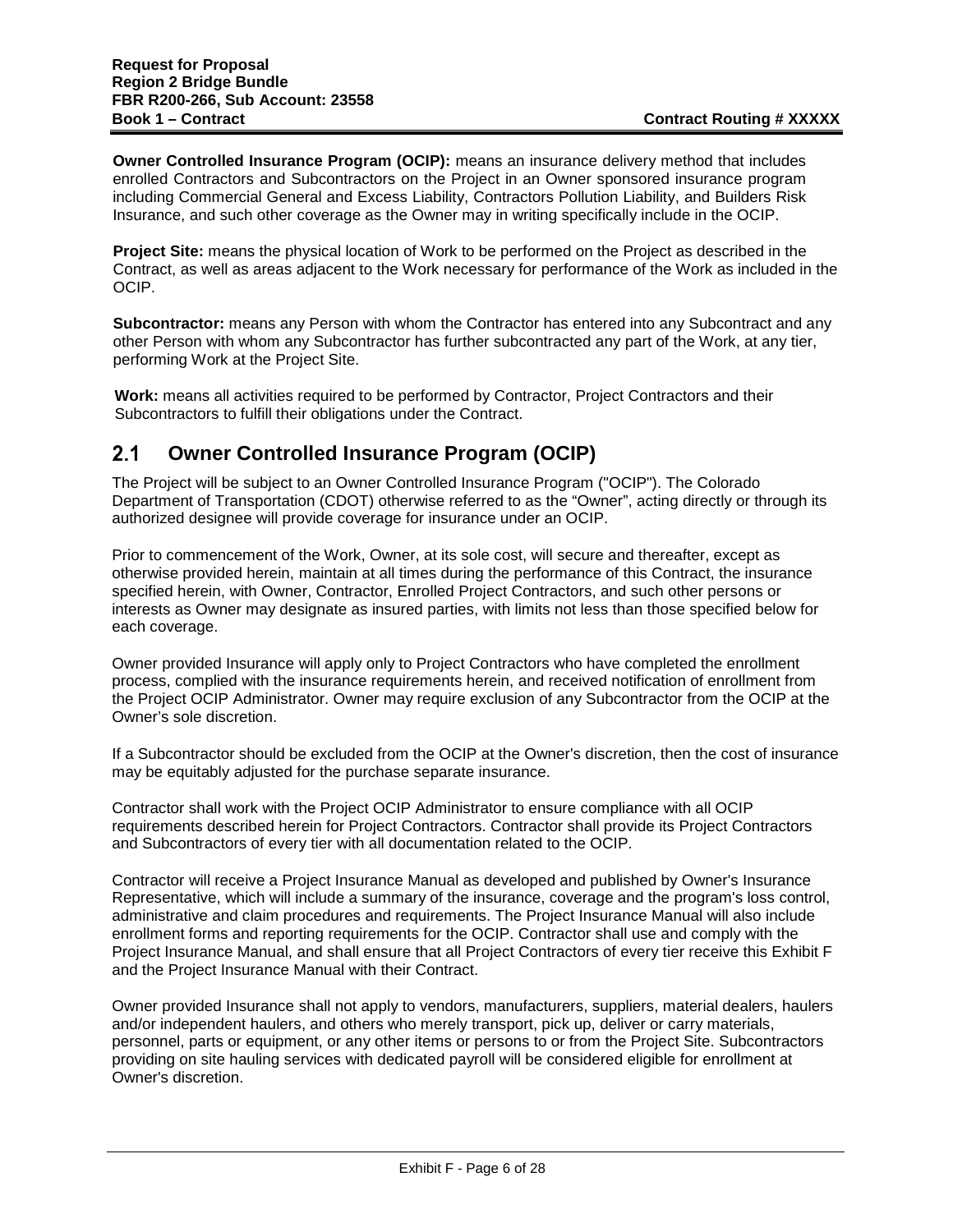The Project Site will include adjacent or nearby tracts of land where incidental operations, such as the location of Contractor's trailers, offices, Owner's team's offices, etc. are performed, related to the Work. The Project site will not include permanent locations of any insured party other than Owner. The OCIP shall not apply to the operations of Project Contractors at their offices, factories, or warehouses.

The cost of the OCIP Insurance specified herein to be obtained by Owner will be paid for by Owner, and Owner shall receive and pay, as the case may be, all adjustments in such costs, whether by way of dividends or audits or otherwise. Owner shall execute such instruments of assignment as may be necessary to permit Owner to receive such adjustments and shall cause all Contractors covered by such insurance to do the same.

The furnishing of insurance by Owner shall in no way relieve, limit, or be construed to relieve Contractor, Project Contractors or other Subcontractors of any responsibility or obligation whatsoever otherwise imposed by the Contract. Owner assumes no obligation to provide insurance other than that specified herein. However, Owner reserves the right to furnish additional insurance coverage of various types and limits.

# **2.1.1 Commercial General Liability –CG 12/07, or equivalent**

Policy limits:

**\$2,000,000** per Occurrence for Bodily Injury and Property Damage

**\$4,000,000** General Aggregate

**\$4,000,000** Completed Operations Aggregate

The Policy limits are shared by all Project Contractors enrolled in the OCIP.

#### **Policy Exclusions – Examples could include, but are not limited to:**

COVERAGE A BODILY INJURY AND PROPERTY DAMAGE LIABILITY

COVERAGE B PERSONAL AND ADVERTISING INJURY LIABILITY

COVERAGE C MEDICAL PAYMENTS

#### **Additional Policy Endorsements [SAMPLE]:**

Advertisement Redefined Blanket Additional Insured Bodily Injury Redefined Bodily Injury to Co-Employees Coverage Broad Form Named Insured Broadened Damage to Premises Rented to You Coverage Commercial General Liability Coverage Form (Occurrence Version) Common Policy Conditions Composite Rate Endorsement Coverage Territory Redefined Earlier Notice of Cancellation Provided By Us– (60 Days/10 Days for nonpayment) Joint and Several Amendment Joint Defense Endorsement Knowledge of Occurrence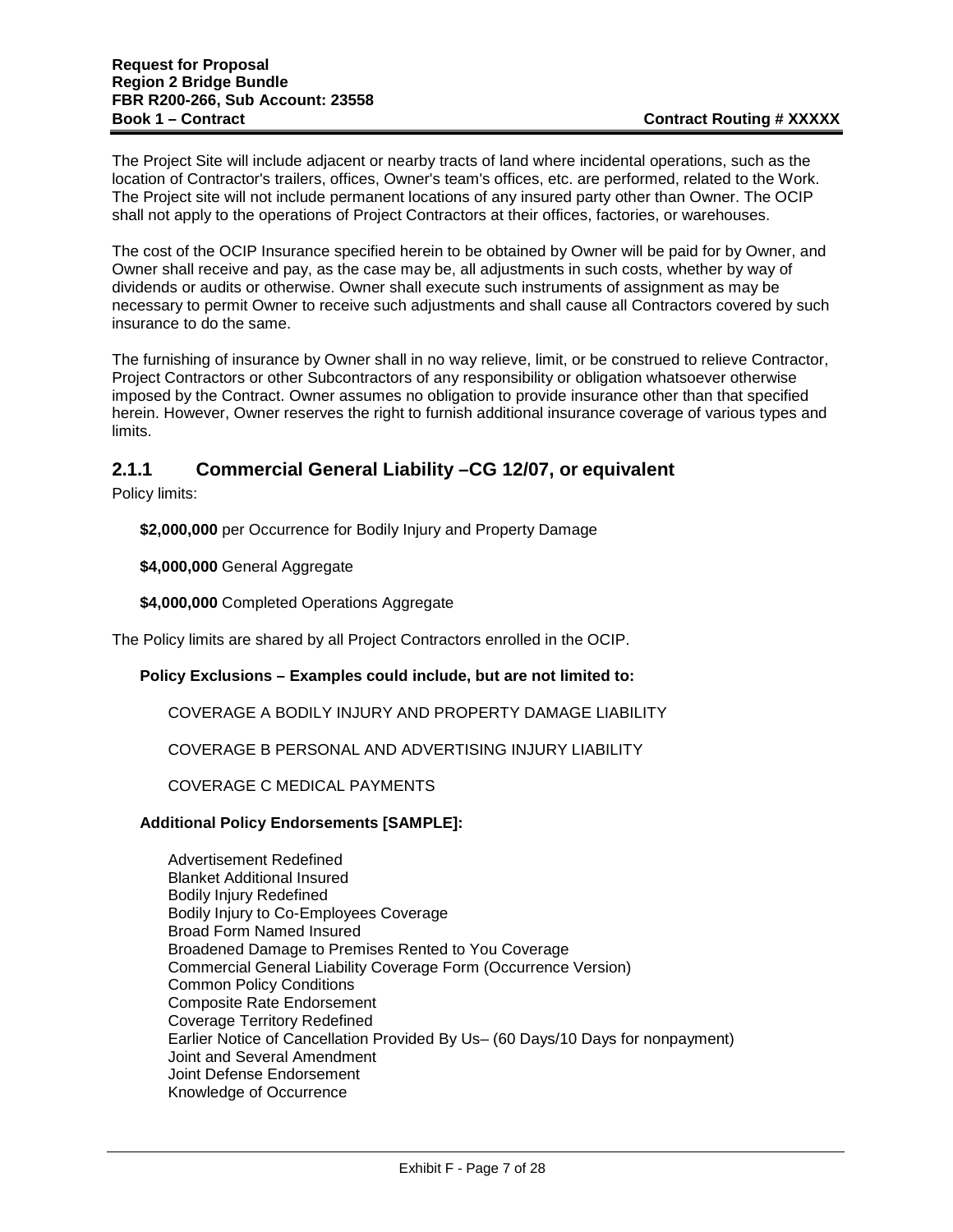Mold and Mold Related Construction Defect Non-Cumulation of Liability (Same Occurrence) Notice of Cancellation to Third Parties (30 Days NOC) Notice of Occurrence Nuclear Energy Liability Exclusion Per Project and Per Location Combined Aggregate Limits – With Optional Capped Limits Endorsement (Aggregate Limit Cap: \$20,000,000) Personal and Advertising Injury Redefined- Definition of Publication Personal and Advertising Injury – Occurrence Redefined Professional Health Care Services By Employees or Volunteer Workers Coverage Reasonable Force Repair Work Endorsement-Manuscript Unintentional Failure to Disclose Waiver of Transfer of Rights of Recovery Against Others to Us– (Any person or organization with whom you have agreed in writing to waive any right of recovery prior to a loss; Premium: TBD) Wrap-Up Insurance Program – Amendment of Coverage (Completed operations extension period: 8 years)

#### **Additional Policy Exclusions:**

Asbestos Exclusion Discrimination Exclusion Employment Related Practices Exclusion Exclusion – Contractors – Professional Liability Exclusion – Fungi or Bacteria Exclusion – Mold And Mold Related Construction Defect Fungi or Bacteria Exclusion Lead Exclusion Nuclear Energy Liability Exclusion Recording and Distribution of Material or Information in Violation of Law Exclusion Silica Exclusion Total Pollution Exclusion

Standard Insurance Service Office Commercial General Liability Insurance policy or equivalent, including Bodily Injury, Property Damage, Personal Injury and Completed Operations covering operations at the Project Site for Project Contractors shall be provided. An eight-year extension of the Completed Operations Liability coverage for the Colorado Statute of Repose and the Statute of Limitations will begin upon the earlier of expiration of the OCIP policy, Substantial Completion of the Project, or the completion of Work under Contract.

This insurance extends coverage for the Contractor's Work under Contract at the Project Site, including Products / Completed Operations. This insurance is not intended to extend coverage for a product manufacturing away from the Project Site and as such, products liability coverage for such products shall continue to be required.

Contractor will be responsible for repayment of any deductible for Bodily Injury or Property Damage up to \$10,000 per occurrence to the extent loss costs (including allocated loss adjustment expense) payable are attributable to its acts, or the acts of its Subcontractors, or any other entity or person for whom it may be responsible, with no increase in the Contract amount.

To the extent losses covered and payable under the OCIP arise out of, or are the responsibility of the Contractor's Subcontractor(s) of any tier, Contractor may seek contribution from those Subcontractor(s) in an amount equal to the self-insured retention or deductible amount under the Subcontractor's own conventional General Liability Insurance Policy in effect at the time of enrollment into the OCIP, but in no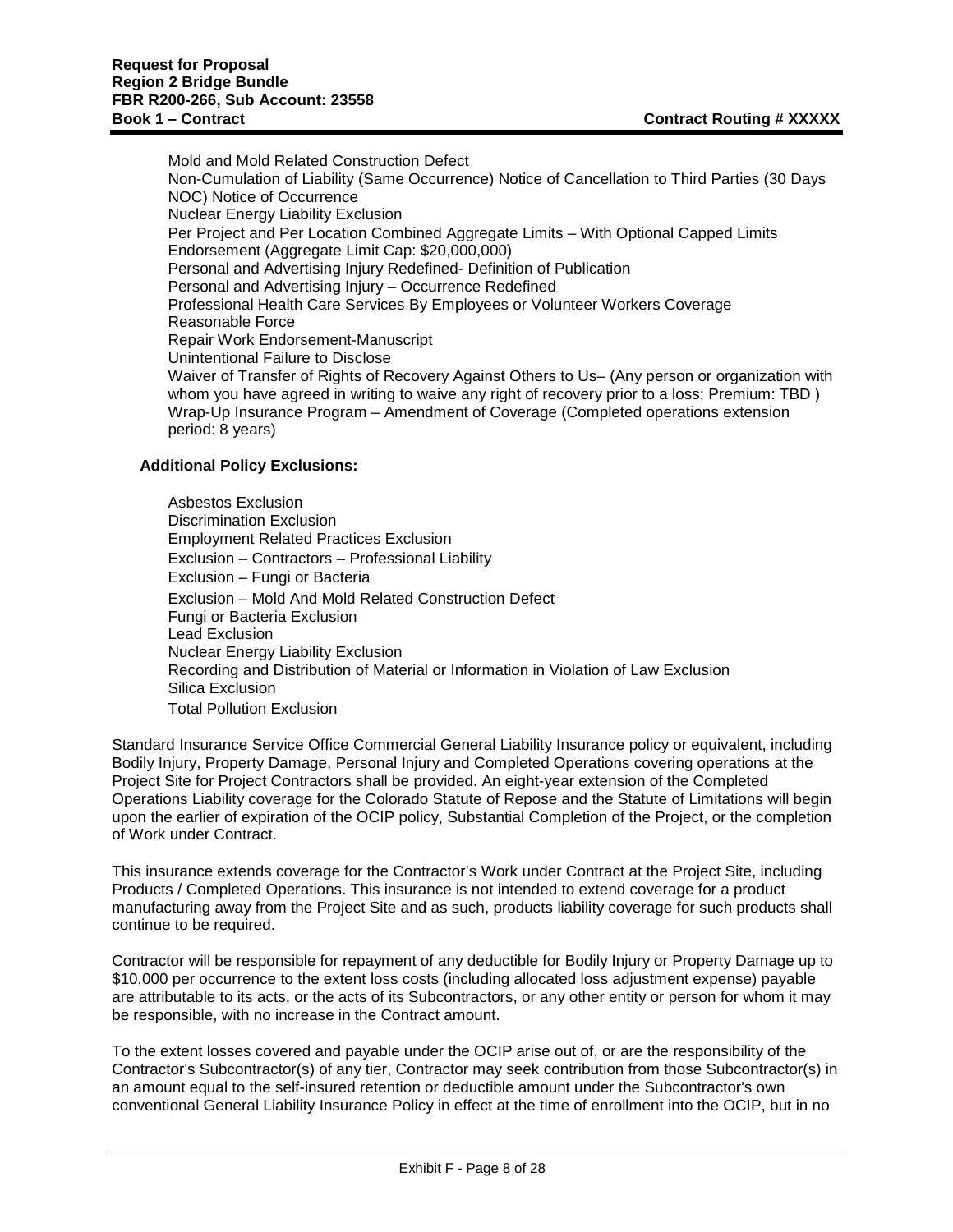case may the Contractor collectively collect more than the per occurrence deductible of \$10,000 for the occurrence which is the contractual responsibility of the Contractor.

#### **2.1.2 Excess (Umbrella) Liability** – **proposed OCIP Program policy limits**

\$100,000,000 Aggregate

\$100,000,000 Completed Operations Aggregate

Coverage is in excess of the primary Commercial General Liability and Employer's Liability. Such Excess Liability Insurance will be primary and non-contributory as to any other excess insurance the parties hereto may have in force. An eight-year extension (for the Statute of Repose) of the Completed Operations Liability coverage is anticipated and will begin upon the earlier of expiration of the Commercial General Liability Policy or Substantial Completion of the Project, or the completion of Work under Contract. This insurance will not extend products liability coverage for any product manufactured away from the Project Site.

**Limits outlined above may be satisfied in various combinations with an Umbrella/Excess policy**.

#### **2.1.3 Contractor's Pollution Liability -** p**roposed minimum OCIP Program policy limits**

- \$ 25,000,000 Per Claim
- \$ 25,000,000 Aggregate

Claims Expenses (including Defense Costs) within limits.

Coverage will include Bodily Injury or Property Damage from a pollution event as defined within the policy form resulting from covered operations or completed operations of the Work performed at the Project Site.

Contractor will be responsible for repayment of any deductible associated with the activities of the Contractor or their Subcontractors up to \$25,000 per occurrence to the extent loss costs (including allocated loss adjustment expense) payable are attributable to its acts, or the acts of its Project Contractors and Subcontractors, or any other entity or person for whom it may be responsible, with no increase in the Contract amount.

# **2.1.4 Workers' Compensation Will not be included in the OCIP**

#### **2.1.5 Builder's Risk**

The Owner will procure, pay for, and maintain a builder's risk insurance policy, including coverage for intransit and off-site storage, to protect the interests of the Insureds, including Owner, Project Contractors and its Subcontractors, against the risk of loss or damage to the Work during construction at the Project Site. Such policy will include a waiver of subrogation in favor of Owner, Architect, Construction Manager, Contractors, and Project Contractors.

Coverage will include all materials, supplies and equipment that are intended for specific installation in the Project while such materials, supplies and equipment are located at the Project Site, in transit or while temporarily located away from the Project Site for the purpose of storage at the risk of one of the insured parties, as agreed upon by the Owner in writing in advance of such transit or storage.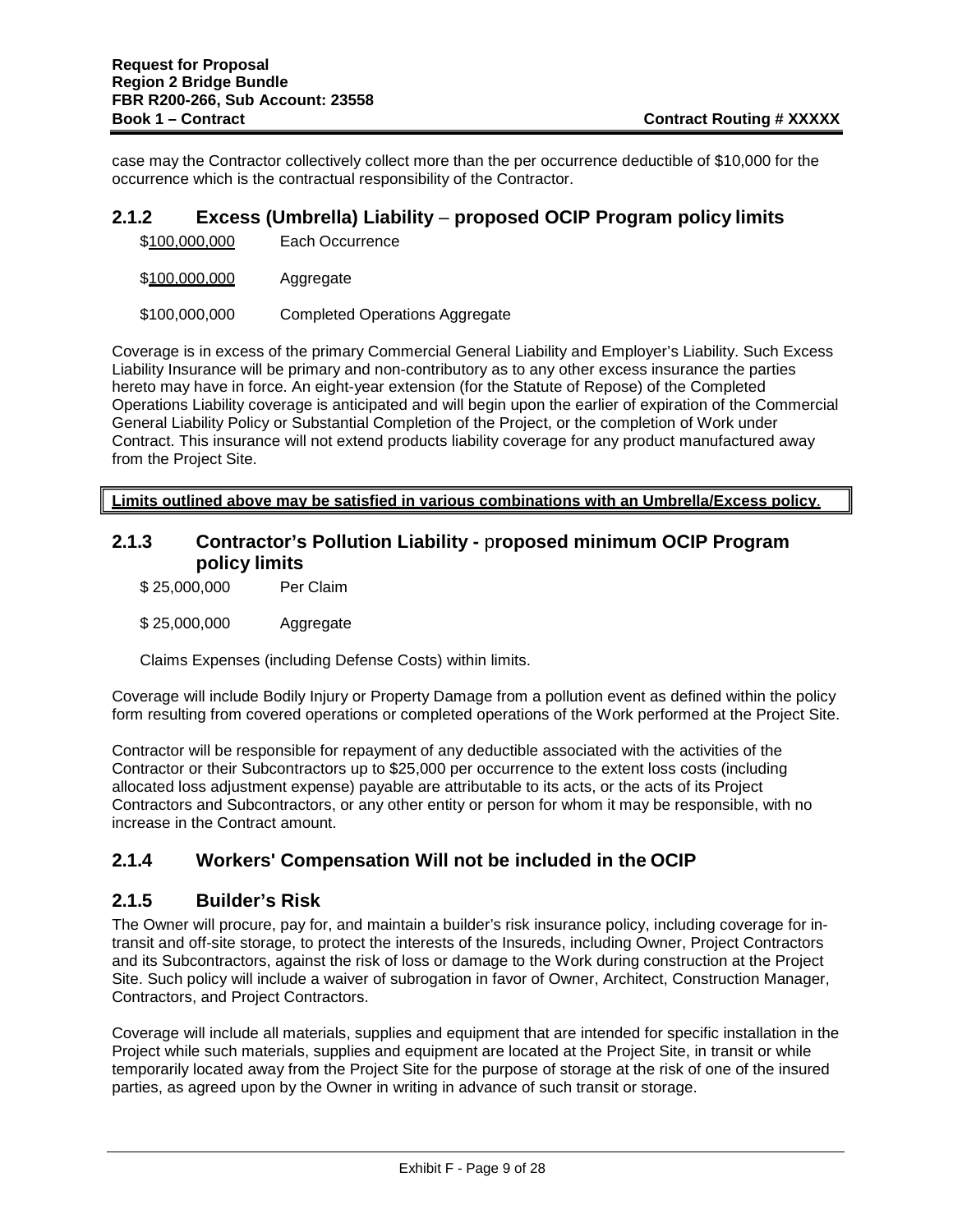#### **POLICY COVERAGE FORM AND EXCLUSIONS [EXAMPLES]:**

#### **Commercial Inland Marine – Builders Risk Coverage Form**

Endorsements:

Extra Expense Endorsement Elite Property Enhancement: Builders Risk – sub limits apply Builders Risk Warranties

Exclusions:

Government Action Nuclear Hazard War and Military Action Ordinance or Law Water – modified or deleted by endorsement Mold Exclusion Workmanship – Omission in, or faulty, inadequate or defective

Policy Coverage Extensions (sub limits may apply):

Fire Department Service Charges Valuable Papers and Records Trees, Shrubs and Plants Debris Removal Pollutant Clean Up and Removal Flood Earth Movement

This insurance **will not** include any coverage for tools or clothing of workers or any tools, equipment, protective fencing, scaffolding, and equipment owned, rented or used by Contractor and used in the performance of the Work, or work performed at off-site fabrication facilities. Contractor shall waive any such rights of recovery from Owner and/or the OCIP Policies.

Contractor will be responsible for repayment of any deductible for Property Damage up to \$25,000 per occurrence to the extent loss costs (including allocated loss adjustment expense) payable are attributable to its acts, or the acts of its Subcontractors, or any other entity or person for whom it may be responsible, with no increase in the Contract amount. Contractor may not seek contribution of this deductible from its Subcontractors.

NOTE: The Builders Risk policy terms vary from policy to policy, and such insurance provided by the Owner will be subject to such limits of liability, exclusions and deductibles as Owner may negotiate in its discretion. Contractor is advised to consult the terms of the policy to ascertain its terms.

#### **2.1.6 Project Professional Liability for design and consulting services**

Unless otherwise stated herein the Contractor shall provide such coverage as described in section 1.2.6 with limits as determined by the CDOT Risk Manager. The OCIP shall not provide such coverage.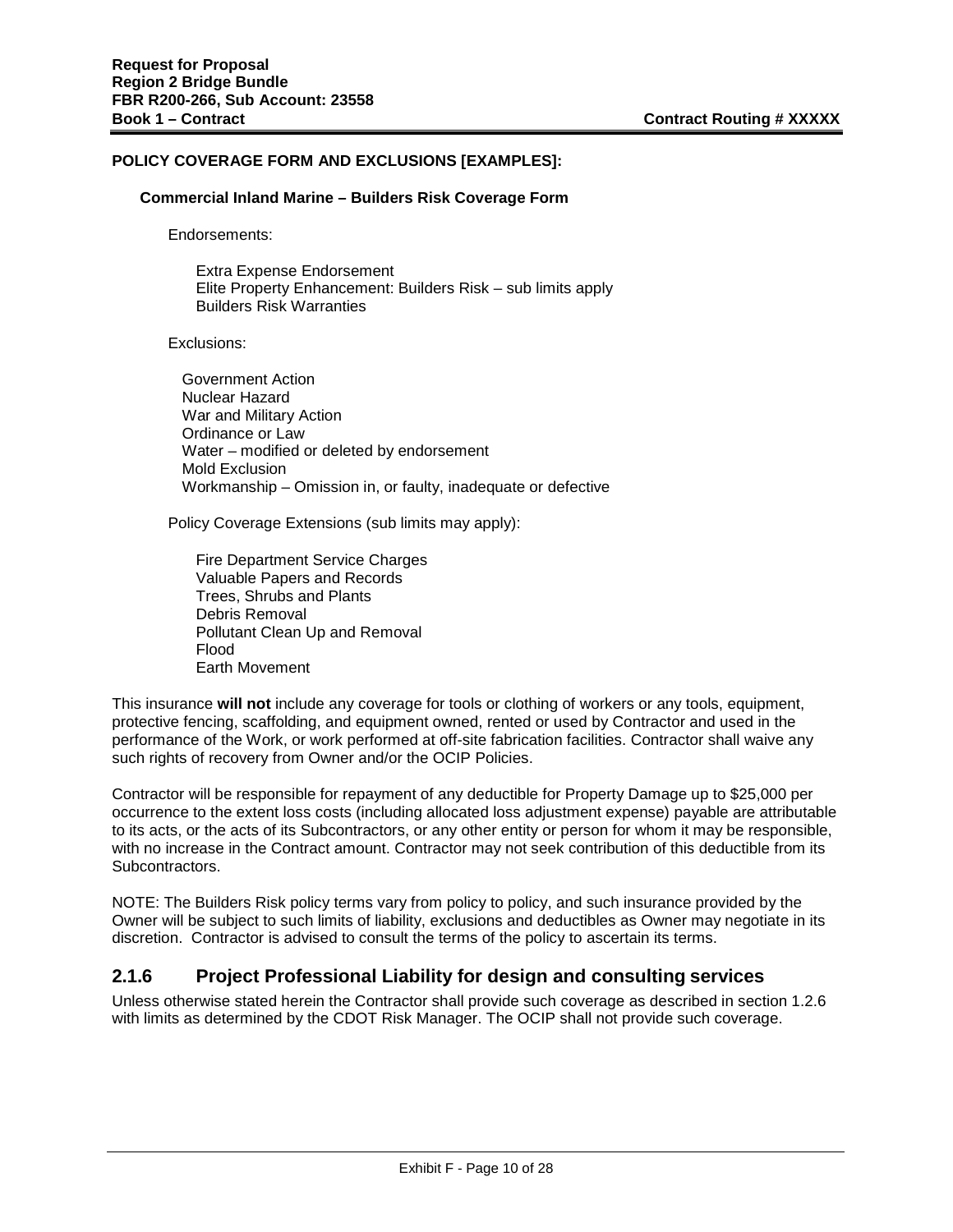# **2.1.7 Coverage**

Unless herein otherwise specifically indicated, the policies set forth in Sections 2.1.1 through 2.1.6 above will cover, only at the Project Site, those operations performed or employees of the insured parties directly engaged in connection with the Work.

The coverage referred to in Sections 2.1.1 through 2.1.6 will be set forth in full in the respective Policy forms. The foregoing descriptions of such policies are not intended to be complete, or to alter or amend any provision of the actual policies. In matters, if any, in which the said description may conflict with the Policy, and to the extent there are conflicts or inconsistencies, the provisions of the insurance Policy shall govern.

Except for completed operations coverage and any policy endorsement which extends coverage beyond the policy expiration, the OCIP insurance shall discontinue upon the date of Final Payment to the Contractor on the Project for the Work completed under Contract.

Coverage may also be discontinued if the Project is substantially delayed for an extended period of time, or if the Project, or the OCIP is permanently terminated.

# **2.1.8 Excluded Property**

Enrolled Project Contractors shall retain the risk of loss for all premises and operations exposures of Contractor away from the Project Site, and for any damage whatsoever to their equipment, stationary or mobile, tools, supplies, materials, automobiles and vehicles, highway or otherwise, cranes, and hoists or any other property owned or leased which will not be incorporated into the physical construction.

The separate insurance maintained for any property described in this Section shall contain a Waiver of Subrogation on the part of the insurance company in favor of Owner, Contractor, and all other Project Contractors, and Subcontractors at any tier, with respect to Project Site activities. If Project Contractors of any tier chooses to self-insure any of the property described under this Section, then that Contractor shall indemnify the Owner, Contractor, and all other Project Contractors and Subcontractors working at the Project, and all other persons or entities shall be held harmless for any loss or damage to the property while on the Project Site.

Contractor and each of the Project Contractors and Subcontractor shall pay any costs not covered because of deductibles, if any, under these policies.

#### **CONTRACTOR'S OBLIGATIONS - OCIP**  $2.2$

Contractor shall furnish each Subcontractor a copy of this Exhibit – Owner Controlled Insurance Program Requirements and Project Insurance Manual, as it may be amended from time to time, and shall make the same requirement of all Project Contractors and Subcontractors with respect to their subcontract or procurement procedures. The duties, obligations, and requirements of these insurance provisions shall apply to all Contractors and Project Contractors, and Subcontractors with whom Contractor or Project Contractors may contract.

# **2.2.1 Contractor and Subcontractor Pricing**

The Contractor shall submit Proposal Price NET of insurance for the self-performed Work of the Contractor (excluding Subcontractors) as identified in the summary of this section (Total Project Insurance – Net Amount). Within the proposal the Contractor shall identify the Total Project Insurance - Gross Amount based upon Section 1.0 above and Book 2 requirements and shall reduce such amount by the OCIP Credit Amount as calculated from their insurance policies and summarized on the Insurance Calculation Worksheet – OCIP-S(1) provided by CDOT. The Contractor shall submit with their Proposal Price a bid line item for the insurance coverage including all three calculations, however only the Net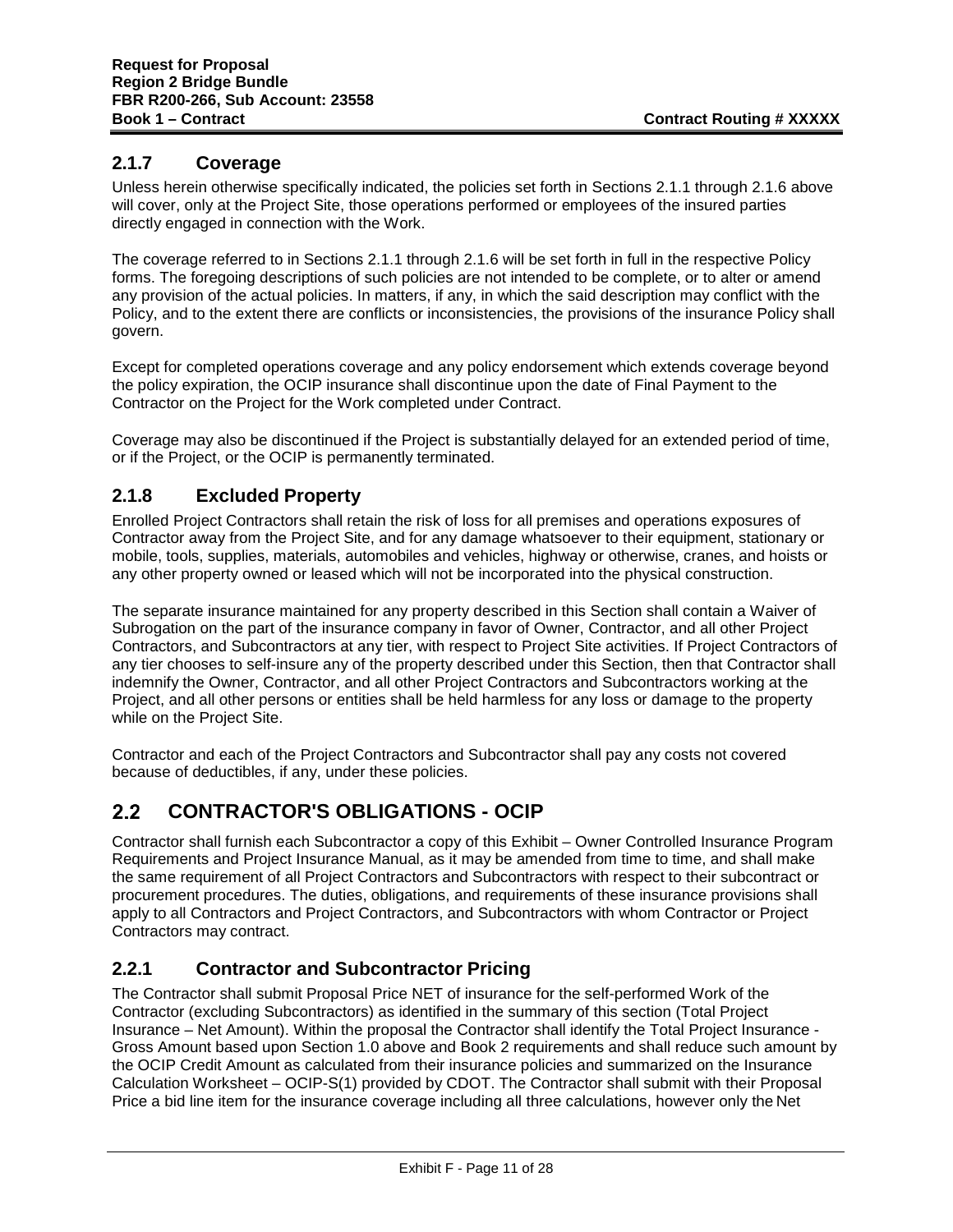Amount of insurance shall be within their final Proposal Price. This bid line item for the Contractor should represent their own insurance and not that of their Subcontractors.

The Contractor shall request that their Subcontractors submit their Proposal Price NET of the insurance provided for in Section 2.1 and shall only include insurance as requested in Section 2.3 of this Exhibit. All of the Subcontractors of every tier shall only include in their Proposal Price those amounts of insurance required in Section 2.3 and should not include insurance as provided for by the CDOT OCIP. CDOT will verify upon the enrollment of each Subcontractor into their OCIP that the Subcontractor has complied with this requirement of the contract. Such non-compliance will be audited by CDOT and may result in a fine or change modification to the Contract. In addition, CDOT has provided an OCIP Affidavit for the Contractor and upon enrollment for the Subcontractors, to sign and verify accuracy of insurance deduction.

The OCIP insurance coverage provided is as outlined in summary by line of coverage below, and in more detail in Section 2.1 of this Exhibit:

- Commercial General Liability– other than liability associated with off-site exposures
- Excess (Umbrella) Liability coverage
- Contractor's Pollution Liability
- Builders Risk (Property) coverage

To assist the Contractor and their Subcontractors in the calculation of their insurance and the amounts which should not be included in their Proposal Price an Insurance Calculation Worksheet - OCIP-S(1) and a sample line item Insurance Worksheet Summary - OCIP-S(2) has been provided by CDOT. The insurance itemized above and provided by the Contractor with their Proposal Price, and as provided by each Subcontractor upon enrollment shall be reviewed by the Owner's Insurance Representative as outlined below:

#### **2.2.1.1 Calculation of Insurance Line Items excluded in the Proposal**

- The Contractor within their Proposal Price and their eligible Subcontractors upon enrollment prior to the start of work shall complete the Insurance Calculation Worksheet - OCIP-S(1) provided by CDOT with the CDOT OCIP Insurance Instructions. The completed Insurance Calculation Worksheet - OCIP-S(1) for the Contractor shall be submitted for the Contractor with their Proposal to CDOT. The Contractor and their Subcontractors shall prior to award of a contract and enrollment into the OCIP submit verification of the amounts they have excluded from their Proposal Price through an OCIP Affidavit for the Contractor and Subcontractor(s) to sign and verify accuracy of insurance deductions. The required worksheet and affidavit will be reviewed by the CDOT Insurance Representative.
- The CDOT Insurance Representative will verify the amount(s) as reasonable for the type of Work included on the line items.
- The Contractor and their Subcontractors shall be responsible to remove such costs from all future change orders for any approved Change Orders moving forward on the Project.
- CDOT and its Insurance Representative reserve the right to audit the Insurance Calculation Worksheet - OCIP-S(1) to verify for CDOT the appropriate bid net amount.
- The Contractor and their Subcontractors will sign and deliver to the CDOT and/or its Insurance Representative an affidavit attesting to the fact that all insurance as covered by the OCIP has been removed from their Proposal Price or Subcontractor bid amount under Contract with the Contractor.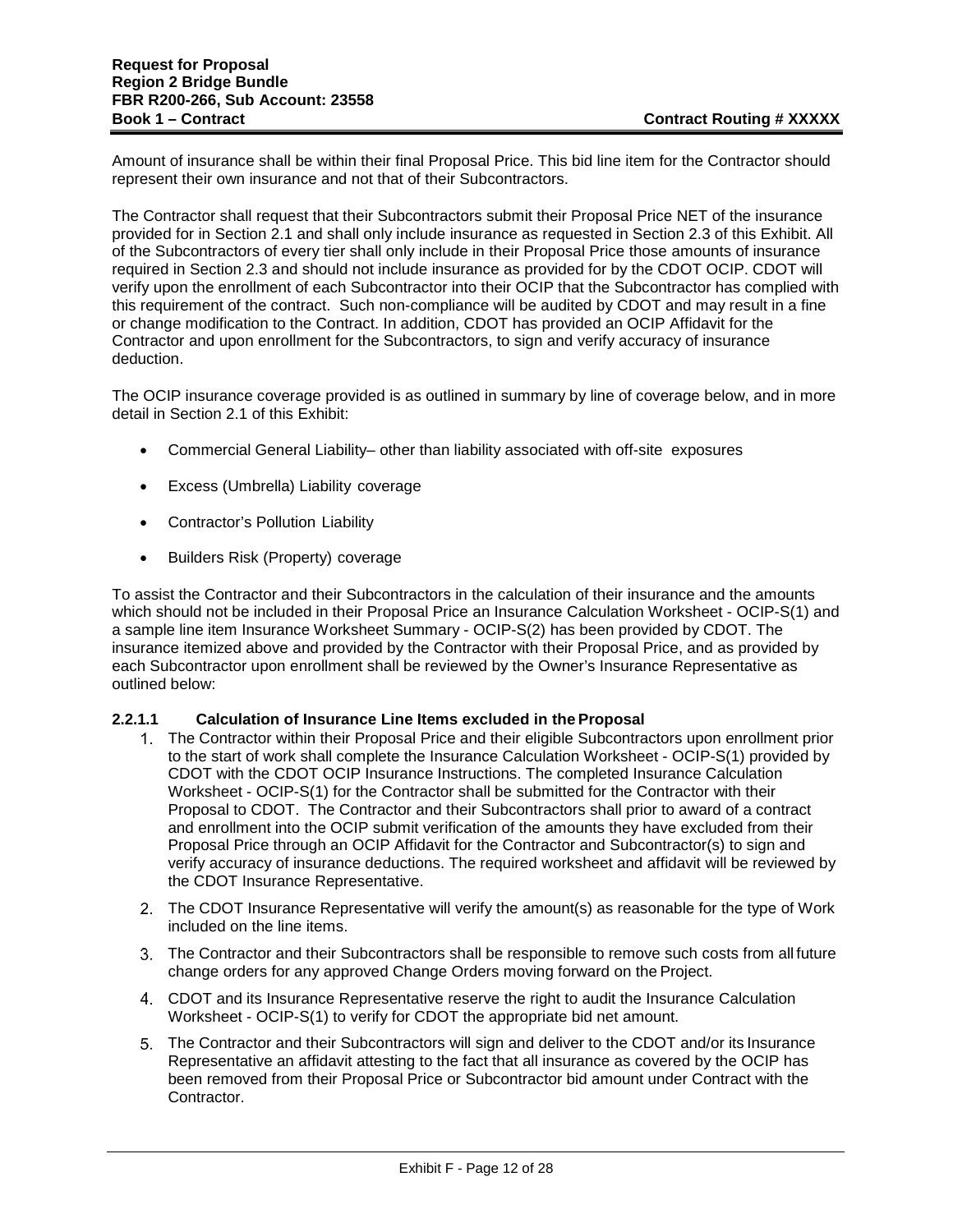Calculation Procedures:

1. Commercial General Liability - Primary

The insurance verification process will be calculated by multiplying the appropriate rating basis (estimated payroll or revenue) applicable to the Work performed at the Project jobsite, times the rate identified on the Project Contractors' policy rate page.

If the policy does not properly identify state information and/or class code, the insurance carrier shall endorse the state and class codes for the policy on an "if any" basis.

The basis for rate shall be established based on the coverage limits ordinarily maintained by the Project Contractors. Policy rate pages issued by the carrier must be submitted with the Insurance Calculation Worksheet - OCIP-S(1). **There will be no exceptions.**

2. "Self-insured" or Self-Retention Programs (SIR)

The Project Contractors with SIR's shall submit the loss pick associated with their "self-insured" or retention program. The loss pick must be provided on the insurance carrier's letterhead.

The primary General Liability rate (Rate) shall be calculated as follows:

Rate =  $[deductible rate + (Loss pick rate x LCF)]$ 

The deduct will be calculated by multiplying the "Rate" times the appropriate rating basis (estimated payroll or revenue) applicable to the Work performed at the Project jobsite.

3. Excess/Umbrella

Excess/Umbrella liability insurance deduct will be calculated on the annual policy rate, if the annual rate is not provided a minimum deduct of **15%** of the primary General Liability rate will be applied.

As a part of the Proposal Price, the Project Contractor will identify its total cost of insurance on an Insurance Calculation Worksheet - OCIP-S(1)s as provided to the Contractor, and then to CDOT. This worksheet would be the basis for negotiation with the Contractor or Project Contractor. Summarize the Worksheets provided in the sample Insurance Worksheet Summary - OCIP-S(2) and as provided below:

| <b>Line of Coverage</b>                            | <b>Project</b><br>Insurance -<br><b>Gross Insurance</b><br><b>Amount</b><br>$\Delta$ | <b>OCIP Insurance</b><br><b>Calculation</b><br>(B) | <b>Contract</b><br><b>Insurance Line</b><br>Item - Proposal<br><b>Price NET</b><br>$(A-B)$ |
|----------------------------------------------------|--------------------------------------------------------------------------------------|----------------------------------------------------|--------------------------------------------------------------------------------------------|
| Contractor (only - excludes Subcontractors)        |                                                                                      |                                                    |                                                                                            |
| <b>Commercial General Liability</b>                |                                                                                      |                                                    |                                                                                            |
| Excess (Umbrella) Liability                        |                                                                                      | c                                                  |                                                                                            |
| Contractors Pollution Liability (where<br>applied) |                                                                                      | \$                                                 |                                                                                            |
|                                                    |                                                                                      |                                                    |                                                                                            |
| % of Self Performed Work                           |                                                                                      |                                                    | %                                                                                          |
| <b>Estimated Hard Cost within Proposal Price</b>   |                                                                                      |                                                    | %                                                                                          |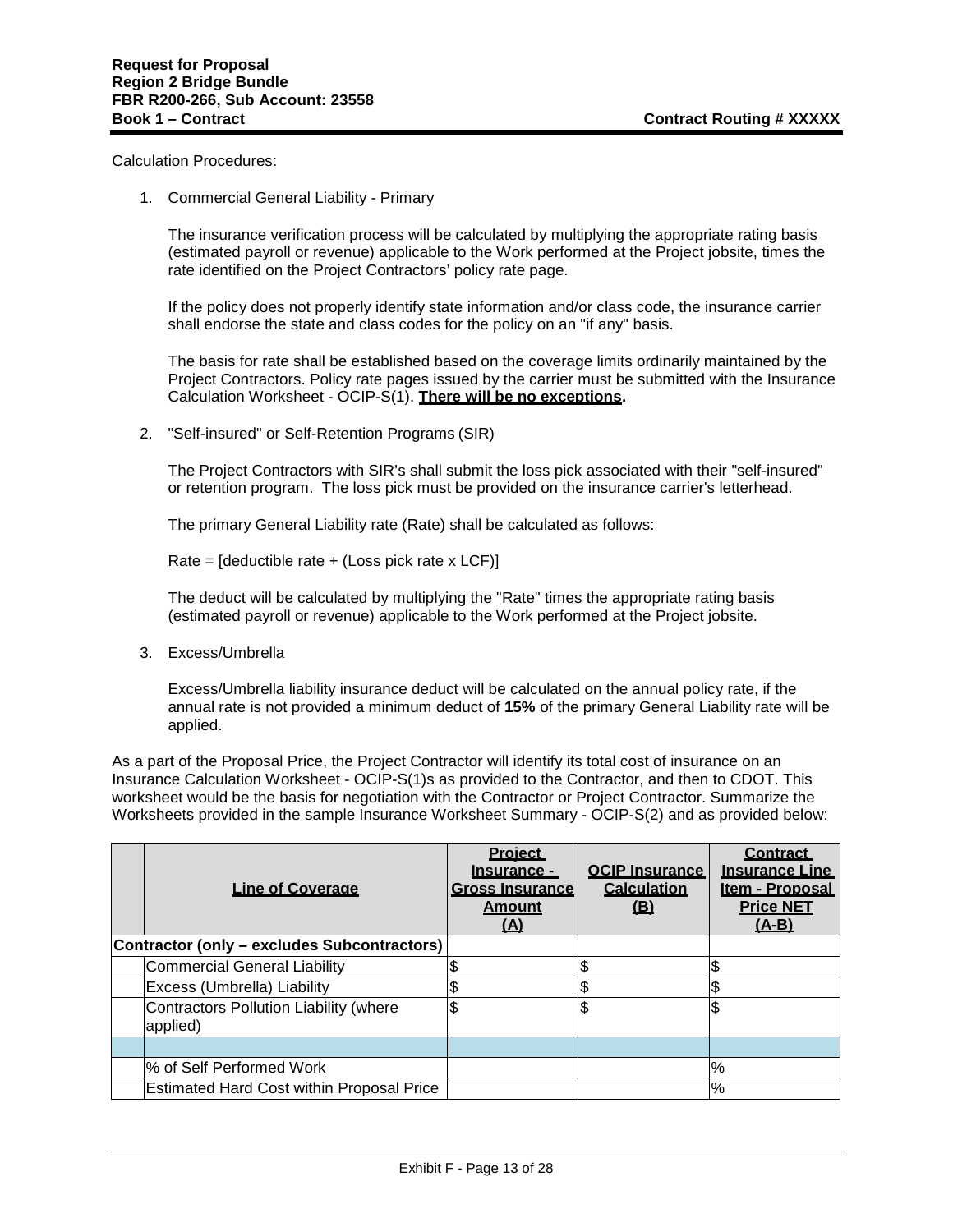| Total Insurance - Proposal Price | LШ |  |
|----------------------------------|----|--|

# **2.2.2 Contractor Enrollment**

Prior to commencement of operations at the Project Site, each Contractor shall complete a Contractor / Subcontractor Application for enrollment into the OCIP and shall furnish and cause each Project Contractors and its Subcontractor to furnish to the Owner or its Insurance Representative estimates for the total construction values, estimated WC Payrolls and their Insurance Calculation Worksheet - OCIP-S(1) in connection with the Work. The Insurance Representative may request, and the Project Contractor will comply with such request for copies of rate pages from their General and Excess Liability policies, or other insurance related information deemed necessary to effect and maintain coverage, and/or to assure that Owner has received the appropriate reduction of the total insurance cost excluded from their Contract, including any markup thereon.

For insurance purposes, the Project Contractors agree that both it and its Subcontractors shall keep and maintain current, accurate and complete records of their work and shall furnish same to Owner, in accordance with the requirements of the Owner or insurance company or companies, permit inspection of its relevant books and records periodically by the insurance company, or Owner and their Insurance Representatives for the purpose of determining the value of their construction work, including labor, on the Project.

Contractor shall not violate or knowingly permit to be violated any condition of the policies of insurance provided by Owner under the terms of this Contract and shall at all times satisfy the requirements of the insurance companies issuing them.

# **2.2.3 Duties and Obligations of Contractor and Subcontractors.**

Duties and Obligations of enrolled Contractor and Subcontractors associated with their participation in the OCIP as related to the OCIP administration and claim handling are set forth below:

#### **2.2.3.1**

Accept the insurance described above and promptly furnish any information required by Owner and its Insurance Representative for enrollment.

#### **2.2.3.2**

Comply with the OCIP requirements which are set forth herein and in the Project Insurance Manual.

#### **2.2.3.3**

Sign a dividend release form authorizing the insurance companies providing the OCIP to pay any dividends, refunds, or returns directly to Owner. Owner shall be entitled to retain all dividends, refunds or returns.

#### **2.2.3.4**

Immediately report and assist in the investigation of any accident or occurrence involving injury to any person or loss or damage to property, and cooperate with the companies involved in adjusting any claim by securing and giving evidence, and obtaining the participation and attendance of witnesses required for the investigation or defense of any claim or lawsuit. If failure to report a claim, or late reporting of a claim, or failure to comply with any contractual obligations results in an increase in cost to the Owner or in a rejection of a claim, then Contractor shall be responsible for the resulting increase in the cost of the claim.

If a Project Contractor or Subcontractor should fail to report a claim, or fail to timely report a claim or fail to comply with any contractual obligations which results in an increase in the cost of a claim, the OCIP Administrator or Insurance Representative shall provide written notice to the Contractor of such failure to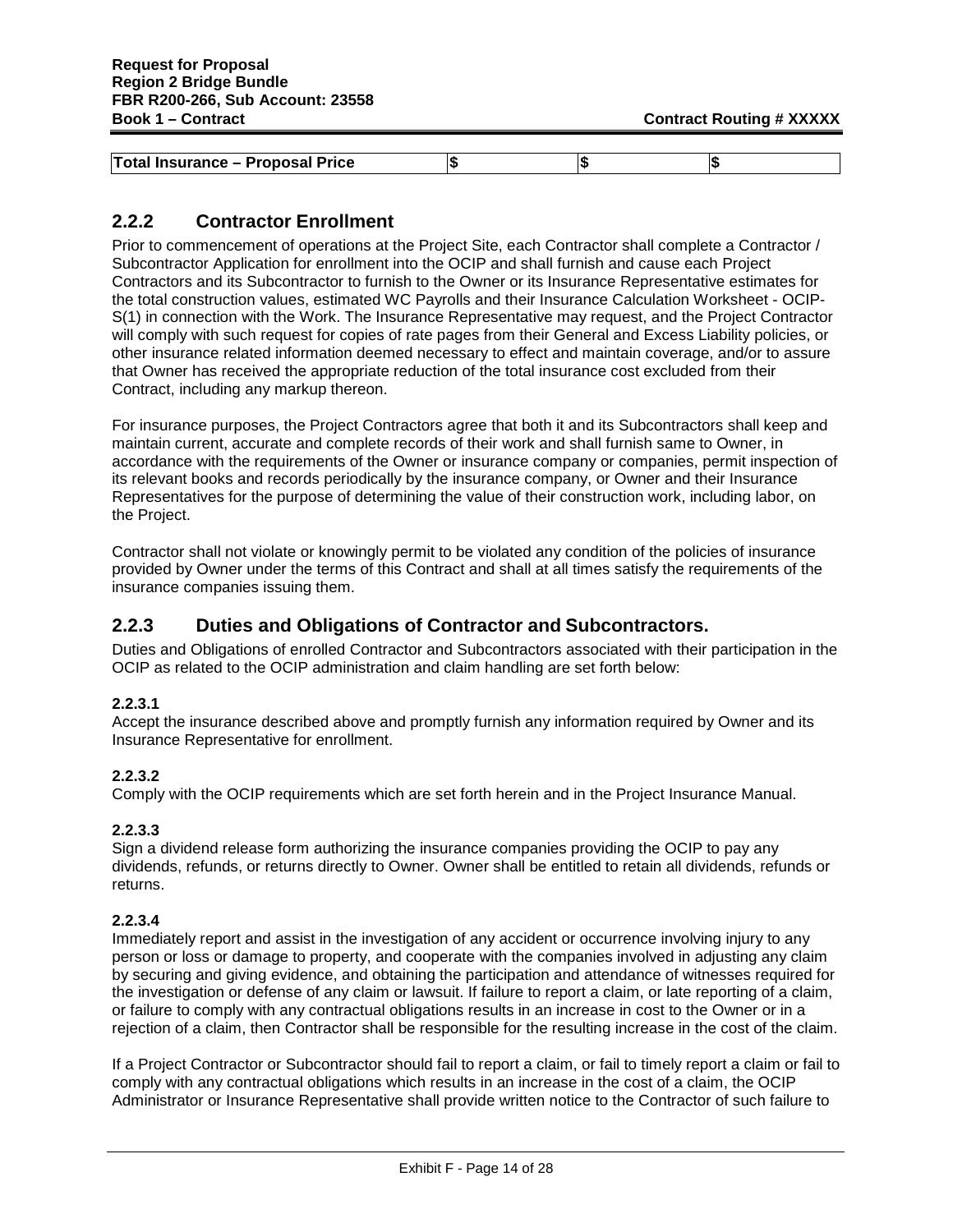comply within seven (7) days of discovery of such non-compliance. Contractor may pass increase in cost through, as appropriate, to its Project Contractors or Subcontractors.

Failure to comply with any of the above items will be considered noncompliance with the Contract and may result in remedial action, including withholding of payment, and/or removal of Project Contractors and/or Subcontractor from the Project Site.

#### **Contractor/Subcontractor Provided Insurance - Required**  $2.3$

Contractors shall at all times during the period in which this Contract is in force and effect provide and maintain insurance, and shall require all their Subcontractors to provide and maintain insurance, of the type and in limits as set forth below. Such insurance shall be in a form and from issuing companies acceptable to Owner. The issuing companies must have a Best's rating of A-, VII or better. The insurance may be provided in a policy or policies, primary and excess, including the so-called umbrella or excess form. The limits of liability shall be as stated below, unless, prior to commencement of any Work, written approval is granted by Owner for variance from those limits.

# **2.3.1 Automobile Liability**

Insurance shall cover all owned, non-owned and hired automobiles. Such insurance shall provide coverage not less than that of a standard Insurance Services Office (ISO) Business Auto Coverage policy with limits not less than listed below. The policy shall be endorsed to include Motor Carrier Act endorsement – Hazardous Materials Cleanup (MCS-90), if applicable. Contractual Liability, if not provided in the policy form, is to be provided by endorsement.

#### *Contractor limit*

\$2,000,000 Combined Single Limit each occurrence for Bodily Injury and Property Damage

#### *Subcontractor and Separate Contractor minimum limit*

\$1,000,000 Combined Single Limit each occurrence for Bodily Injury and Property Damage.

#### **2.3.2 Workers' Compensation**

For all operations Contractors and Subcontractors shall carry Workers Compensation insurance in compliance with statutory limits for the Workers' Compensation Laws of the State of Colorado and Employer's Liability limits of not less than:

- \$ 1,000,000 Each Accident for Bodily Injury
- \$ 1,000,000 Policy limit for Bodily Injury by disease
- \$ 1,000,000 Each Employee for Bodily Injury by disease

# **2.3.3 Commercial General Liability and Excess/Umbrella Liability**

Evidence of liability insurance for premises and operations exposures of Contractor and Subcontractors away from the Project Site shall be provided by the Contractor and enrolled Subcontractors. Coverage to be provided in a form equivalent to the Standard Insurance Service Office Commercial General Liability Insurance policy (occurrence form) including products liability for any product manufactured, assembled or otherwise worked upon away from the Project Site, as well as for any damage whatsoever to their equipment, stationary or mobile, tools, supplies, materials, automobiles and vehicles, highway or otherwise, cranes, and hoists or any other property owned or leased which will not be incorporated into the physical construction.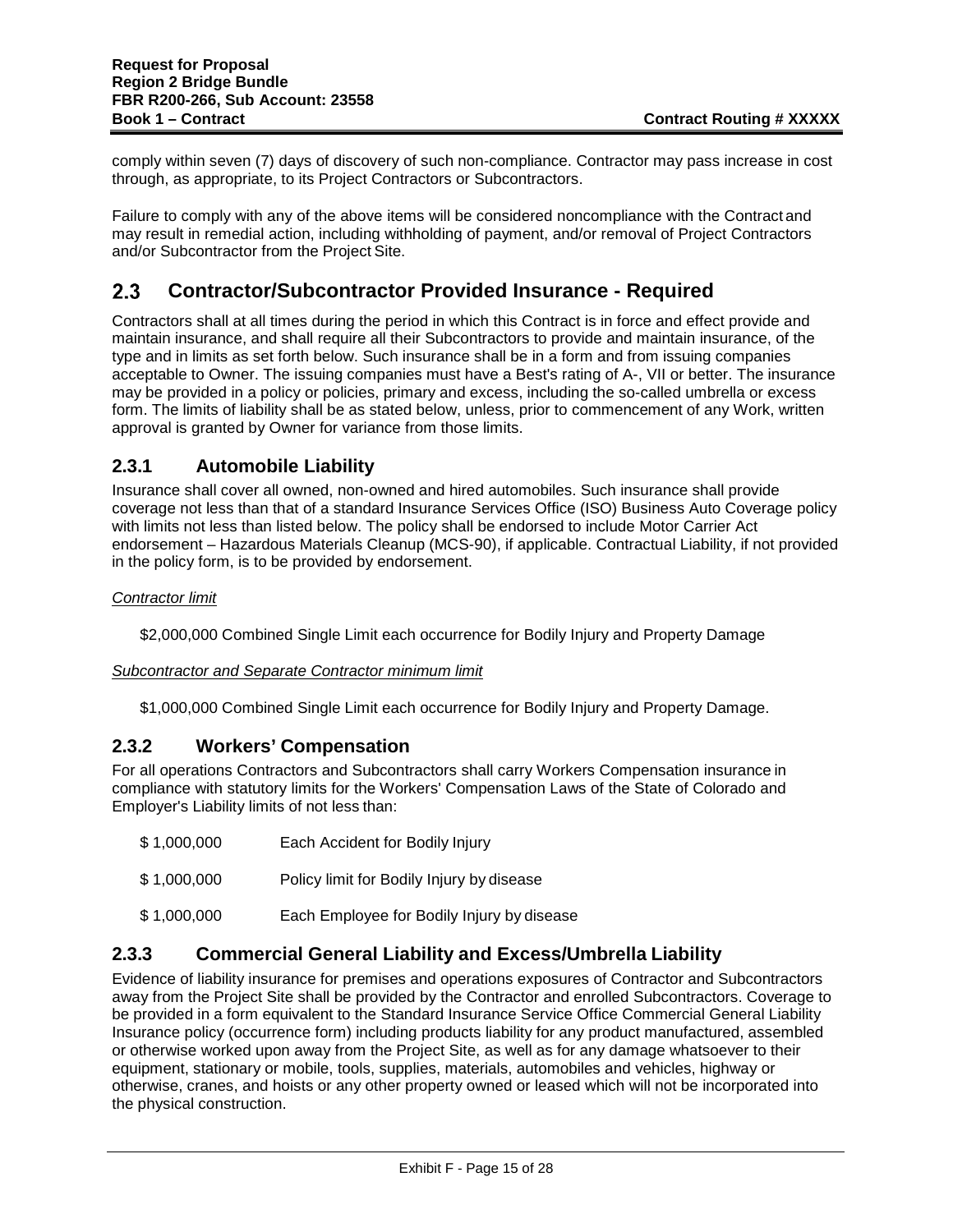The required insurance limits may be provided through a combination of primary and excess policies, including the umbrella form of policy.

#### *Contractor limit*

\$10,000,000 per occurrence

\$10,000,000 annual general aggregate and products / completed operations aggregate limits

*Subcontractor and Separate Contractor minimum limit*

\$1,000,000 per occurrence

\$2,000,000 annual general aggregate and products / completed operations aggregate limits

#### **2.3.4 Environmental and Asbestos Abatement Coverage**

Should the Project involve the removal of asbestos, the removal/replacement of underground tanks or the removal of toxic chemicals and substances, such Contractor shall be required to provide adequate coverage, with limits not less than **\$10,000,000** per claim basis, for such exposures subject to requirements and approval of Owner and/or the Contractor.

#### **2.3.5 Professional Liability (Errors & Omissions where required)**

Should the Contractor's or Subcontractor's work involve design, or a design/build component where professional services are provided or contracted for, Professional Liability insurance as described below in this paragraph shall be required and will be maintained by each Contractor or Subcontractor, their Architect and all Sub-Consultants for the duration of the applicable Colorado Statute of Repose. There should be no exclusion on the policy for the type or scope of work associated with the Project. Such insurance shall be approved by the Owner and the Contractor. Whether design-build subcontractors can be accepted into the OCIP Program at all will be evaluated at the time of final selection of these subcontractors. If a design-build subcontractor cannot be included in the OCIP, then the Guaranteed Maximum Price will be equitably adjusted for the cost for insurance premiums for that subcontractor.

- \$ 2,000,000 each claim
- \$ 2,000,000 general aggregate

See section 1.2.6 for additional information

#### **2.3.6 Watercraft, Aviation and/or Drones (UAVs)**

Should watercraft or aircraft of any kind be used by any Contractor or Subcontractor by any person on their behalf, Contractor/Subcontractor or such other party will maintain or cause the operator of the watercraft or aircraft to maintain watercraft or aircraft liability insurance, including bodily injury, property damage and passenger liability, as respects any watercraft or aircraft owned, used, operated or hired in connection with the Work by Contractor or anyone else with limits of **\$10,000,000** combined single limit for bodily injury and property damage any one occurrence, each watercraft or aircraft.

Should aerial drones of any kind be used by Contractor or by any person on its behalf, Contractor or such other party will maintain or cause the operator of the drone to maintain drone liability insurance, including bodily injury and property damage, as respects to any drone owned, used, operated or hired inconnection with the Work by Contractor or anyone else with limits of **\$1,000,000** combined single limit for bodily injury and property damage any one occurrence.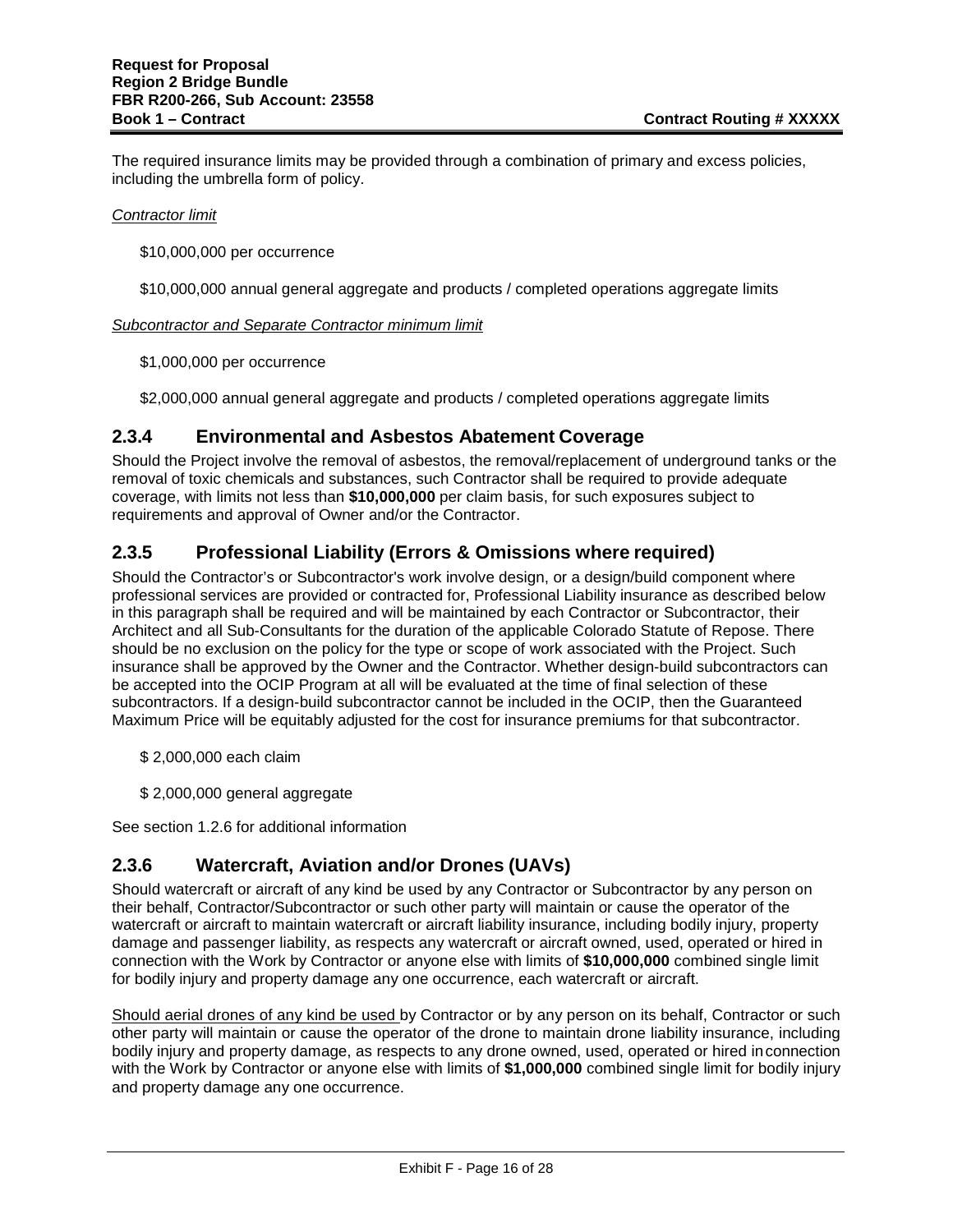# **2.3.7 Railroad Protective Insurance**

In addition to the above, the Contractor shall furnish evidence to CDOT that, with respect to the operation the Contractor or any of its subcontractors perform, the Contractor has provided for and on behalf of the Railroad Company, and each Railroad Company when more than one is involved, Railroad Protective Public Liability and Property Damage Insurance in limits as required by the Railroad Companies, but in no case less than a combined single limit of Five Million Dollars (\$5,000,000) per occurrence with an aggregate limit of Ten Million Dollars (\$10,000,000) applying separately for each annual period for:

- All damages arising out of bodily injuries to or death of one or more persons.
- All damages arising out of injury to or destruction of property.

Said policy or policies of insurance shall be deemed to comply with the Railroad Protective Insurance requirements if each of said policies contains a properly completed and executed "Railroad Protective Liability Form," copies of which are available from CDOT's Agreements Engineer, Colorado Department of Transportation, 4201 E. Arkansas Ave., Denver, CO, 80222. All required policy or policies of insurance shall be submitted to the Project Director for transmittal to the Railroad Company's Insurance Department.

The Railroad Protective Insurance shall be carried until all Work required to be performed under the terms of the Contract is satisfactorily completed as evidenced by the formal acceptance of CDOT. The Railroad Company shall be furnished with the original of each policy carried on its behalf.

#### $2.4$ **Contractor/Subcontractor Obligations**

All requirements imposed in this Exhibit, with the possible exception of any allowable differences in policy limits, and required of Contractor, shall likewise be imposed upon, assumed and performed by each Enrolled Project Contractor and Subcontractor of every tier.

Each party hereto shall require that all policies of insurance, as allowed by statute, that are in any way related to the Work, including those that are secured and maintained by any Contractor, Subcontractors or their consultants, include clauses providing that each underwriter shall waive all of its rights of recovery under subrogation or otherwise, against Owner, its officials, directors, officers, and employees and all other interests as may be reasonably required by Owner.

#### **Each insurance policy required of Contractors and Subcontractors in Sections 2.3.1 through 2.3.6 shall be endorsed as follows:**

# **2.4.1**

With respect to all liability policies required, Owner and Contractor, and their elected and appointed directors, officials, officers, employees, and all other interests as may be reasonably required by Owner and Contractor for the Project shall be named as Additional Insured, except on Professional Liability and Employer's Liability policies.

The coverage afforded the Additional Insured under these policies shall be primary insurance to the extent the claim arises, in whole or in part, from the negligence of Contractor or its Subcontractors. In such cases, if the Additional Insured has other insurance which is applicable to the loss, such other insurance shall be on an excess and non-contributory basis.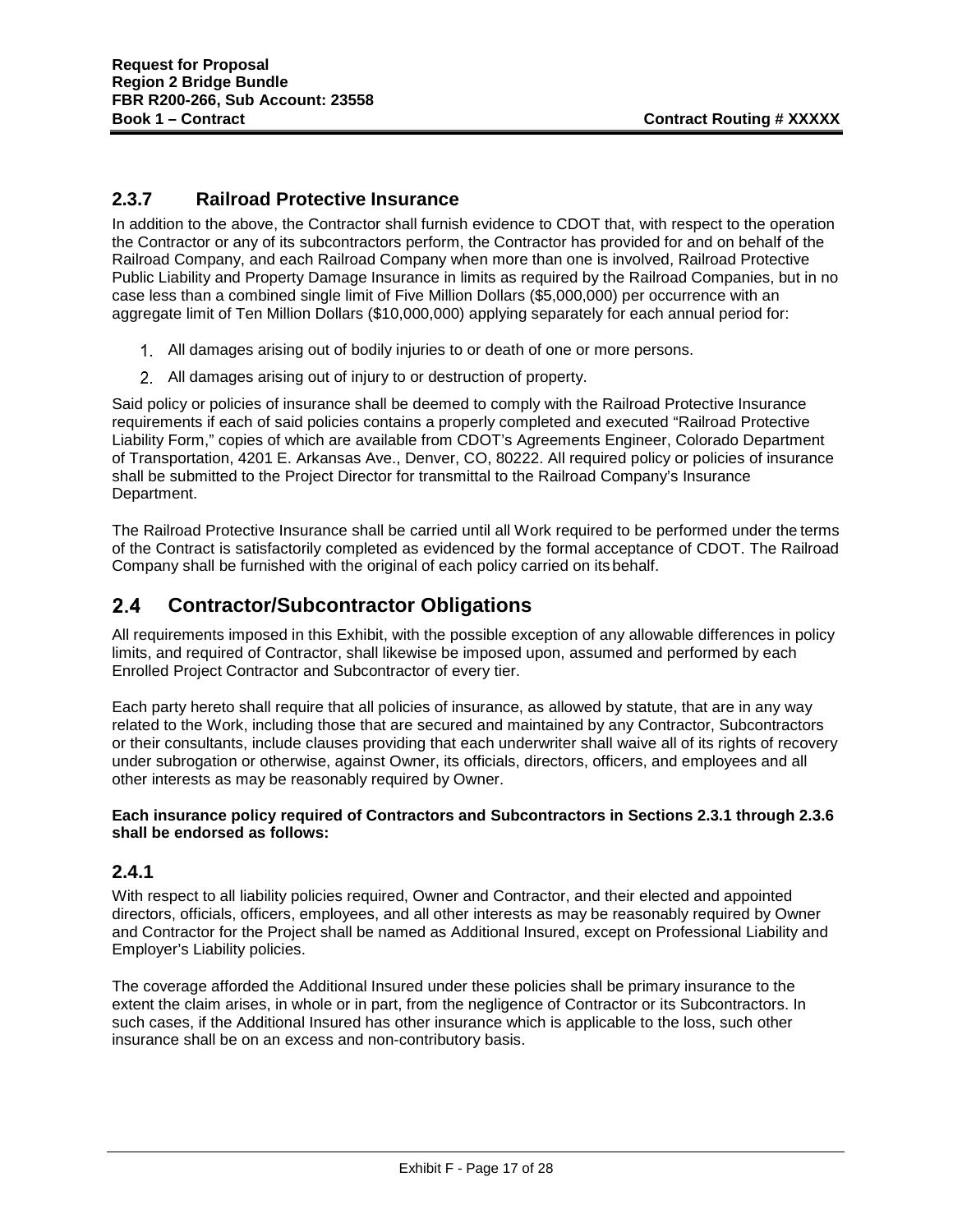The Additional Insured Endorsement, shall be equivalent to ISO form CG2010 (07/04) and CG2037 (07/04) editions. It shall state that the coverage provided to the Additional Insured is primary and noncontributory with respect to any other insurance available to the Additional Insured.

# **2.4.2**

In the event of any claims being made by reasons of bodily injury, personal injury, or property damage sustained by agent, servant or employee of one insured for which another insured is or may be liable, the policy shall cover such insured against whom a claim is made in the same manner as if a separate policy had been issued to each insured (Severability of Interest).

Contractor shall furnish each of its Subcontractors a copy of this Exhibit Requirements. Contractor shall ensure that the duties, obligations, and requirements of these insurance provisions shall apply to all Subcontractors with whom Contractor may contract.

#### $2.5$ **INSURANCE REQUIREMENTS FOR OTHER WORK RELATED PARTIES**

# **2.5.1**

Vendors, suppliers, material men, owner/operator truckers, firms whose sole function is to transport materials, supplies, tools, equipment, parts or items to or from the project site and Subcontractors who will perform no actual labor at the site shall not be covered by insurance purchased by Owner through the OCIP. However, these excluded parties shall obtain and maintain until all of their obligations have been discharged, including any warranty periods under this contract are satisfied, the insurance coverage specified in subsections listed below.

Such insurance shall be in a form and from issuing companies acceptable to Owner. The issuing companies must have a Best's rating of A-, VII or better.

Automobile Liability -

\$2,000,000 Combined single Limit each occurrence for Bodily Injury and Property Damage.

Workers' Compensation –

Statutory Workers' Compensation limits applicable to state of Colorado and Employer's Liability limits of not less than:

\$ 500,000 - each accident for Bodily Injury

\$ 500,000 - Policy limit for Bodily Injury by disease

\$ 500,000 - each employee for Bodily Injury by disease

Commercial General Liability —

\$1,000,000 per occurrence

\$2,000,000 annual general aggregate and products / completed operations aggregate limits

Such insurance shall be primary and non-contributing with any other insurance and be in a form and from insurance companies reasonably acceptable to Owner.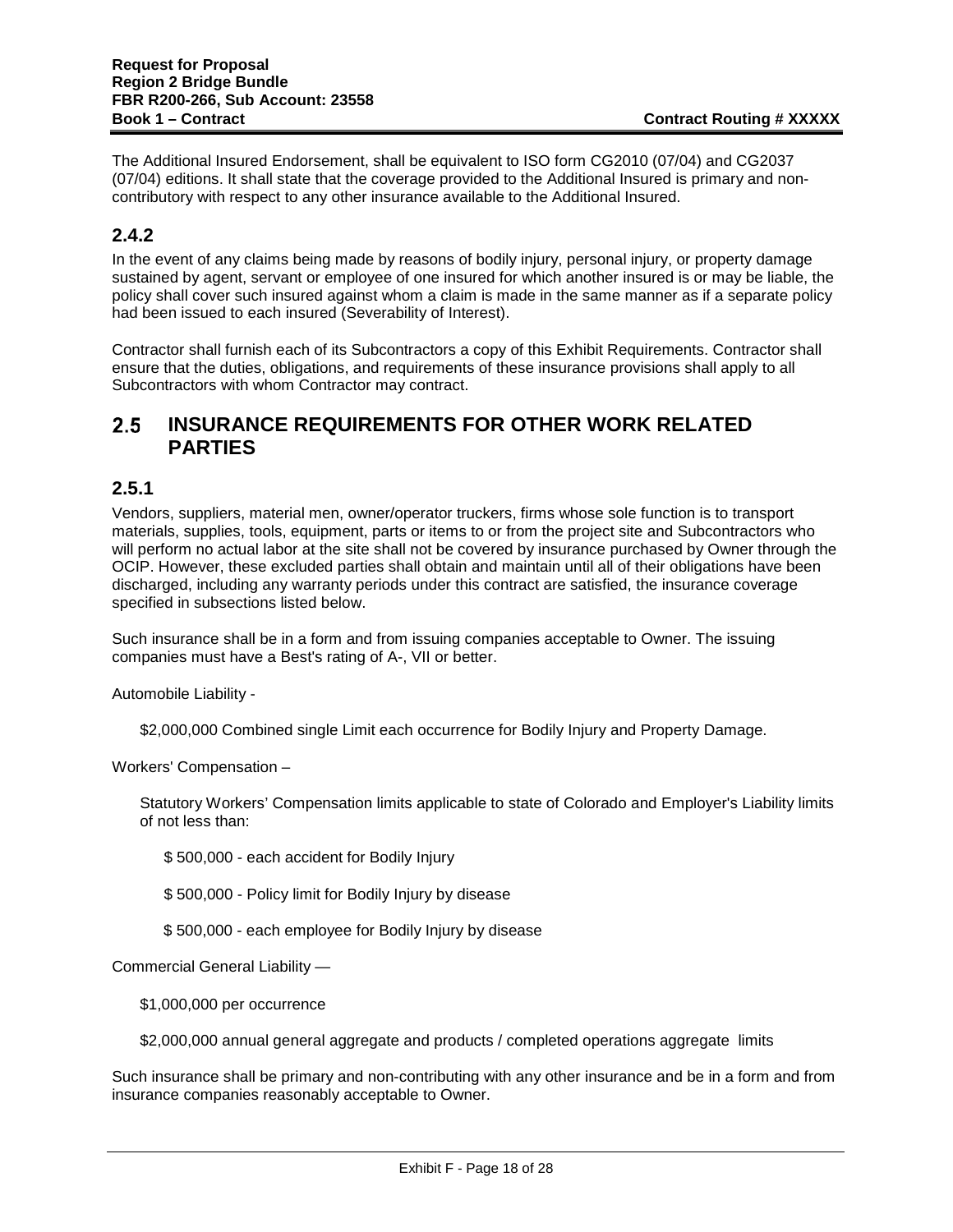# **2.5.2**

The required insurance limits may be provided through a combination of primary and excess policies, including the umbrella form of policy.

# **2.5.3**

Liability policies required under Section 2.5.1 shall, where prudently feasible, name Owner and Contractor and their, elected and appointed officials, directors, officers, employees, agents, representatives, and any additional entities as Owner or Contractor may request, as Additional Insured. The Additional Insured Endorsement, equivalent to ISO form CG2010 (07/04) edition, shall state that the coverage provided to the Additional Insured is primary and non-contributory with respect to any other insurance available to the Additional Insured. Contractor is responsible to ensure to the best of its ability that those entering the Project Site location have evidence of, or hold, the appropriate insurance or that those visitors are escorted while at the Project. Exceptions may be granted where mutually agreed to in advance between the Owner and the Contractor. Workers' Compensation policies are excluded from this requirement.

# **2.5.4**

All policies of insurance required in this section shall be endorsed to provide that the insurance company shall provide written notice to Owner at least 30 days prior to the effective date of any cancellation of such policies.

# **2.5.5**

All policies of insurance, as allowed by statute, that are in any way related to the Work, including those that are secured and maintained by consultants and subcontractors, shall include clauses providing that each underwriter shall waive all its rights of recovery under subrogation or otherwise, against Owner, Owner's Representative, Contractor, Project Contractors and Subcontractors.

# **2.5.6**

Parties covered in this Section shall cause to be furnished to Owner and Contractor, or their Insurance Representative, certificates of insurance evidencing all insurance as required by this Contract. As and when Owner or Contractor may direct, copies of the actual insurance policies or renewals or replacements thereof shall be submitted to Owner or Contractor. All copies of policies, if any, and certificates of insurance submitted to Owner shall be in form and content acceptable to Owner or Contractor.

#### $2.6$ **Alternate Insurance**

Owner makes no guarantees or warranties, and disclaim any responsibility whatsoever, that the OCIP policies will remain in effect and in no way assumes responsibility for the solvency of the insurers, or any of their parent, subsidiary, excess, re-insurers or other companies or group members.

If Owner, for any reason, is unable to furnish the insurance as specified in Section 2.1.1 through 2.1.5, upon 45 days written notice from Owner, Contractor shall obtain replacement insurance with minimum coverage and limits set forth in Section 2.1 above. The OCIP shall continue to provide coverage for losses until alternate insurance is in place. Contractor shall provide Owner with certificates of insurance or, at Owner's option, certified copies of policies upon issuance thereof. Contractor may further require its Subcontractors of every tier to obtain replacement insurance. Owner shall issue an appropriate Change Order to Contractor to adjust the Contract for the actual cost of the additional premiums to Contractor and its Subcontractors for such replacement insurance. Actual costs may be reviewed for accuracy if the costs exceed the amounts provided by the contractor at the time of enrollment in the OCIP program. Owner shall pay such amounts within thirty (30) days receipt of such Change Order.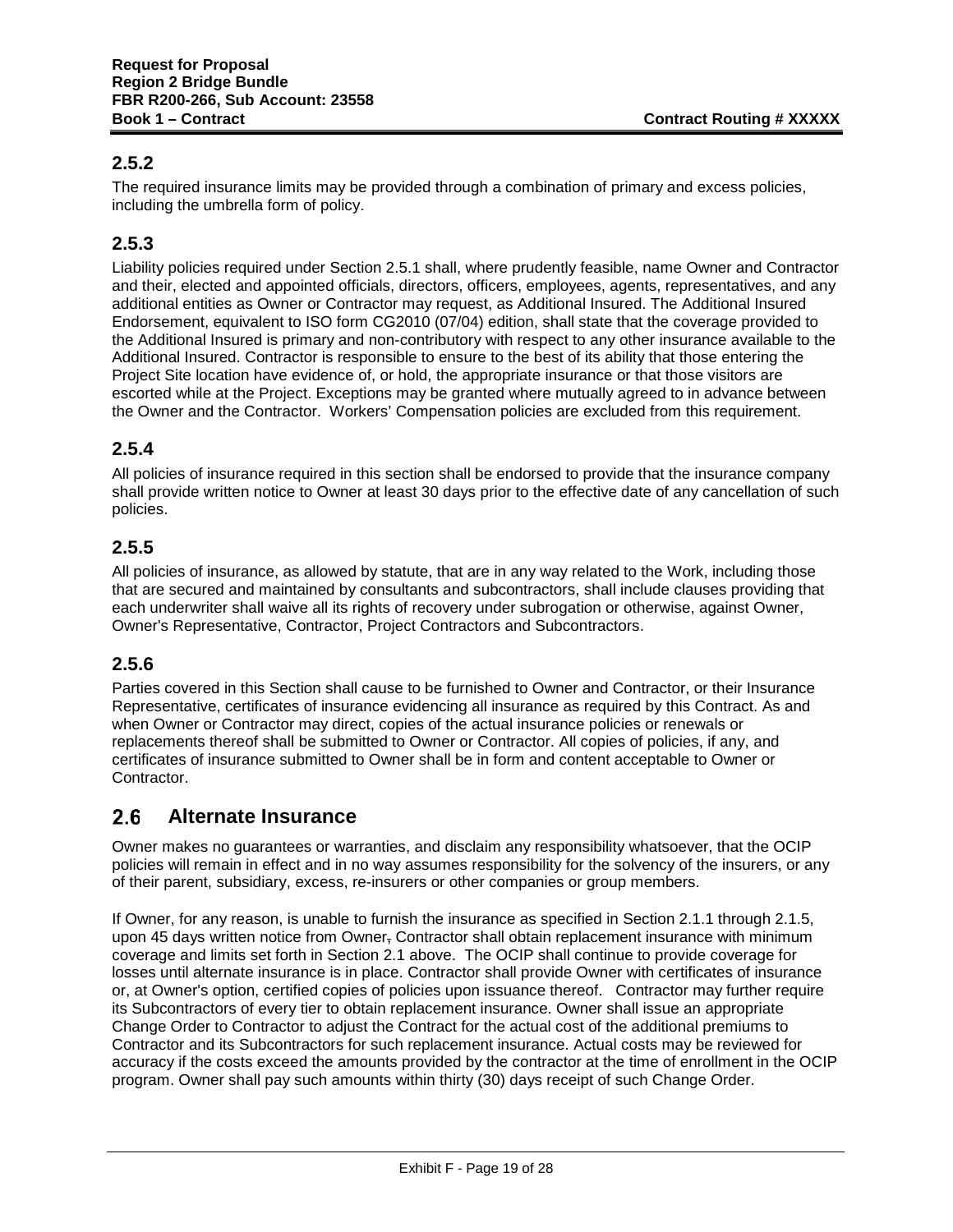#### $2.7$ **Subrogation and Waivers**

# **2.7.1**

Contractor shall require all policies (except Professional Liability) of insurance that are related to the Project and that are secured and maintained by Contractor and each Subcontractor to include clauses providing that each underwriter and carrier shall waive all their respective rights of recovery, under subrogation or otherwise, against Owner and Contractors rendering services at the Project, Contractor, its Subcontractors, Owner's Separate Contractors, and their Subcontractors, regardless of tier.

# **2.7.2**

Contractor waives rights of recovery against its Subcontractors, Owner and Separate Contractors rendering services at the Project, regardless of tier that Contractor may have or acquire because of deductible clauses in or inadequacy of limits of policies of insurance that are in any way related to the Project and that are secured and maintained by Contractor, other than a right of contribution from Subcontractors for deductible amounts.

# **2.7.3**

Contractor shall require its Subcontractors to waive the rights of recovery in the same manner, as waived in the preceding paragraph by Contractor, against Owner and Contractor, other Project Contractors and Subcontractors, other Separate Contractors, and their Subcontractors, regardless of the tier.

# **2.7.4**

The OCIP insurance coverage is primary and non-contributory as it relates to coverage provided within the OCIP Program. The underwriters and carriers for the OCIP shall waive all their respective rights of subrogation against the Owner and Contractors rendering services at the Project, Contractor, its Subcontractors, Owner's Separate Contractors, and their Subcontractors, regardless of tier, as it relates to coverage provided under the OCIP insurance policies.

# **2.7.5**

The waivers of subrogation contained in this Section 2.7 and in CDOT's Book 1 and 2, shall apply to the Owner's separate permanent property insurance policies, including any claims which may be made under the Owner's separate property policy in effect after Final Payment has been made.

#### $2.8$ **Evidence Of Insurance**

All insurance policies required to be obtained under the terms of this Contract shall be endorsed to provide that the insurance company shall provide written notice to Owner and Contractor at least 30 days prior to the effective date of any cancellation of such policies.

Prior to the date on which Contractor commences any Work at the Project site, Contractor shall furnish to Owner certificates of insurance evidencing all insurance required by this Contract. If Owner directs, copies of the actual insurance policies or renewals or replacements thereof shall be submitted to Owner. All copies of policies, if any, and certificates of insurance submitted to Owner shall be in form and content acceptable to Owner.

The Contractor considers its insurance policies to be confidential under the Colorado Open Records Act, because disclosure of these documents would be likely to cause substantial harm to its competitive position. In the event of a Colorado Open Records Act request, the Owner agrees to honor such request for confidentiality of the Contractor's insurance policies, subject to compliance with any subsequent court order to the contrary.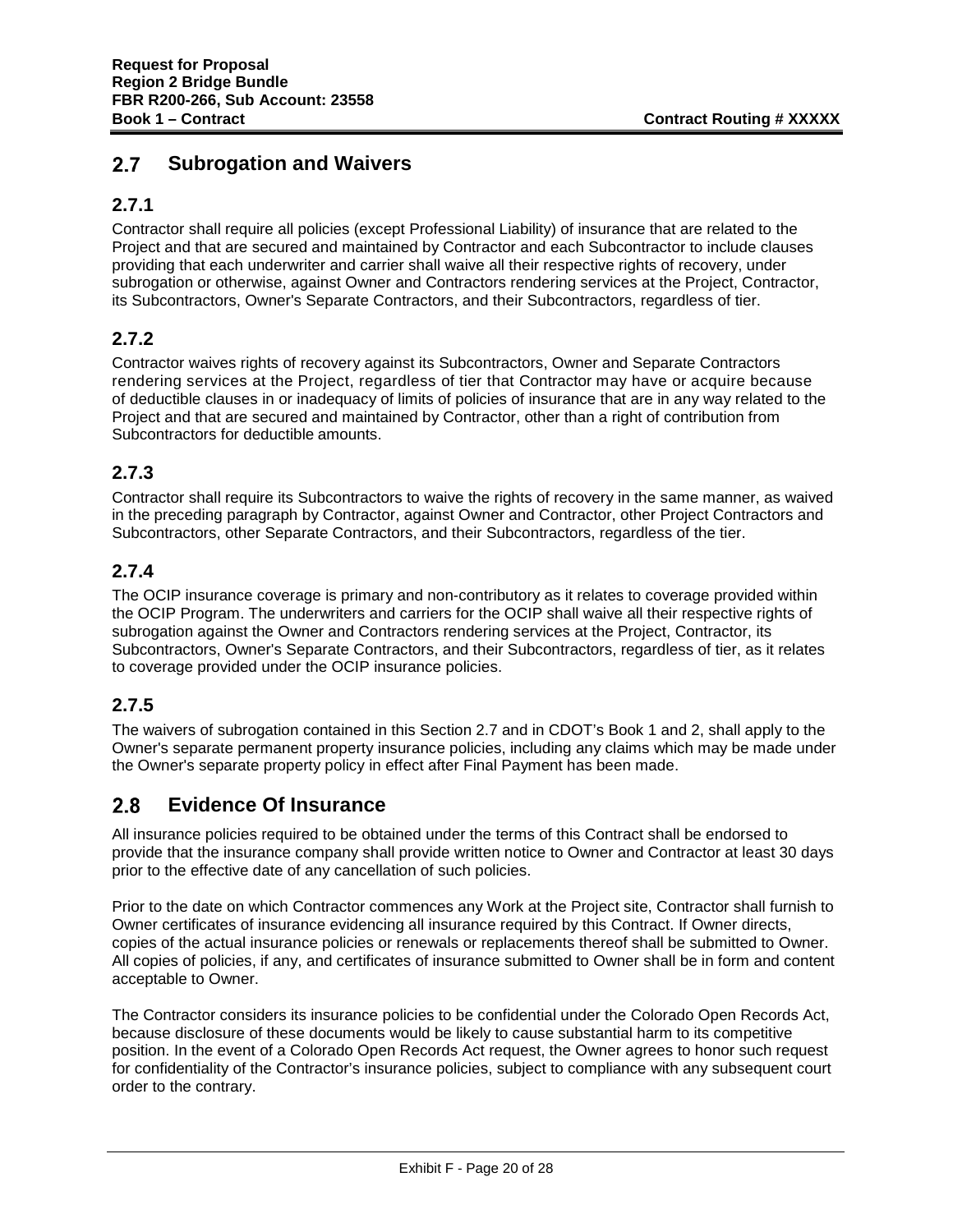#### $2.9$ **Miscellaneous**

# **2.9.1**

Nothing contained herein shall relieve Contractor, or its Subcontractors of their obligations to exercise due care when performing any Work on the Project or to complete such Work in strict compliance with the Contract.

# **2.9.2**

By enrolling in the OCIP, the Contractor acknowledges that (A) the limits of OCIP provided insurance are shared by all insured parties under the OCIP for the Project, (B) Owner and their affiliates of every tier disclaim any responsibility whatsoever for the availability, adequacy or exhaustion of the limits of the OCIP, the present or future solvency of any OCIP insurers, or any claims or disputes by, between, or among Owner and any Contractor and any Subcontractor, or any tier, and any of the OCIP insurance carriers.

# **2.9.3**

Any type of insurance or increase in limits not described herein which Contractor requires for its own protection or as a result of any applicable law shall be its own responsibility and expense.

# **2.9.4**

CDOT is considering a Shared Savings Program for the OCIP in which a portion of the savings may be shared with the Contractor and its Project Contractors and Subcontractors. CDOT reserves the right to provide such a program prior to the Award of the Contract. The Shared Savings program will be based upon a percentage of the OCIP Credits provided by the Contractor and their enrolled Project Contractors who participate in the OCIP, including provision for their overall loss experience. The actual program savings will be calculated at completion of the project utilizing insurance industry loss development factors and will be shared only with those Project Contractors who have a material presence over a period of time as outline in the final Shared Savings program.

# **2.9.5**

If a Subcontractor cannot be enrolled in the OCIP, the cost of the project will be equitably adjusted to account for the insurance premiums for that Subcontractor based upon their completion of an Insurance Calculation Worksheet - OCIP-S(1) and CDOT's review of the their documentation.

# **2.10 Safety Requirements**

# **2.10.1 General**

Owner requires the Contractor, all Enrolled Contractor and Subcontractors of every tier working at their Project to at a **minimum** adhere to CDOT's Safety Requirements as provided for in Book 1 and 2, and as additionally outlined herein. The Contractor and Subcontractors shall within their own site specific Safety Requirements or Manuals ensure compliance has been met with the following Safety Requirements, which are incorporated in the Contract Documents.

Contractor shall take all necessary precautions to protect the safety and health of the Project Site and is ultimately responsible to establish and maintain a written Contractor Safety Program (CSP) for the Work. Contractor shall establish administrative and technical means for the mitigation of risk, response to incidents, and recovery/restoration to normal operations at the Project Site. The Program shall include development of a site safety culture which supports, "best practices" for accident prevention, job specific hazard recognition and planning, training, reporting, management oversight, and implementation.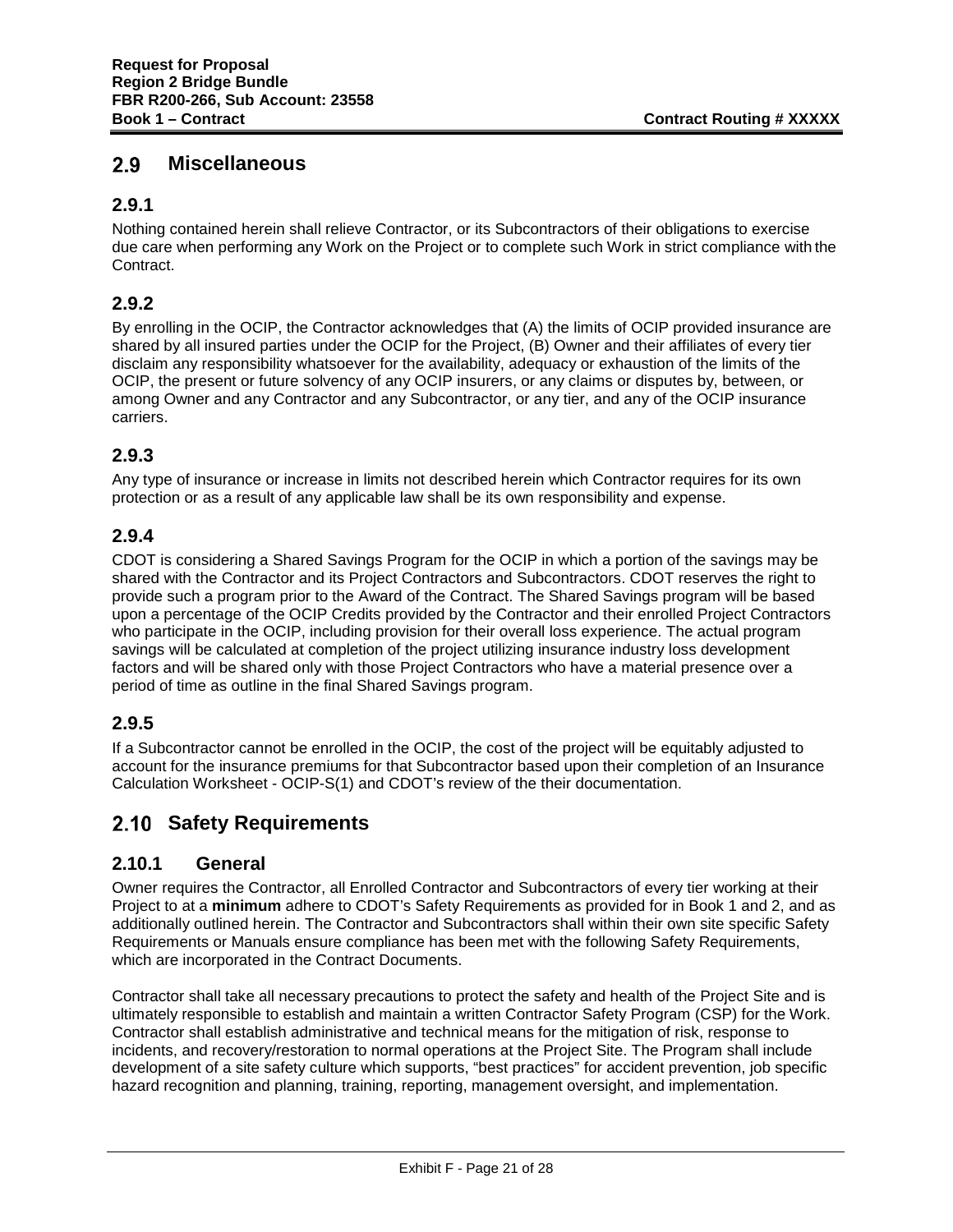All costs, penalties, and expenses of complying with the requirements of these Safety Requirements shall be included as part of the cost of the Contract. Contractor shall notify Owner promptly, in writing, if a charge of non-compliance has been filed against Contractor, or any Contractor or Subcontractor, in connection with its performance of the Work.

The developed CSP shall apply in all phases of the Work. The objective of the program is to eliminate or control accident risks to personnel, associated management, subcontractors, equipment, facilities, general public, and environment. Required activities include hazard identification & analysis, planning, management, dedicated resources, auditing conformance, training, communicating results and documentation.

Additionally, clear and open partnering and communications relative to the safety program between Contractor, Project Contractors and Subcontractors, and Owner's Representative(s) is a key component in effectively implementing and assuring conformance.

Contractor is solely responsible for health and safety and shall perform the Work in a safe and environmentally acceptable manner; this includes all of its Subcontractors, or other Contractors.

# **2.10.2 Safety Criteria**

Meet all CDOT requirements listed in Book 1 and Book 2; in addition meet all requirements as described in this addendum.

Notice of Correction of other unsafe conditions will be conveyed in writing within 24 hours after receiving written notice from Owner, Contractor, or Owner's Safety Representative (OSR) of unsafe work. Lost time and lost productivity associated with this or any safety violation will be at the sole cost of Project Contractor or the Subcontractor without additional compensation.

# **2.10.3 Contractor Site Safety Management**

Each Subcontractor is required to name an individual on its payroll as a ROCIP Representative to collaborate with CDOT Risk Management on claims prevention and post-accident investigation. These representatives are not required to be full-time but must be available to CDOT Risk Management. The Subcontractors are required to name an individual(s) who has the experience, ability and authorization to act on the Subcontractor's behalf in matters of ROCIP related work on the Project.

# **2.10.4 OCIP Required Contractor Site Safety Requirements:**

- The Contractors Safety Program will conform to all aspects of this Section 2.10 and be consistent with the requirements herein and the CDOT Required Contractor's Safety Management Plan.
- Contractor shall conduct a project/site ROCIP orientation for all Contractor & Subcontractor employees prior to their working on the Project Site; including orientation for all full time project oversight and management personnel.

The safety orientation (at a minimum) shall include the following:

- a. A description of the extent and nature of the Project.
- b. A description of any hazards that can typically be expected during the course of work,and means and methods for avoiding or protecting oneself.
- c. Required work practices, job conduct, and accident reporting procedures.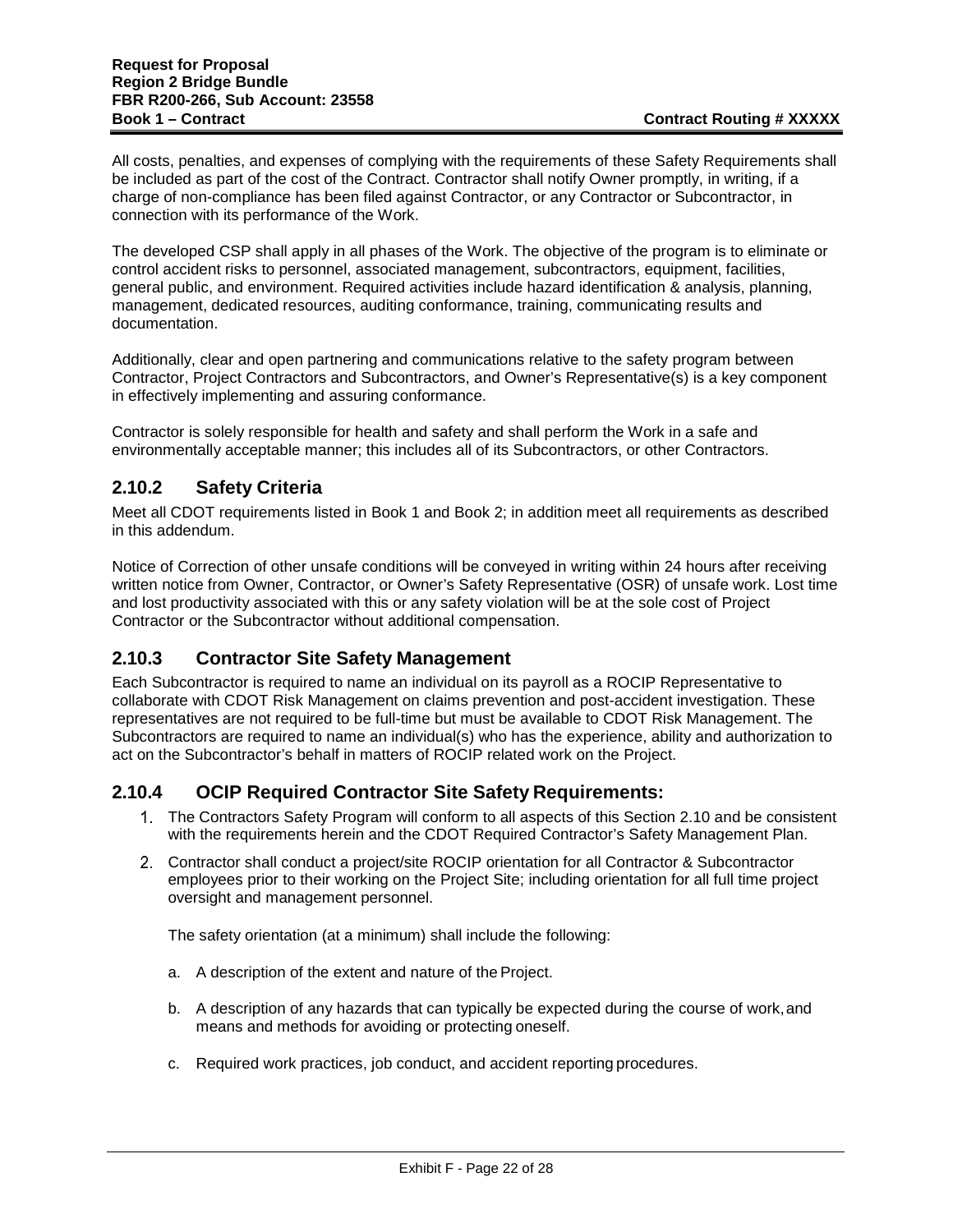- d. Any other general information to acquaint the employee with special work and requirements at the Site.
- Project Contractors and Subcontractors shall be prohibited from use and possession of alcoholic beverages, drugs (other than prescription), carrying weapons or ammunition onto the site, or using or carrying weapons while performing work on the Project's behalf, or attending Project sponsored activities. Contractor, at its own expense, shall adopt a policy of a drug free work site on the Project, which at a minimum shall include pre-job site and post-accident drugtesting. Contractor, at its discretion, may include "for cause" and "random" testing if consistent best practices are applied.

Contractor shall require all workers to demonstrate a negative drug test before attending a Project Safety Orientation, and performing any work on a CDOT OCIP Sponsored Project. Previous drug test results from an accredited facility done within forty-five (45) days will be acceptable. Any employee who has not worked on a CDOT OCIP Sponsored Project during the last 12 months must retest and go through a new Project Safety Orientation as provided by the Contractor.

- Current certified crane operator for each crane is required and must be on file at the jobsite.
- Contractor safety enforcement activities shall be documented and/or logged and provided to the Owner's ROCIP Representative upon request (without any personnel privacy sensitive information) and this information shall be on file at the jobsite.
- 6. Include Personal Protective Equipment (PPE) requirements and policy.
	- a. 100% Fall protection at working surfaces above 6ft without review and authorization fromOCIP Safety Manager
	- b. 100% eye protection with side shields required.
	- c. 100% wearing of heavy-duty work boots/shoes required.
	- d. 100% wearing of hardhats required.
	- e. 100% wearing of shirt & long pants (no shorts).
	- f. 100% wearing of high visibility vest or clothing.
	- g. Hearing protection as required.

#### **2.10.5 OCIP Required Reporting**

1. Accident Reporting

Contractor shall provide timely verbal notification and a written report to Owner's Representative, and Owner's Safety Representative of any and all accidents/incidents (not including worker injuries) whatsoever arising out of or in connection with the performance of the work, whether on or adjacent to the site, which cause death, personal injury or property damage; and or had a serious potential for same. Verbal notification to the Owner shall be immediate and under no circumstance shall notification exceed one (1) hour from time of occurrence. Verbal notification shall include date and time, location, brief description, extent of property damage, and extent of injuries. A preliminary written accident report shall be furnished to the Owner's Representative and Owner's ROCIP Representative within twenty-four (24) hours of the occurrence; final is due within 10 working days.

2. Monthly Accident/Incident Summary Reports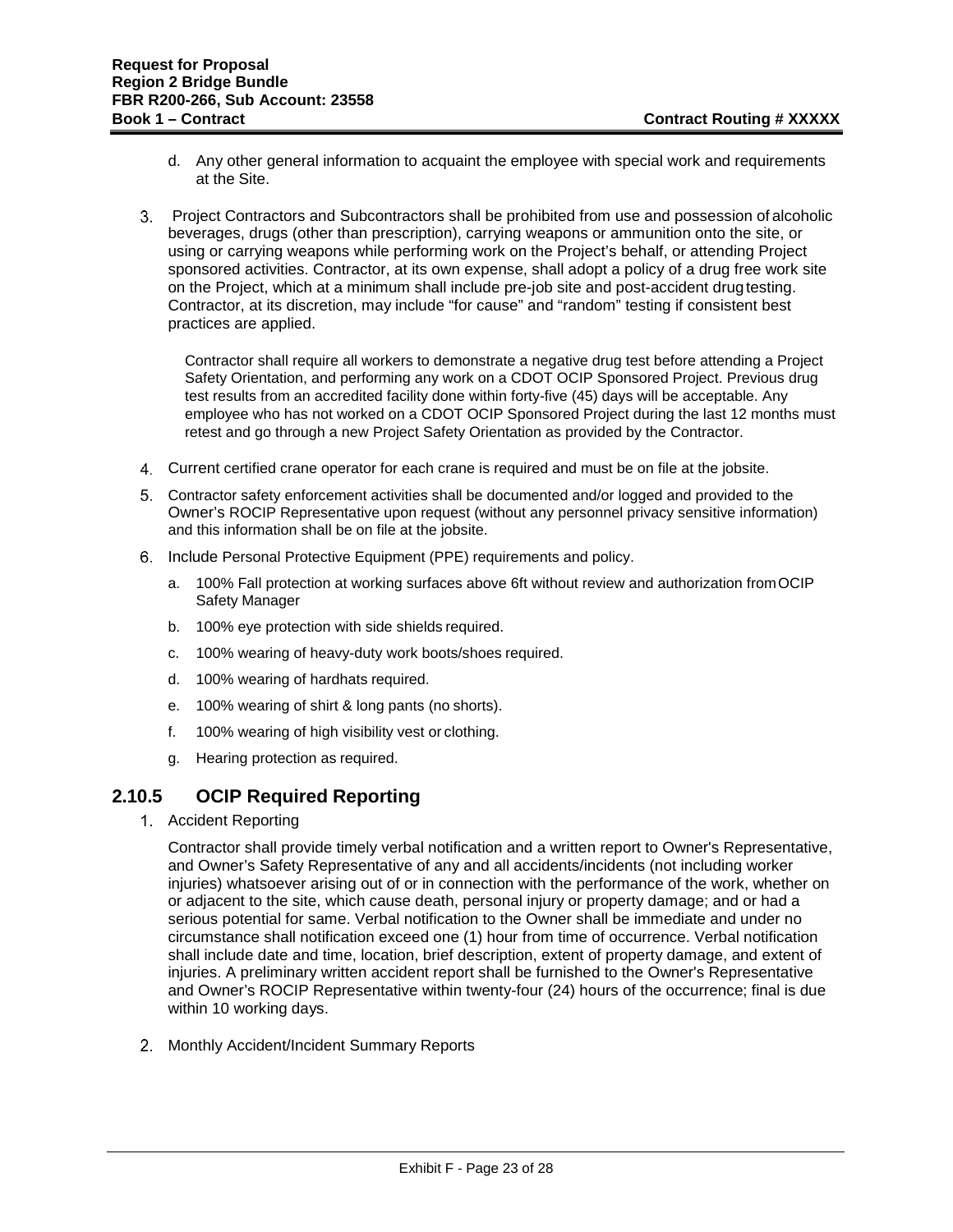Contractor shall provide a written Monthly Accident/Incident Safety Performance Summary Report for losses under their Contract to the Owner within seven (7) Days of the last day of the month. The report shall include the following minimum information:

- a. A summary, current year for all accidents/incidents all Project Contractors / Subcontractors.
- b. Summary of accident data by Contractor and Subcontractor.
- c. Summary of Property Damage, including Utility Damage incidents.
- d. Status update of any project required corrective actions.

#### **2.10.6 OCIP REQUIRED CONTRACTOR SAFETY MANAGEMENT PLANS / DOCUMENTS**

- 1. Job Task Hazard Analysis Program.
	- a. All work activities shall have a written job/task/activity Hazard Analysis (HA) associated withit appropriate for the hazards, scope, and/or complexity of the work. At a minimum this HA will cover the steps, hazards, and mitigation, required to perform the work safely.
- 2. Project Hazard Communication Plan
- 3. Project Utility Safety Management Plan
	- b. Locates, accidental damage prevention, and incident reporting/correcting, policies, procedures, and practices. Contractor will have an adequate utility locate, protect, and emergency response program. Any utility strike will be reported to Owner immediately, investigation and lessons learned follow-up reporting performed, and related program performance measures provided. In addition, no corrections and/or repairs will be re-covered or otherwise made inaccessible until Owner's Representative or designee has had the opportunity to review.
- Project Water Intrusion Prevention and Mitigation Program
- 5. Project Emergency Response Plan
- 6. Project Security Plan

Special consideration and concern shall be given to the storage/protection of highly valuable (i.e., copper), finished product and/or critical materials/equipment to be protected from theft and/or vandalism.

# **3.0 Program Insurance Manual (Attached at the time of award)**

#### $3.1$ **Sample enrollment form**

Contractor Enrollment Application

| <b>CONTRACTOR NAME</b> |            |
|------------------------|------------|
| <b>ADDRESS</b>         |            |
|                        |            |
| <b>PHONE</b>           | <b>FAX</b> |
|                        |            |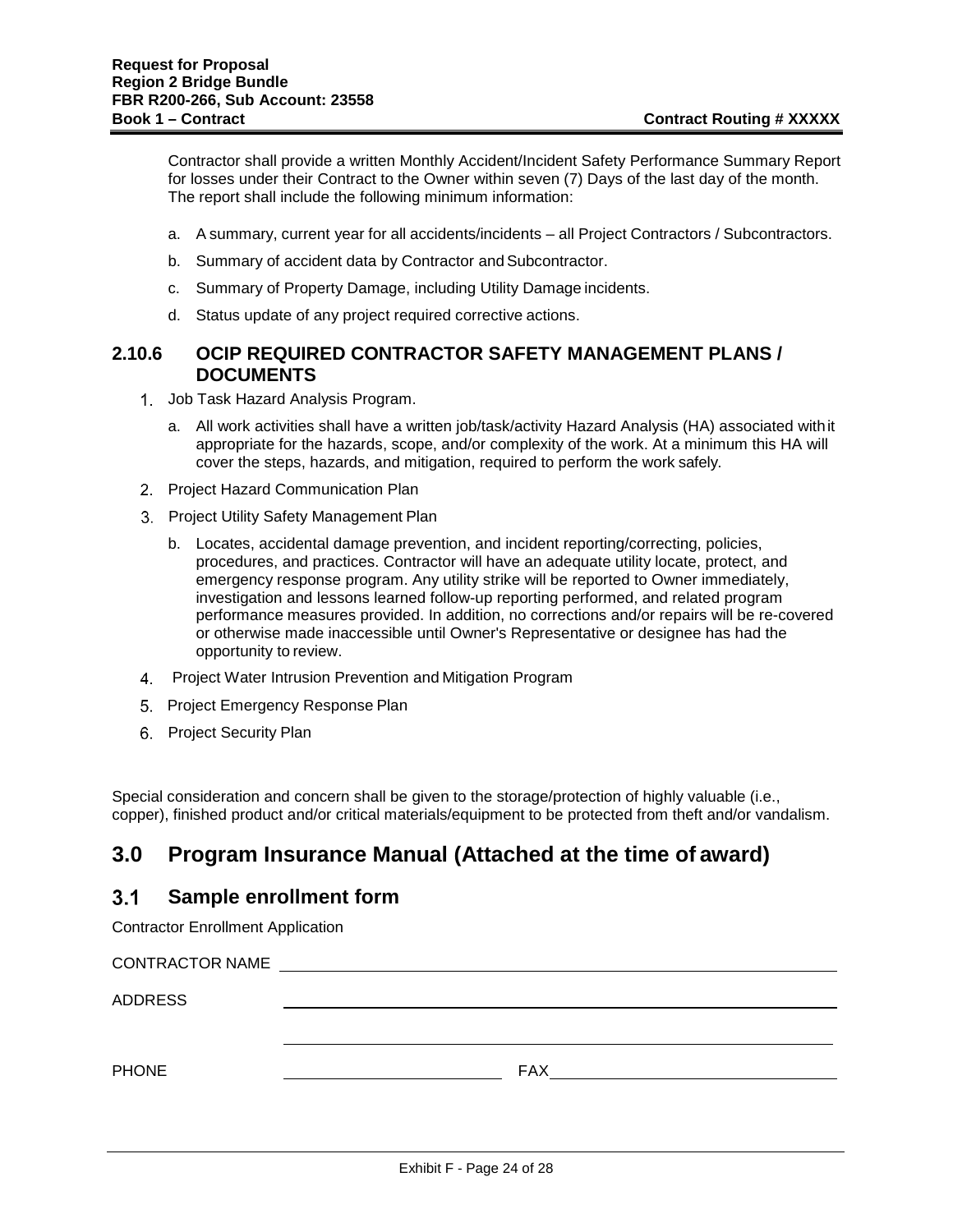#### **Request for Proposal Region 2 Bridge Bundle FBR R200-266, Sub Account: 23558 Book 1 – Contract**

| <b>Contract Routing # XXXXX</b> |  |  |
|---------------------------------|--|--|
|---------------------------------|--|--|

| <u> 1989 - Johann Barnett, fransk politiker (d. 1989)</u>           |                                                                                                                                                                                                                                                                                                                                                                                                                                                                                                               |
|---------------------------------------------------------------------|---------------------------------------------------------------------------------------------------------------------------------------------------------------------------------------------------------------------------------------------------------------------------------------------------------------------------------------------------------------------------------------------------------------------------------------------------------------------------------------------------------------|
|                                                                     |                                                                                                                                                                                                                                                                                                                                                                                                                                                                                                               |
| <u> 1989 - Johann Stoff, amerikansk politiker (d. 1989)</u>         |                                                                                                                                                                                                                                                                                                                                                                                                                                                                                                               |
|                                                                     |                                                                                                                                                                                                                                                                                                                                                                                                                                                                                                               |
|                                                                     |                                                                                                                                                                                                                                                                                                                                                                                                                                                                                                               |
|                                                                     |                                                                                                                                                                                                                                                                                                                                                                                                                                                                                                               |
|                                                                     |                                                                                                                                                                                                                                                                                                                                                                                                                                                                                                               |
|                                                                     |                                                                                                                                                                                                                                                                                                                                                                                                                                                                                                               |
| ARE YOU SUBCONTRACTING OUT ANY WORK? (Y) (N)                        |                                                                                                                                                                                                                                                                                                                                                                                                                                                                                                               |
| IF YES, ESTIMATED CONTRACT AMOUNT (S) TO BE SUBCONTRACTED OUT: \$   |                                                                                                                                                                                                                                                                                                                                                                                                                                                                                                               |
|                                                                     |                                                                                                                                                                                                                                                                                                                                                                                                                                                                                                               |
| IF YES, FOR WHAT CONTRACTOR?<br><u>IF YES, FOR WHAT CONTRACTOR?</u> |                                                                                                                                                                                                                                                                                                                                                                                                                                                                                                               |
|                                                                     |                                                                                                                                                                                                                                                                                                                                                                                                                                                                                                               |
|                                                                     | <u> 1989 - Andrea Andrew Maria (h. 1989).</u><br>,我们也不能在这里的时候,我们也不能在这里的时候,我们也不能会在这里的时候,我们也不能会在这里的时候,我们也不能会在这里的时候,我们也不能会在这里的时候,我们也<br><u> 1989 - Johann Stoff, deutscher Stoffen und der Stoffen und der Stoffen und der Stoffen und der Stoffen und der</u><br><u> 1989 - Johann Stoff, deutscher Stoffen und der Stoffen und der Stoffen und der Stoffen und der Stoffen und der</u><br><u> 1989 - Johann Stoff, deutscher Stoffen und der Stoffen und der Stoffen und der Stoffen und der Stoffen und d</u> |

SIGNATURE DATE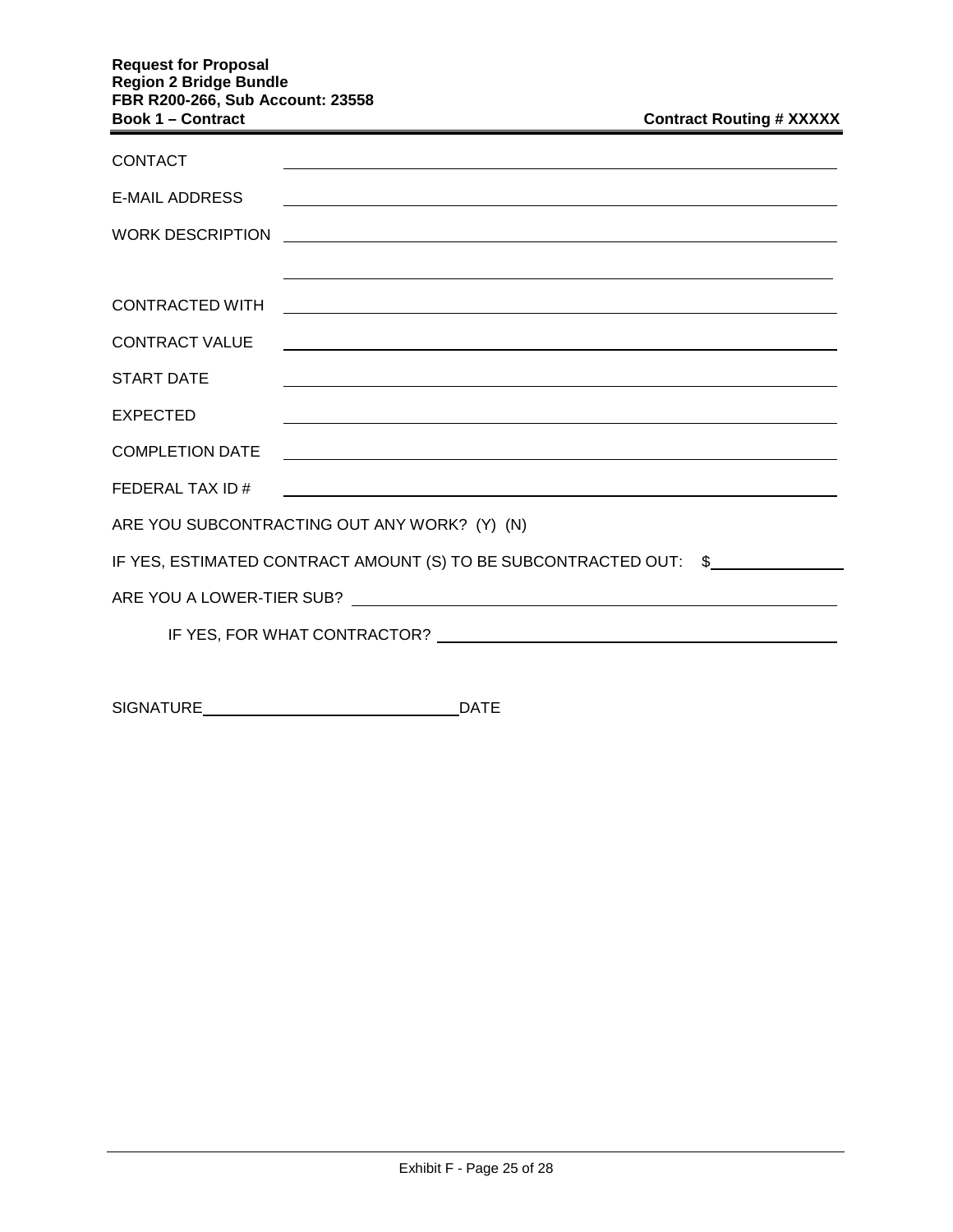# **4.0 OCIP Form S(1)**

# **Colorado Department of Transportation (OCIP)**

**Insurance Calculation Worksheet Form OCIP-S(1)**

| Your Company was hired by: Note that the state of the state of the state of the state of the state of the state of the state of the state of the state of the state of the state of the state of the state of the state of the                                                                                                                                                  |                      |  |                                                           |  |                |         |
|---------------------------------------------------------------------------------------------------------------------------------------------------------------------------------------------------------------------------------------------------------------------------------------------------------------------------------------------------------------------------------|----------------------|--|-----------------------------------------------------------|--|----------------|---------|
| Contract Amount: \$                                                                                                                                                                                                                                                                                                                                                             |                      |  |                                                           |  |                |         |
| I. Primary General Liability                                                                                                                                                                                                                                                                                                                                                    |                      |  |                                                           |  |                |         |
| <b>Labor Classification</b>                                                                                                                                                                                                                                                                                                                                                     | <b>GL Class Code</b> |  | <b>Estimated Payroll or</b><br><b>Contract Value</b>      |  | <b>GL Rate</b> | Premium |
| Note: Identify General Liability loss rate per<br>\$100/\$1,000 of payroll or receipts within the<br>policy deductible ______<br>II. Excess/Umbrella Liability*                                                                                                                                                                                                                 |                      |  | Total General Liability Premium (A): \$                   |  |                |         |
| <b>Estimated Payroll or Contract Value</b>                                                                                                                                                                                                                                                                                                                                      |                      |  | Umbrella Rate                                             |  |                | Premium |
| Total Umbrella Liability Premium (B): \$<br>$\star$<br>If Excess/Umbrella Liability premium is flat-charge, develop rate by dividing your excess policy annual premium by estimated annual payroll. Apply this rate to the estimated payroll for this project.<br>If annual rate is not provided a minimum deduct of 15% of the primary General Liability rate will be applied. |                      |  |                                                           |  |                |         |
| III. Profit Overhead and Contingency                                                                                                                                                                                                                                                                                                                                            |                      |  |                                                           |  |                |         |
| IV. Total Initial Insurance Deduct<br>Total Lines of Insurance $(A+B+C):$ \$                                                                                                                                                                                                                                                                                                    |                      |  |                                                           |  |                |         |
| <b>Broker/Agency Name</b>                                                                                                                                                                                                                                                                                                                                                       |                      |  | <b>Broker Signature</b>                                   |  |                | Date    |
|                                                                                                                                                                                                                                                                                                                                                                                 |                      |  | *Policy rate pages must be submitted with this worksheet. |  |                |         |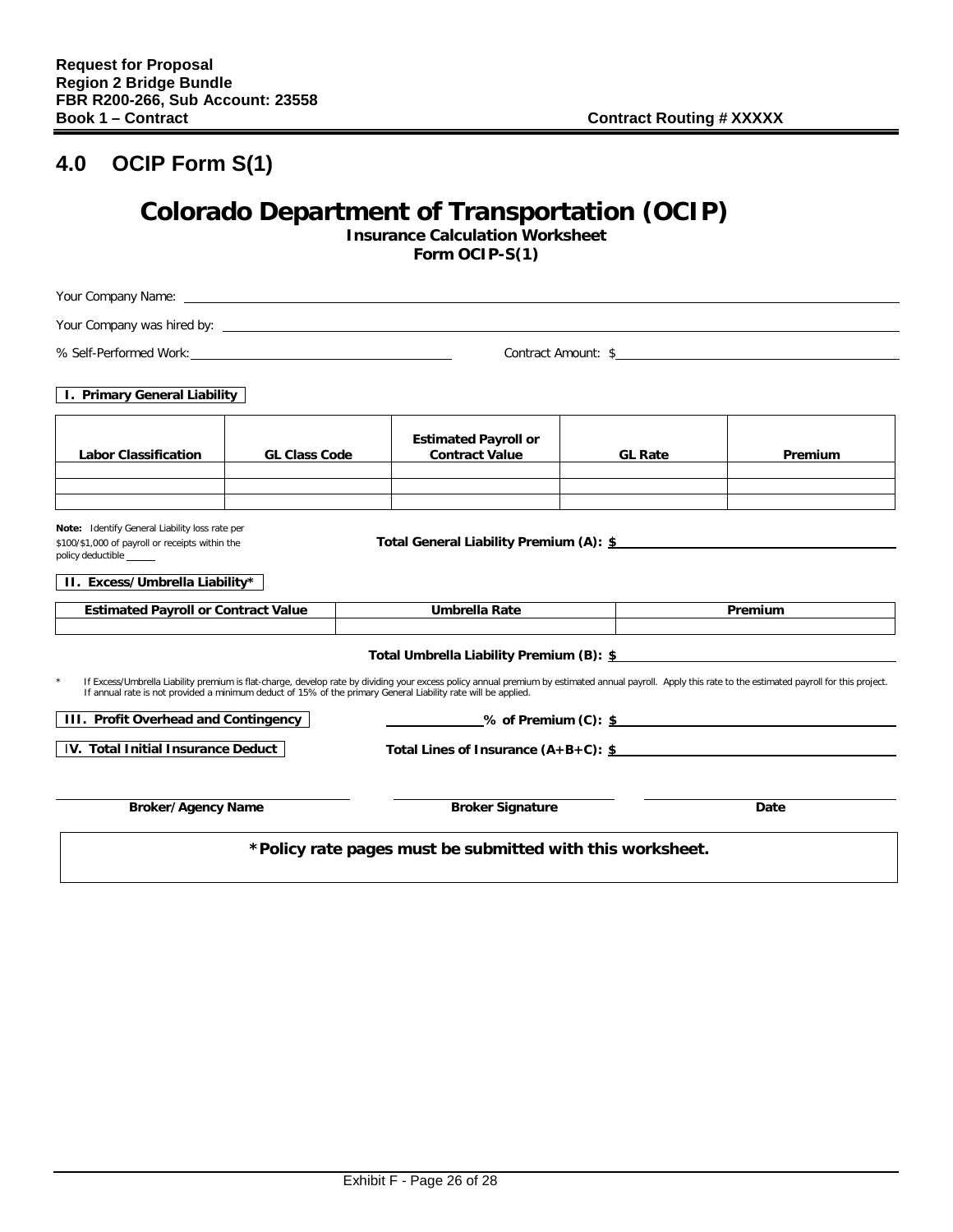# **5.0 OCIP Form S(2)**



COLORADO Department of<br>Transportation

**Insurance Worksheet Summary** 

**Form OCIP – S(2)**

| <b>Project Subcontractors (Identified in Proposal)</b> |                                             |  |                                    |  |  |
|--------------------------------------------------------|---------------------------------------------|--|------------------------------------|--|--|
|                                                        | <b>SUBCONTRACTORS</b>                       |  |                                    |  |  |
|                                                        |                                             |  | Commercial<br>General<br>Liability |  |  |
|                                                        |                                             |  | Excess<br>(Umbrella)<br>Liability  |  |  |
|                                                        |                                             |  |                                    |  |  |
|                                                        | % of Total Proposal<br><b>Price</b>         |  |                                    |  |  |
|                                                        | <b>Estimate of Proposal</b><br><b>Price</b> |  |                                    |  |  |
|                                                        | <b>TOTAL</b>                                |  |                                    |  |  |

| <b>Contractor Name</b>               | <b>Proposal Price</b> | <b>Construction</b><br>Value (CV)<br>within the<br>Proposal<br><b>Price</b> | <b>Payroll</b><br><b>Estimate</b> | % of<br>Payroll<br>to CV | Line of<br>Coverage                       | <b>Gross</b><br><b>Insurance</b><br><b>Amount</b><br>herein<br>identified<br>in the<br><b>Proposal</b><br>(A) | <b>Insurance</b><br><b>Calculation</b><br>Worksheet<br>(Y/N) | <b>GL/Excess</b><br><b>Rate Basis</b><br>Indicator<br>(Payroll or<br>CV) | <b>GL/Excess</b><br><b>Rate Basis</b><br>(% of Rate)<br>Basis) | <b>OCIP</b><br><b>Insurance</b><br><b>Calculation</b><br>(B) | $\%$<br>of<br>$c_{V}$ | <b>Insurance</b><br>to Remain<br>$\mathsf{in}$<br><b>Proposal</b><br>$(A-B)$ | <b>Notes</b> |
|--------------------------------------|-----------------------|-----------------------------------------------------------------------------|-----------------------------------|--------------------------|-------------------------------------------|---------------------------------------------------------------------------------------------------------------|--------------------------------------------------------------|--------------------------------------------------------------------------|----------------------------------------------------------------|--------------------------------------------------------------|-----------------------|------------------------------------------------------------------------------|--------------|
| <b>CONTRACTOR / JV PARTNERS</b>      |                       |                                                                             |                                   |                          |                                           |                                                                                                               |                                                              |                                                                          |                                                                |                                                              |                       |                                                                              |              |
|                                      |                       |                                                                             |                                   |                          | <b>Commercial</b><br>General<br>Liability |                                                                                                               |                                                              |                                                                          |                                                                |                                                              |                       |                                                                              |              |
|                                      |                       |                                                                             |                                   |                          | <b>Excess</b><br>(Umbrella)<br>Liability  |                                                                                                               |                                                              |                                                                          |                                                                |                                                              |                       |                                                                              |              |
|                                      |                       |                                                                             |                                   |                          |                                           |                                                                                                               |                                                              |                                                                          |                                                                |                                                              |                       |                                                                              |              |
|                                      |                       |                                                                             |                                   |                          |                                           |                                                                                                               |                                                              |                                                                          |                                                                |                                                              |                       |                                                                              |              |
|                                      |                       |                                                                             |                                   |                          |                                           |                                                                                                               |                                                              |                                                                          |                                                                |                                                              |                       |                                                                              |              |
| <b>TOTAL CONTRACTOR / JV CREDITS</b> |                       |                                                                             |                                   |                          |                                           |                                                                                                               |                                                              |                                                                          |                                                                |                                                              |                       |                                                                              |              |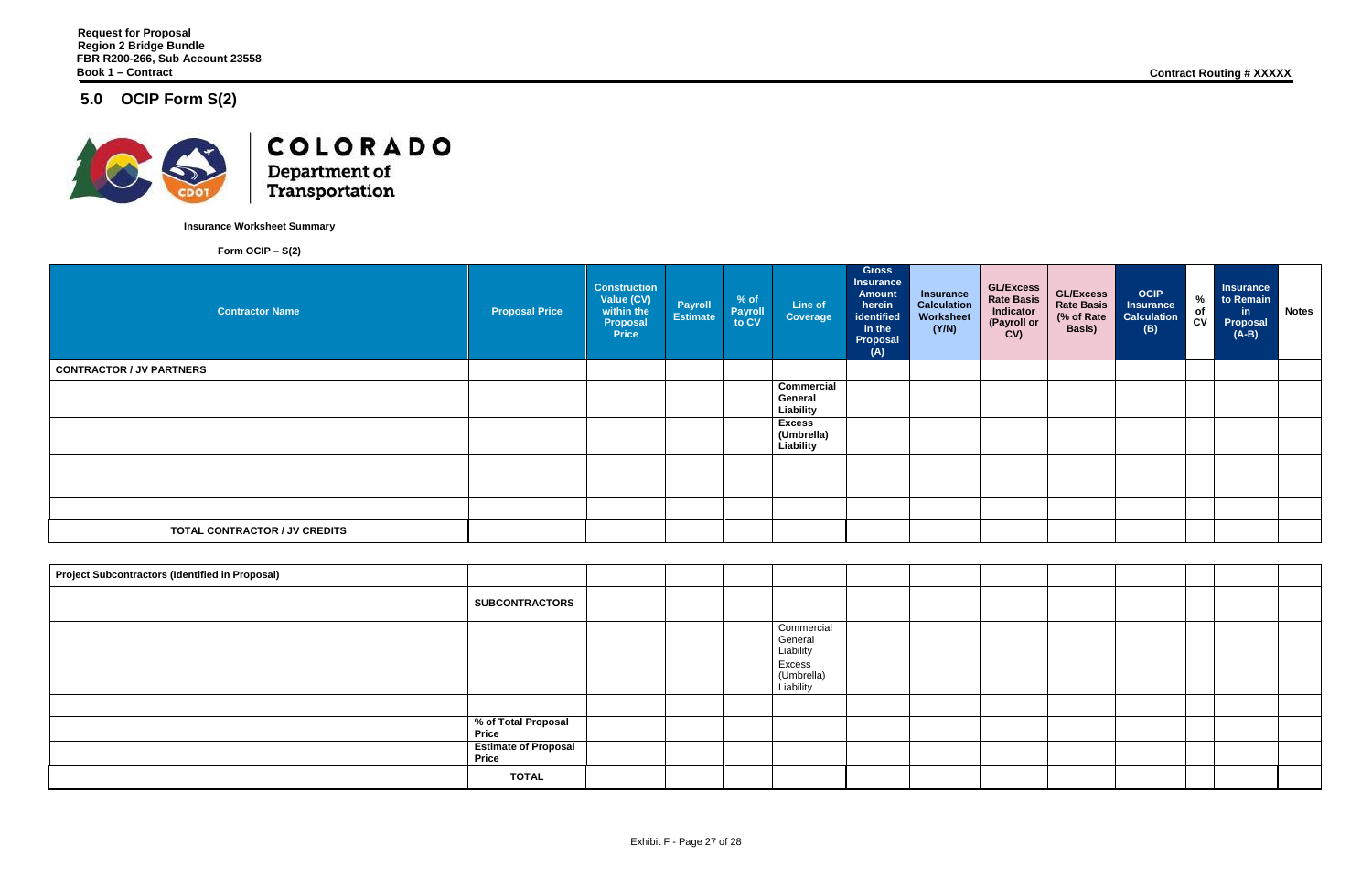#### **Instructions:**

- 1. Contract Value (CV) Total Proposal Price
- 2. Payroll Estimate Estimate of Payroll for self-performed work of the Contractor (WC Payroll Estimate).
- 3. % of Payroll Estimate to CV.
- 4. **Gross Insurance Amount (A)**  Total Project Insurance Amount for the Contractor based upon the Revision of Section 107, Section (a) (1-5)
- 5. Insurance Calculation Worksheet An Insurance Calculation Worksheet must be provided for the Contractor, including a separate worksheet for each where there are JV Partners

- $\frac{6}{8}$ . 8. GL/Excess Rate Basis Indicator
- 9. GL / Excess Rate Basis % of the blended Rate for GL / Excess based upon the Policy Rate Basis. Example (Rate Per \$1000 of CV)
- 10. **OCIP Insurance Calculation (B)** Amount of Insurance removed for the Contractor from your Proposal Price based upon the Revision of Section 107 (k) (1-5)
- 11. **Contract Insurance Line Item -** Represents the insurance cost remaining in the Proposal Price for the Contractor based upon Revision of Section 107 (a) (1-5)

- a.
- b. **General Liability:** Multiply your classification rate times per \$1,000 of payroll or construction value.
- c. Excess Liability: If Excess Liability is a flat charge, develop rate by dividing your Excess policy annual premium by estimated annual payroll. Apply this rate to the estimated payroll or CV for this project.

*Assistance for Calculation of Insurance:*

**The Contractor must provide Insurance Calculation Worksheets - Form OCIP - S(1) for their insurance, including separate worksheets for any JV Partners. The Contractor need not include Insurance Calculation Worksheets, nor summarize herein, insurance estimates of Subcontractors.**

# **NOTES:**<br>\*\* CDO

- **\*\* CDOT will provide Builders Risk and Contractors Pollution Liability**
- **\*\* CDOT will review the estimates reported on Form OCIP-B for money which has been removed from their bid amounts in** *Section 2 of Section 107.* **In the event CDOT believes the estimates reported on Form OCIP-B are not reasonable, CDOT may audit the actual OCIP Insurance Calculation of the Contractor and its subcontractors of every tier upon such**  enrollment, and finalize at close out of Work under Contract. If the audit amount of the OCIP Insurance Calculation for the Contractor and enrolled subcontractors differs from the **estimates on Form OCIP-B by more than 15%, the contractor shall reimburse CDOT for the amount in excess of15%.**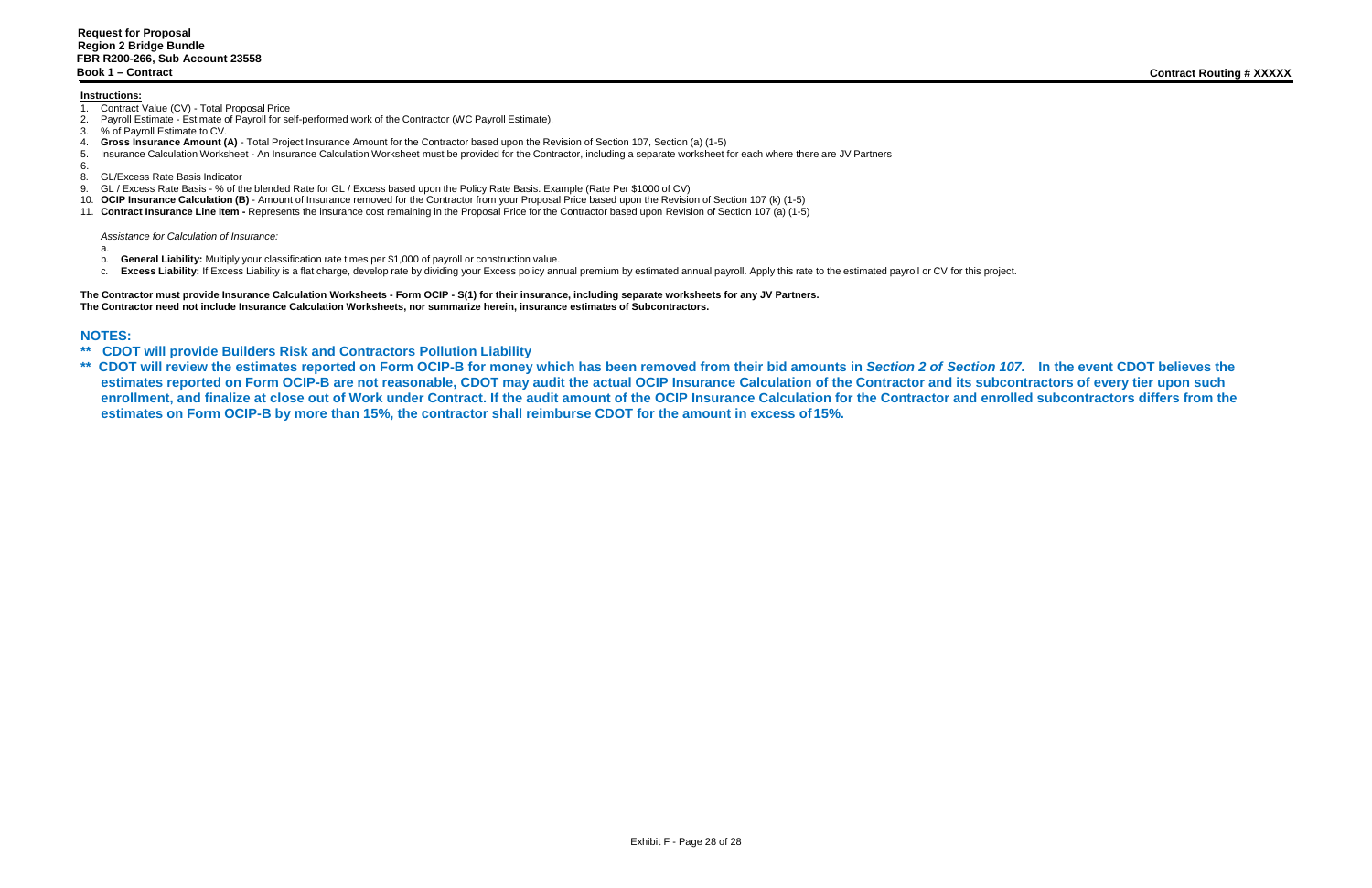#### REVISION OF SECTION 107 – OCIP RESPONSIBILITY FOR DAMAGE CLAIMS, INSURANCE TYPES AND COVERAGE LIMITS, OWNER CONTROLLED INSURANCE PROGRAM (OCIP) AND PROJECT INSURANCE MANUAL (PIM)

Section 107 of the Standard Specifications is hereby revised for this project as follows:

Delete subsection 107.15 and replace with the following:

**107.15 Responsibility for Damage Claims, Insurance Types and Coverage Limits, Owner Controlled Insurance Program (OCIP) and Project Insurance Manual (PIM).** The Contractor shall indemnify and save harmless the Department, its officers, and employees, from suits, actions, or claims of any type or character brought because of any and all injuries or damage received or sustained by any person, persons, or property on account of the operations of the Contractor; or failure to comply with the provisions of the Contract; or on account of or in consequence of neglect of the Contractor in safeguarding the work; or through use of unacceptable materials in constructing the work; or because of any act or omission, neglect, or misconduct of the Contractor; or because of any claims or amounts recovered from any infringements of patent, trademark, or copyright, unless the design, device, material or process involved is specifically required by the Contract; or from any claims or amounts arising or recovered under the Worker's Compensation Act, or other law, ordinance, order, or decree. The Department may retain as much of any moneys due the Contractor under any Contract as may be determined by the Department to be in the public interest.

- (a) The Contractor shall obtain, and maintain at all times during the term of this Contract, insurance in the following kinds and amounts:
	- (1) Workers' Compensation Insurance as required by state statute, and Employer's Liability Insurance covering all of Contractor's employees acting within the course and scope of their employment.
		- (i) The Contractor shall provide Workers' Compensation coverage that is in compliance with all Legal Requirements (including C.R.S. § 8-44-101, et seq.) and Employer's Liability with minimum limits of \$1,000,000 by disease each person, \$1,000,000 by disease aggregate, and \$1,000,000 each person by accident.
		- (ii) Subcontractors shall provide Workers' Compensation coverage that is in compliance with all Legal Requirements (including C.R.S. § 8-44-101, et seq.) and Employer's Liability with minimum limits of \$500,000 by disease each person, \$500,000 by disease aggregate, and \$500,000 each person by accident.
	- (2) Commercial General Liability Insurance written on ISO occurrence form CG 00 01 07/04 or equivalent, covering premises operations, fire damage, independent Contractors, products and completedoperations, blanket contractual liability, personal injury, and advertising liability with minimum limits asfollows:
		- (i) \$1,000,000 each occurrence;
		- (ii) \$2,000,000 general aggregate;
		- (iii) \$2,000,000 products and completed operations aggregate; and
		- (iv) \$50,000 any one fire.
		- (v) Completed Operations coverage shall be provided for a minimum period of eight years following final acceptance of work. If any aggregate limit is reduced below \$1,000,000 because of claims made or paid, the Contractor shall immediately obtain additional insurance to restore the full aggregate limit and furnish to CDOT a certificate or other document satisfactory to CDOT showing compliance with this provision.
	- (3) Automobile Liability Insurance covering any auto (including owned, hired and non-owned autos) with a minimum limit as follows: \$1,000,000 each accident combined single limit.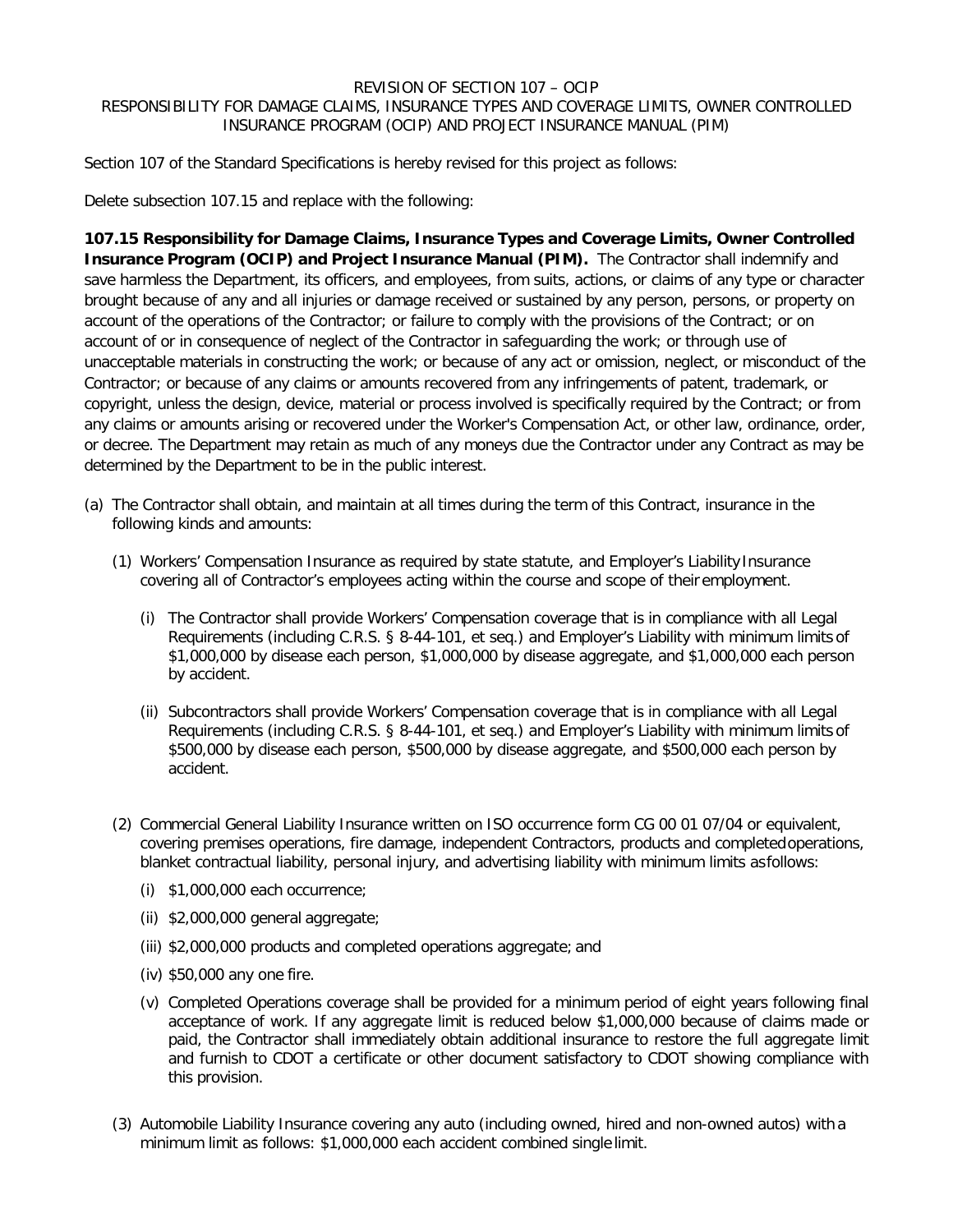- 1. The policy will include uninsured and underinsured, in compliance with Colorado law.
- 2. The policy shall be endorsed to include Motor Carrier Act endorsement Hazardous Materials Cleanup (MCS-90), if applicable.
- (4) Professional liability insurance with minimum limits of liability of not less than \$1,000,000 Each Claimand \$1,000,000 Annual Aggregate for both the Contractor or any subcontractors when:
	- (i) Contract items 625 (excluding tunnel surveying), 629, or both are included in theContract
	- (ii) Plans, specifications, and submittals are required to be signed and sealed by the Contractor's Professional Engineer, including but not limited to:
		- (A) Shop drawings and working drawings as described in subsection 105.02
		- (B) Mix Designs
		- (C) Contractor performed design work as required by the plans andspecifications
		- (D) Change Orders
		- (E) Approved Value Engineering Change Proposals
			- (iii) The Contractor and any included subcontractor shall renew and maintain Professional Liability coverage for the liability exposure associated with Colorado law and the relevant statute of repose and limitations.
- (5) The Contractor shall provide Umbrella or Excess Liability Insurance with minimum limits of \$1,000,000 for work under this contract. Minimum limits shall be based upon estimated Construction Values in accordance with the table below. This policy shall become primary (drop down) in the event the primary Liability Policy limits are impaired or exhausted. The Policy shall be written on an Occurrence form and shall be following form of the primary. The Umbrella or Excess which will provide bodily injury, personal injury and property damage liability at least as broad as the primary coverage set forth above, including Employer's Liability, Commercial General Liability and Commercial Automobile Liability.

| <b>Estimated Construction Values</b> | Minimum Umbrella /             |
|--------------------------------------|--------------------------------|
|                                      | <b>Excess Liability Limits</b> |
| Less than \$5,000,000 in CV          | \$1,000,000                    |
| \$5,000,000 to \$10,000,000          | \$2,000,000                    |
| \$10,000,000 to \$25,000,000         | \$5,000,000                    |
| \$25,000,000 to \$75,000,000         | \$10,000,000                   |
| Over \$75,000,000                    | Determined by the CDOT         |
|                                      | Risk Manager                   |

The Contractor shall ensure that their subcontractors provide Umbrella or Excess Liability Insurance with minimum limits of \$1,000,000. This policy shall become primary (drop down) in the event the primary Liability Policy limits are impaired or exhausted. The Policy shall be written on an Occurrence form and shall be following form of the primary. The Umbrella or Excess which will provide bodily injury, personal injury and property damage liability at least as broad as the primary coverage set forth above, including Employer's Liability, Commercial General Liability and Commercial Automobile Liability.

(b) CDOT, and any such entity where there is contractual liability entered in to by CDOT, the Contractor will provide evidence of such insurance, and each shall be named as an Additional Insured on the Commercial General Liability, Automobile Liability and Umbrella / Excess Liability Insurance policies. Completed operations additional insured coverage shall be on endorsements CG 2010 07/04, CG 2037 07/04, or equivalent. Coverage required of the contract will be primary over any insurance or self-insurance program carried by the State of Colorado, except where coverage is sponsored by CDOT for theContractor.

#### (c) Railroad Protective Insurance

In addition to the above, the Contractor shall furnish evidence to CDOT that, with respect to the operation the Contractor or any of its subcontractors perform, the Contractor has provided for and on behalf of the Railroad Company, and each Railroad Company when more than one is involved, Railroad Protective Public Liability and Property Damage Insurance provided for a combined single limit of Five Million Dollars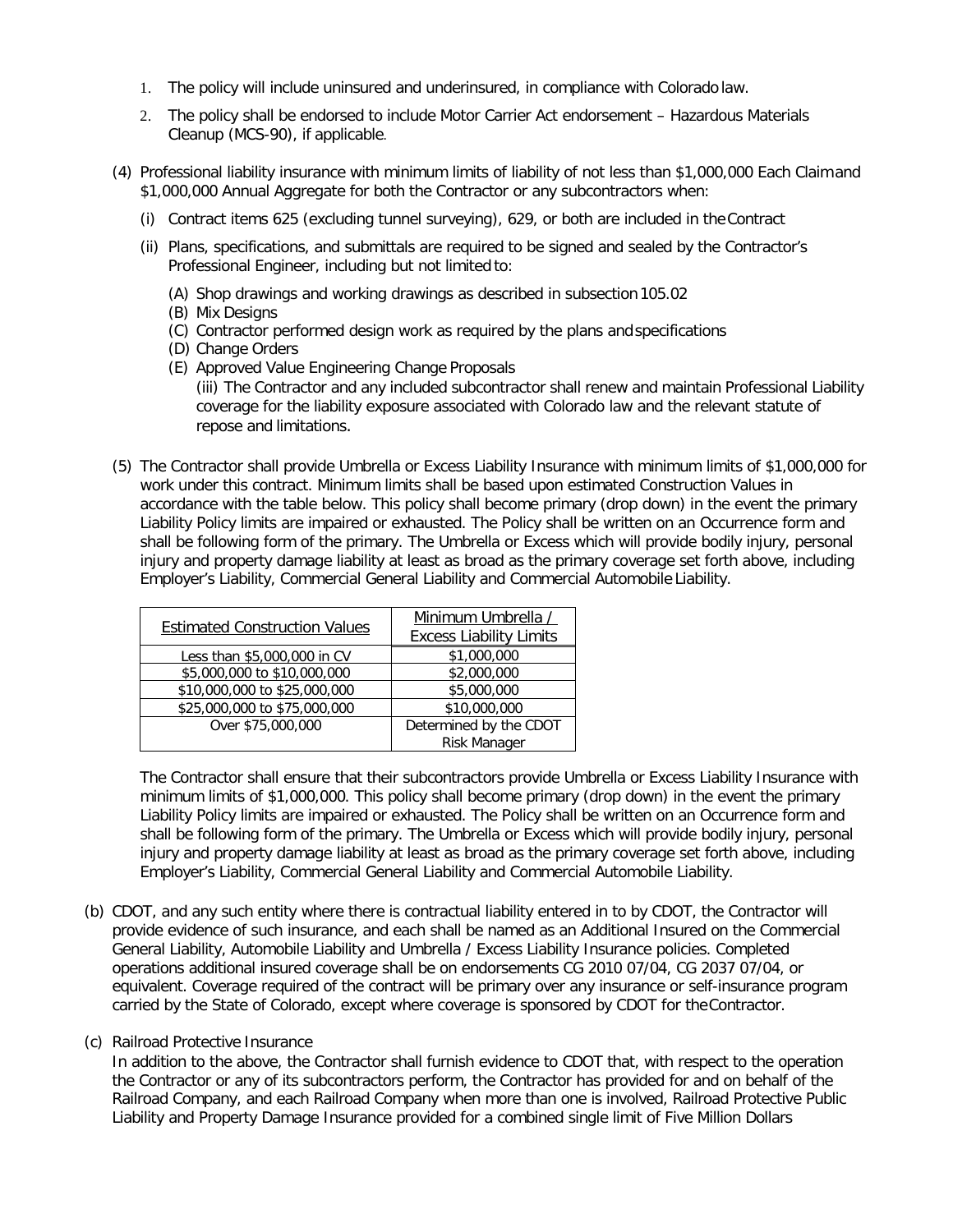(\$5,000,000) per occurrence with an aggregate limit of Ten Million Dollars (\$10,000,000) applying separately for each annual period for:

- (i) All damages arising out of bodily injuries to or death of one or morepersons.
- (ii) All damages arising out of injury to or destruction of property.

Said policy or policies of insurance shall be deemed to comply with the Railroad Protective Insurance requirements if each of said policies contains a properly completed and executed "Railroad Protective Liability Form," copies of which are available from CDOT's Agreements Engineer, Colorado Department of Transportation, 4201 E. Arkansas Ave., Denver, CO, 80222. All required policy or policies of insurance shall be submitted to the Project Director for transmittal to the Railroad Company's Insurance Department.

The Railroad Protective Insurance shall be carried until all Work required to be performed under the terms of the Contract is satisfactorily completed as evidenced by the formal acceptance of CDOT. The Railroad Company shall be furnished with the original of each policy carried on its behalf.

- (d) Each insurance policy shall include provisions preventing cancellation or non-renewal without at least 30days prior notice to Contractor. The Contractor shall forward to the Engineer any such notice received within seven days of the Contractor's receipt of such notice.
- (e) The Contractor shall require all insurance policies in any way related to the contract and secured and maintained by the Contractor to include clauses stating that each carrier shall waive all rights of recovery, under subrogation or otherwise, against CDOT, its agencies, institutions, organizations, officers, agents, employees and volunteers.
- (f) All policies evidencing the insurance lines of coverage required hereunder shall be issued by insurance companies satisfactory to CDOT. A.M. Best Rating All insurance companies providing policies obtained to satisfy the insurance requirements must have an A.M. Best rating of A-, VII or better.
- (g) The Contractor shall provide certificates showing insurance coverage required by this contract to CDOTprior to execution of the contract. No later than 15 days prior to the expiration date of any such coverage, the Contractor shall deliver CDOT certificates of insurance evidencing renewals thereof. At any time during the term of this contract, CDOT may request in writing, and the Contractor shall thereupon within ten (10) days supply to CDOT, evidence satisfactory to CDOT of compliance with the provisions of this section.
- (h) Notwithstanding subsection 107.15(a), if the Contractor is a "public entity" within the meaning of the Colorado Governmental Immunity Act CRS 24-10-101, et seq., as amended ("Act'), the Contractor shall at all times during the term of this contract maintain only such liability insurance, by commercial policy or selfinsurance, as is necessary to meet its liabilities under the Act. Upon request by CDOT, the Contractor shall show proof of such insurance satisfactory to CDOT. Public entity Contractors are not required to name CDOT as an Additional Insured.
- (i) When the Contractor requires a subcontractor to obtain insurance coverage, the types and minimum limitsof this coverage may be different than those required, as stated above, for the Contractor, except for the Commercial General Liability and Automobile Liability and the subcontractor shall provide an Additional Insured endorsement for such coverage. Those that qualify as needing Professional Liability Insurance in terms of any design work shall provide such coverage as provided for in (4) above.
- (j) CDOT will provide the following lines of Insurance coverage for this project in a CDOT sponsored Owner Controlled Insurance Program (OCIP):

#### **INTRODUCTIONS / DEFINITIONS**

**Capitalized terms not otherwise defined in this Exhibit shall have the meanings assigned to them in the Contract.**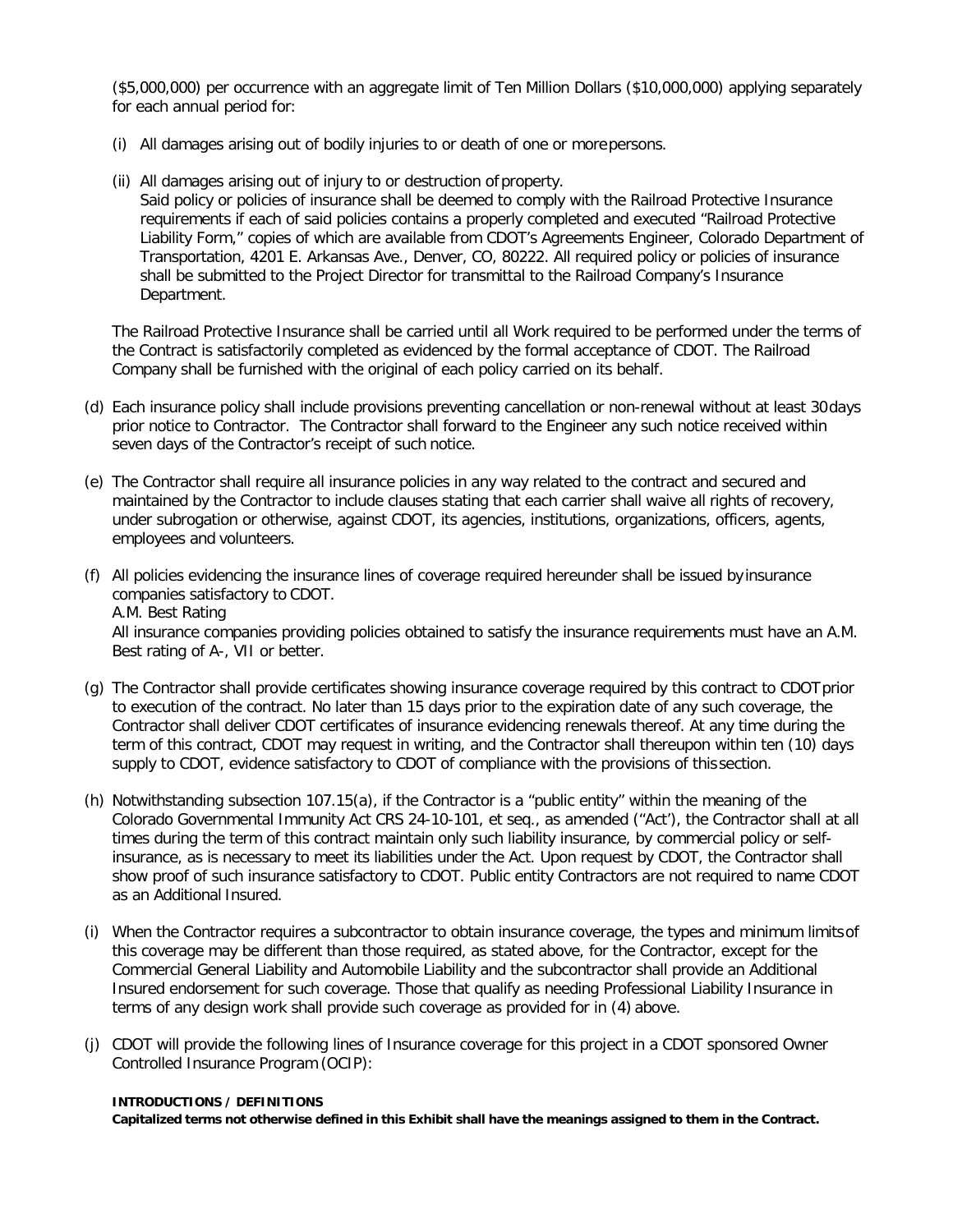**Contractor:** meaning the set forth in the first page of Book 1. Contractor refers to any person or entity awarded a Contract with CDOT to provide construction services for the Project.

**Enrolled Contractor or Subcontractor:** means the Contractor and any other Subcontractors enrolled in the OCIP as outline in the Project Insurance Manual published by the CDOT Project OCIP Administrator.

**Insurance Representative and Project OCIP Administrator:** means the entity or individual designated by CDOT to represent its interest in the OCIP through the coordination of enrollment, claims and other OCIP activities, as well as monitoring for compliance to OCIP policies, procedures and guidelines.

**Owner:** means the Colorado Department of Transportation (CDOT), a body corporate and political subdivision of the State of Colorado.

**Owner Controlled Insurance Program (OCIP):** means an insurance delivery method that includes enrolled Contractors and Subcontractors on the Project in an Owner sponsored insurance program including Workers Compensation, Commercial General and Excess Liability, Contractors Pollution Liability, and Builders Risk Insurance, and such other coverage as the Owner may in writing specifically include in the OCIP.

**Project Site:** means the physical location of Work to be performed on the Project as described in the Contract, as well as areas adjacent to the Work necessary for performance of the Work as included in the OCIP.

**Subcontractor:** means any Person with whom the Contractor has entered into any Subcontract and any other Person with whom any Subcontractor has further subcontracted any part of the Work, at any tier, performing Work at the Project Site.

Work: means all activities required to be performed by Contractor, Project Contractors and their Subcontractors to fulfill their obligations under the Contract.

#### **OWNER CONTROLLED INSURANCE PROGRAM (OCIP)**

The Project will be subject to an Owner Controlled Insurance Program ("OCIP"). The Colorado Department of Transportation (CDOT) otherwise referred to as the "Owner", acting directly or through its authorized designee will provide coverage for insurance under an OCIP.

Prior to commencement of the Work, Owner, at its sole cost, will secure and thereafter, except as otherwise provided herein, maintain at all times during the performance of this Contract, the insurance specified herein, with Owner, Contractor, Enrolled Project Contractors, and such other persons or interests as Owner may designate as insured parties, with limits not less than those specified below for each coverage.

Owner provided Insurance will apply only to Project Contractors who have completed the enrollment process, complied with the insurance requirements herein, and received notification of enrollment from the Project OCIP Administrator. Owner may require exclusion of any Subcontractor from the OCIP at the Owner's sole discretion. If a Subcontractor should be excluded from the OCIP at the Owner's discretion, then the cost of insurance may be equitably adjusted for the purchase separate insurance.

(1) Commercial General Liability- add CG 12/07

Policy Limits:

\$2,000,000 per Occurrence for Bodily Injury and Property Damage

- \$4,000,000 General Aggregate
- \$4,000,000 Completed Operations Aggregate

The Policy limits are shared by all Project Contractors enrolled in the OCIP.

Policy Exclusions – Examples could include, but are not limited to:

COVERAGE A BODILY INJURY AND PROPERTY DAMAGE LIABILITY Exclusions: Expected or Intended Injury Contractual Liability Liquor Liability Workers' Compensation and Similar Laws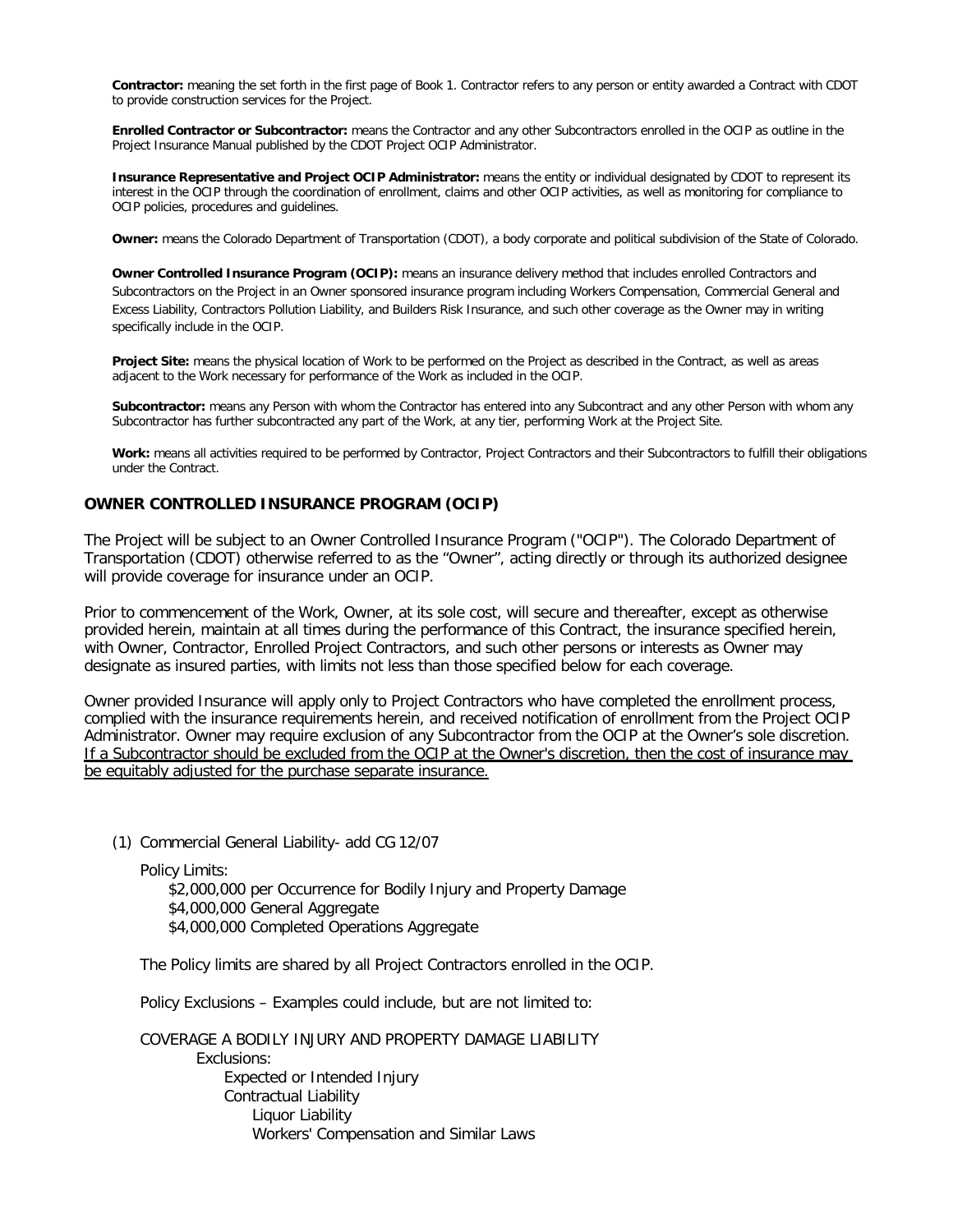Employer's Liability **Pollution** Aircraft, Auto or Watercraft Mobile Equipment War Damage to Property – modified or deleted by endorsement Damage to Your Product - modified or deleted by endorsement Damage to Your Work - modified or deleted by endorsement Damage to Impaired Property or Property Not Physically Injured Recall of Products, Work or Impaired Property Personal and Advertising Injury Electronic Data COVERAGE B PERSONAL AND ADVERTISING INJURY LIABILITY Exclusions: Knowing Violation of Rights of Another Material Published with Knowledge of Falsity Material Published Prior to Policy Period Criminal Acts Contractual Liability Breach of Contract Quality or Performance of Goods – Failure to Conform to Statements Wrong Description of Prices Infringement of Copyright, Patent, Trademark or Trade Secret Insured's in Media and Internet Type Businesses Electronic Chatrooms or Bulletin Boards

> Distribution of Material in Violation of Statues Unauthorized Use of Another's Name or Product Pollution-Related War

#### COVERAGE C MEDICAL PAYMENTS

#### Exclusions:

Any Insured Hired Person Injury on Normally Occupied Premises Workers Compensation and Similar Laws Athletics Activities Products-Completed Operations Hazard Coverage A Exclusions

#### **Additional Policy Endorsements:**

Advertisement Redefined – LC 29 08 10 11 Blanket Additional Insured – LN 20 01 06 05 Bodily Injury Redefined – LC 29 09 10 11 Bodily Injury to Co-Employees Coverage – LC 04 04 06 05 Broad Form Named Insured – LN 99 05 07 05 Broadened Damage to Premises Rented to You Coverage – LC 04 27 10 11 Commercial General Liability Coverage Form (Occurrence Version) – CG 00 01 12 07 Common Policy Conditions – IL 00 17 11 98 Composite Rate Endorsement – LC 99 12 06 05 Coverage Territory Redefined – LC 29 01 06 05 Earlier Notice of Cancellation Provided By Us – CG 02 24 10 93 – (60 Days/10 Days for nonpayment) Joint and Several Amendment LC 99 28 08 09 Joint Defense Endorsement LC 22 02 08 09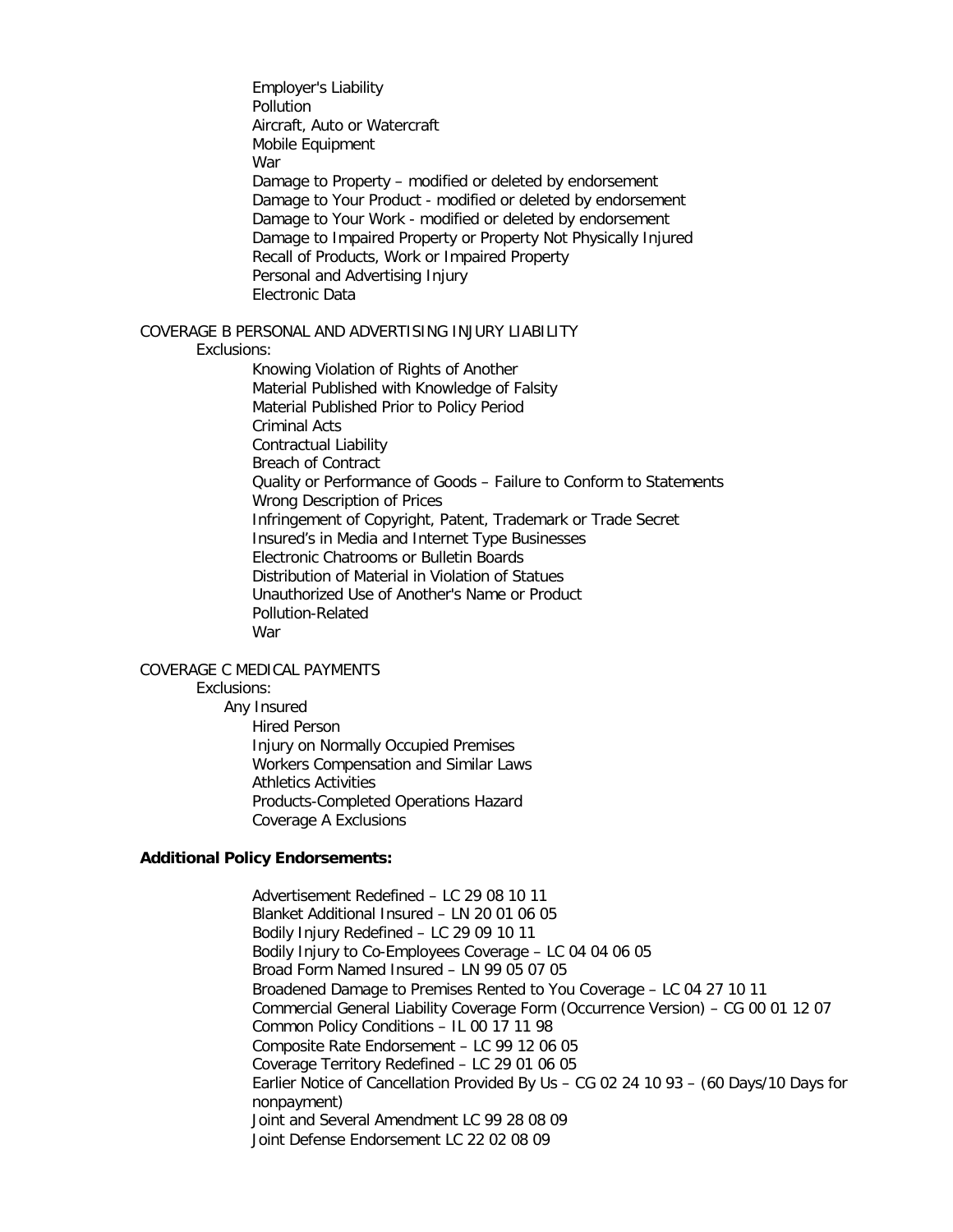Knowledge of Occurrence – LC 99 02 06 07 Mold and Mold Related Construction Defect LN 21 01 06 05 Non-Cumulation of Liability (Same Occurrence) – LC 25 13 08 08 Notice of Cancellation to Third Parties LIM 99 01 05 11 (30 Days NOC) Notice of Occurrence – LC 99 01 06 05 Nuclear Energy Liability Exclusion – IL 00 21 Per Project and Per Location Combined Aggregate Limits – With Optional Capped Limits Endorsement LG 3178 05 05 (Aggregate Limit Cap: \$20,000,000) Personal and Advertising Injury Redefined- Definition of Publication – LC 29 04 08 08 Personal and Advertising Injury – Occurrence Redefined LC 29 06 08 08 Professional Health Care Services By Employees or Volunteer Workers Coverage – LC 04 02 10 11 Reasonable Force – LC 04 01 06 05 Repair Work Endorsement-Manuscript Unintentional Failure to Disclose – LC 99 03 06 07 Waiver of Transfer of Rights of Recovery Against Others to Us – CG 24 04 05 09 – (Any person or organization with whom you have agreed in writing to waive any right of recovery prior to a loss; Premium: TBD ) Wrap-Up Insurance Program – Amendment of Coverage LC 04 23 08 09 (Completed operations extension period: 8 years)

#### **Additional Policy Exclusions:**

Asbestos Exclusion – LC 21 01 06 05 Discrimination Exclusion – LC 21 04 06 05 Employment Related Practices Exclusion – CG 21 47 12 07 Exclusion – Contractors – Professional Liability CG 22 79 07 98 Exclusion – Fungi or Bacteria – CG 21 67 12 04 Exclusion – Mold And Mold Related Construction Defect LN 21 01 06 05 Fungi or Bacteria Exclusion – CG 21 67 12 04 Lead Exclusion – LC 21 06 06 07 Nuclear Energy Liability Exclusion – IL 00 21 Recording and Distribution of Material or Information in Violation of Law Exclusion – CG 00 68 05 09 Silica Exclusion – LC 21 02 06 05 Total Pollution Exclusion – CG 21 49 09 99

Standard Insurance Service Office Commercial General Liability Insurance policy or equivalent, including Bodily Injury, Property Damage, Personal Injury and Completed Operations covering operations at the Project Site for Project Contractors shall be provided. An eight-year extension of the Completed Operations Liability coverage for the Colorado Statute of Repose and the Statute of Limitations will begin upon the earlier of expiration of the OCIP policy, Substantial Completion of the Project, or the completion of Work under Contract. This insurance will not extend to products liability coverage for any product manufactured away from the Project Site. The OCIP will be primary and non-contributory as it relates to coverage provided under the OCIP.

Contractor will be responsible for repayment of any deductible for Bodily Injury or Property damage up to \$10,000 per occurrence to the extent loss costs (including allocated loss adjustment expense) payable are attributable to its acts, or the acts of its subcontractors, or any other entity or person for whom it may be responsible, with no increase in the Contract amount.

To the extent losses covered and payable under the OCIP arise out of, or are the responsibility of the Contractor's subcontractors of any tier, Contractor may seek contribution from those subcontractors in an amount equal to the self-insured retention or deductible amount under the subcontractor's own conventional General Liability Insurance Policy ineffect at the time of enrollment into the OCIP, but in no case may the Contractor collectively collect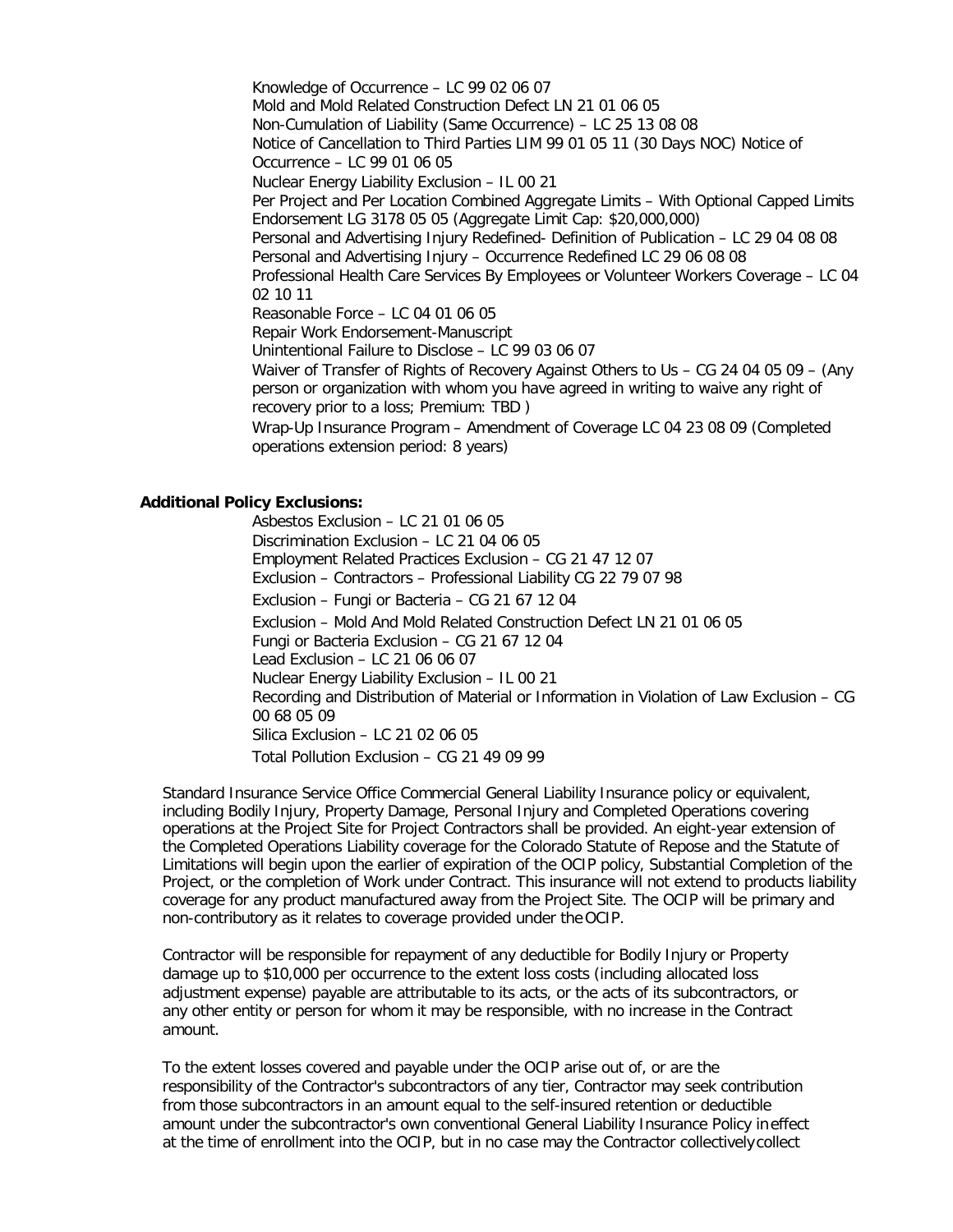more than the per occurrence deductible of \$10,000 for the occurrence which is the contractual responsibility of the Contractor.

The contractor shall estimate and report to CDOT the amount of money that would have been in their bid for Commercial General Liability Insurance on Form OCIP- B. The Contractor shall also show the amount of money remaining in their bid for Commercial General Liability for insuring items not included in the OCIP on Form OCIP- B.

(2) Umbrella or Excess Liability Insurance.

Policy limits:

\$100,000,000 Each Occurrence \$100,000,000 Aggregate

Coverage is in excess of the primary Commercial General Liability and Employer's Liability. Such Excess Liability Insurance will be primary and non-contributory as to any other excess insurance the parties hereto may have in force. An eight-year extension (for the Statute of Repose and Limitations) of the Completed Operations Liability coverage is anticipated and will begin upon the earlier of expiration of the Commercial General Liability Policy or Substantial Completion of the Project, or the completion of Work under Contract. This insurance will not extend products liability coverage for any product manufactured away from the Project Site.

These limits may be satisfied in various combinations with an Umbrella or Excess policy.

The contractor shall estimate and report to CDOT the amount of money that would have been in their bid for Excess Liability Insurance on Form OCIP- B. The Contractor shall also show the amount of money remaining in their bid for Excess Liability for insuring items not included in the OCIP on Form OCIP-B.

(3) Builders Risk Insurance.

CDOT will procure, pay for, and maintain a builder's risk insurance policy, including coverage for in-transit and off-site storage, to protect the interests of the Insured's, including CDOT, Project Contractors and its subcontractors, against the risk of loss or damage to the Work during construction at the Project Site. Such policy will include a waiver of subrogation in favor of CDOT, CDOT's Engineer, Construction Manager, Contractors, and subcontractors.

Coverage will include all materials, supplies and equipment that are intended for specific installation in the Project while such materials, supplies and equipment are located at the Project Site, in transit or while temporarily located away from the Project Site for the purpose of storage at the risk of one of the insured parties, as agreed upon by the CDOT in writing in advance of such transit or storage.

POLICY COVERAGE FORM AND EXCLUSIONS [EXAMPLES]:

Commercial Inland Marine – Builders Risk Coverage Form Endorsements: Extra Expense Endorsement

Elite Property Enhancement: Builders Risk – sub limits apply Builders Risk Warranties

Exclusions:

Government Action Nuclear Hazard War and Military Action Ordinance or Law Water – modified or deleted by endorsement Mold Exclusion Workmanship – Omission in, or faulty, inadequate or defective

Policy Coverage Extensions (sub limits may apply):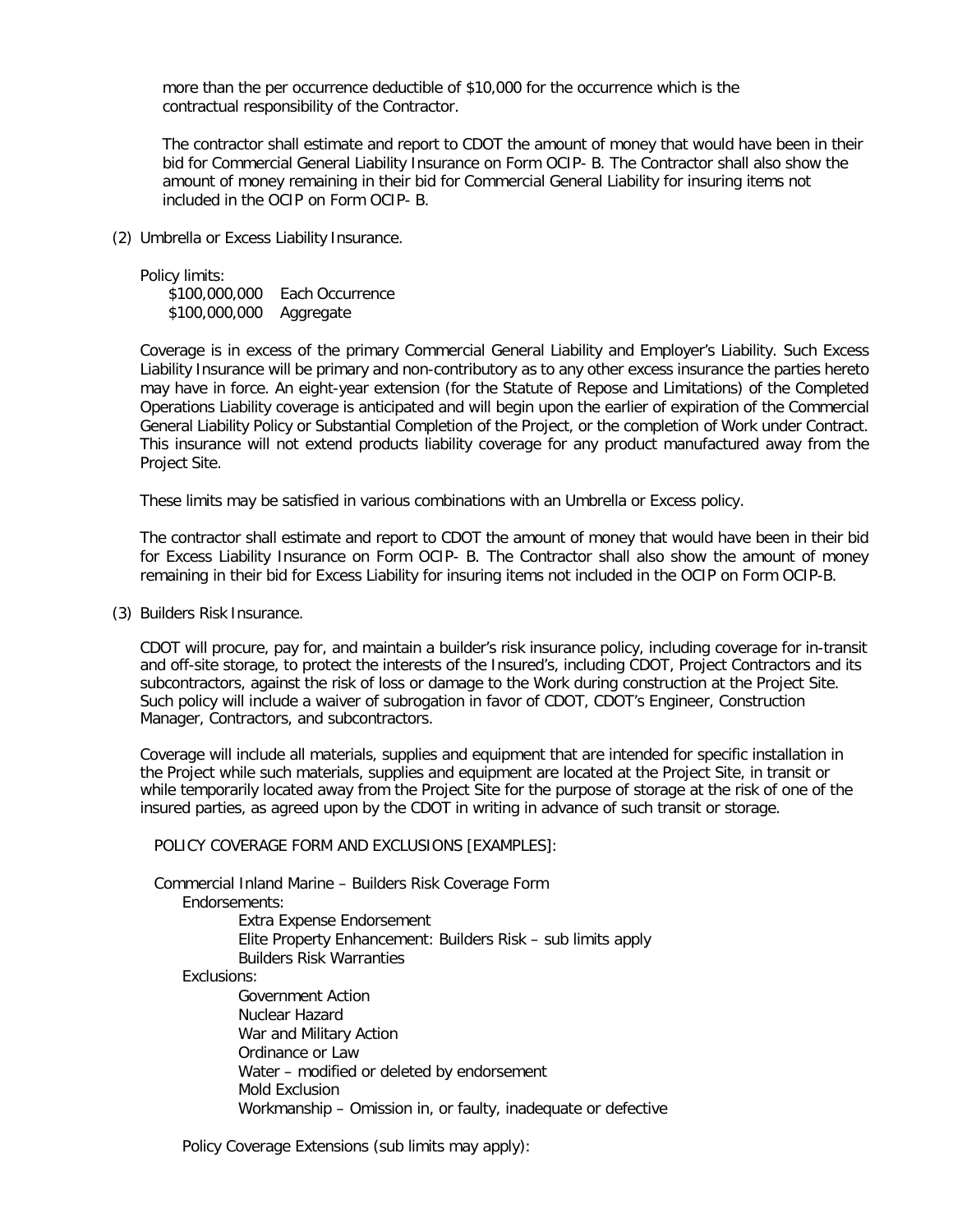Fire Department Service Charges Valuable Papers and Records Trees, Shrubs and Plants Debris Removal Pollutant Clean Up and Removal Flood Earth Movement

This insurance will not include any coverage for tools or clothing of workers or any tools, equipment, protective fencing, scaffolding, and equipment owned, rented or used by Contractor and used in the performance of the Work, or work performed at off-site fabrication facilities. Contractor shall waive any such rights of recovery from CDOT and/or the OCIP Policies.

Contractor shall be responsible for repayment of any deductible for Property Damage up to \$25,000 per occurrence to the extent loss costs (including allocated loss adjustment expense) payable are attributable to its acts, or the acts of its subcontractors, or any other entity or person for whom it may be responsible, with no increase in the Contract amount. Contractor may seek contribution from Subcontractor(s) responsible for the loss in an amount based on the contract value of the subcontractor represented below.

| <b>Total Contract Amount</b>               | Percent of deductible recovery |
|--------------------------------------------|--------------------------------|
| Subcontract value up to \$499,999          | 0 recovery                     |
| Subcontract value \$500,000 - \$999,999    | 50% recoverv                   |
| Subcontract value greater than \$1,000,000 | 100% recovery                  |

NOTE: The Builders Risk policy terms vary from policy to policy, and such insurance provided by the CDOT will be subject to such limits of liability, exclusions and deductibles as CDOT may negotiate in its discretion. Contractor is advised to consult the terms of the policy to ascertain its terms.

The Contractor shall not include in their bid amount insurance premiums for the primary coverage provided by CDOT for Builder's Risk Insurance as CDOT is providing this coverage.

#### (4) Contractor's Pollution Liability.

CDOT will procure, pay for and maintain Contractor's Pollution Liability insurance in the following limits:

| \$25,000,000 | Per Claim                                                |
|--------------|----------------------------------------------------------|
| \$25,000,000 | Aggregate                                                |
|              | Claims Expenses (including Defense Costs) within limits. |

Coverage will include Bodily Injury or Property Damage from a pollution event as defined within the policy form resulting from covered operations or completed operations of the Work performed at the Project Site.

Contractor shall be responsible for repayment of any deductible associated with the activities of the Contractor or their subcontractors up to \$25,000 per occurrence to the extent loss costs (including allocated loss adjustment expense) payable are attributable to its acts, or the acts of its Project Contractors and subcontractors, or any other entity or person for whom it may be responsible, with no increase in the Contract amount. Contractor may seek contribution from Subcontractor(s) responsible for the loss in an amount based on the contract value of the subcontractor represented below.

| <b>Total Contract Amount</b>               | Percent of deductible recovery |
|--------------------------------------------|--------------------------------|
| Subcontract value up to \$499,999          | 0 recovery                     |
| Subcontract value \$500,000 - \$999,999    | 50% recovery                   |
| Subcontract value greater than \$1,000,000 | 100% recovery                  |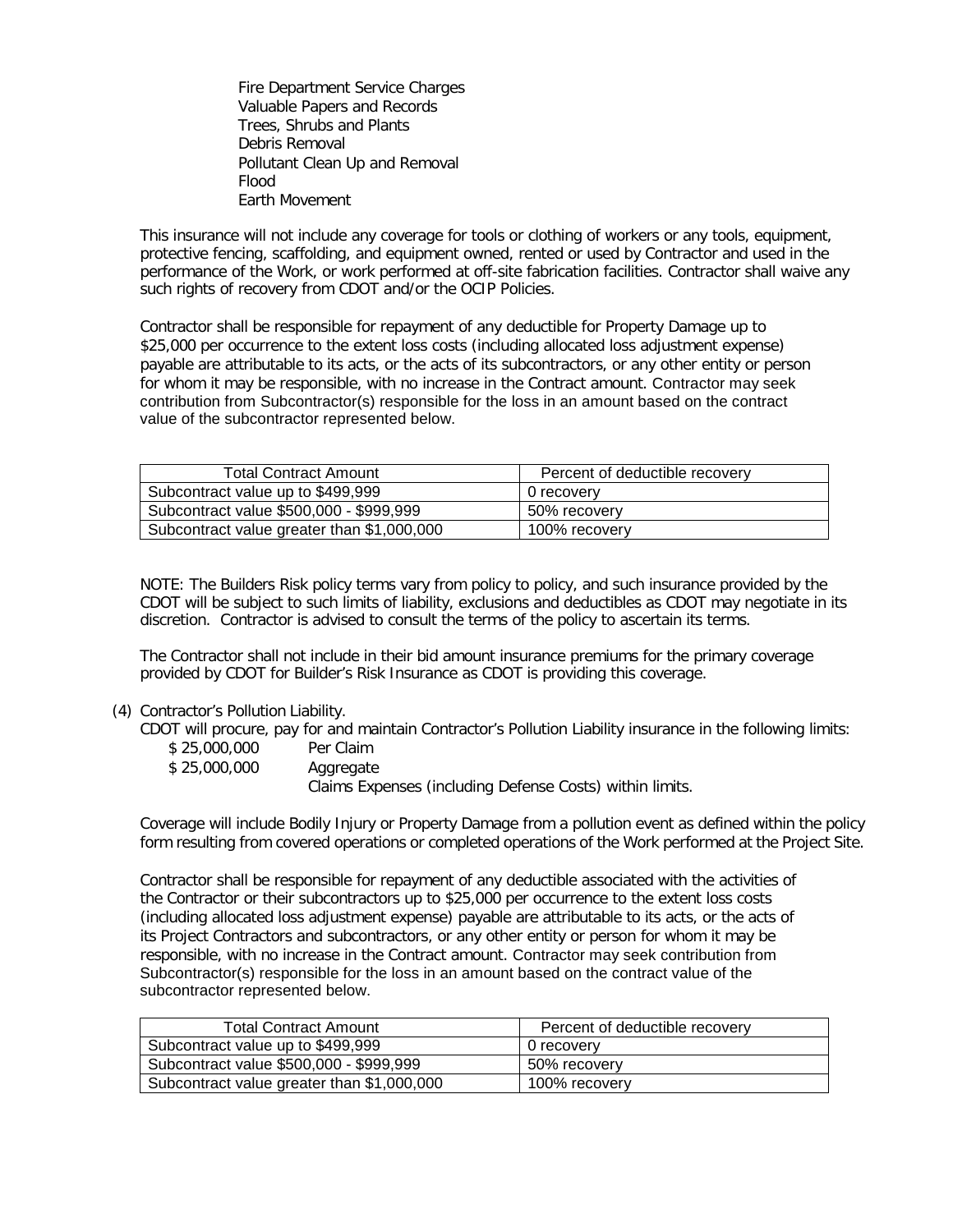The Contractor shall not included in their bid amount insurance premiums for the primary coverage provided by CDOT for Contractor's Pollution Liability Insurance as CDOT is providing this coverage.

- (5) The OCIP and other insurance Contractor Obligations
	- (i) CDOT provided Insurance shall not apply to vendors, manufacturers, suppliers, materialdealers, haulers and/or independent haulers, and others who merely transport, pick up, deliver or carry materials, personnel, parts or equipment, or any other items or persons to or from the Project Site. Subcontractors providing on site hauling services with dedicated payroll will be considered eligible for enrollment at CDOT's discretion.
	- (ii) The cost of the OCIP Insurance specified herein to be obtained by CDOT will be paid for by CDOT, and CDOT shall receive and pay, as the case may be, all adjustments in such costs, whether by way of dividends or audits, or otherwise. CDOT shall execute such instruments of assignment as may be necessary to permit CDOT to receive such adjustments and shall cause all Contractors covered by such insurance to do the same.
	- (iii) CDOT will review the estimates reported on Insurance Worksheet Summary, Form OCIP- B and the submitted Insurance Calculation Worksheet(s), OCIP – S(1) for money which has been removed from their bid amounts in Section 2. In the event CDOT's estimate of total insurance cost differs from the total provided on the worksheet by more than 15% CDOT and the Contractor shall determine the cause of the difference and make appropriate modification to the CAP (contract amount) prior to the award and start of work on the project. These amounts are subject to final audit at the close of the project, CDOT understands that there may be multiple changes throughout the course of the project.
	- (iv) The furnishing of insurance by CDOT shall in no way relieve, limit, or be construed to relieve Contractor or subcontractors of any responsibility or obligation whatsoever otherwise imposedby the Contract. CDOT assumes no obligation to provide insurance other than that specified herein. However, CDOT reserves the right to furnish additional insurance coverage of various types and limits.
	- (v) The Contractor shall furnish a copy of this Revision of Section 107 to all subcontractors of every tier.
	- (vi) Prior to commencement of operations at the Project Site, each Contractor shall complete a Contractor / subcontractor Application for enrollment into the OCIP and shall furnish and cause each of its subcontractors to furnish to the CDOT or its Insurance Representative estimates for the total construction values, and estimated WC Payrolls in connection with the Work. The Insurance Representative may request, and the Project Contractor shall comply with such request for copies of rate pages from their Workers Compensation, General and Excess Liability policies, or other insurance related information deemed necessary to effect and maintain coverage, and/or to assure that CDOT has received the appropriate reduction of the total insurance cost excluded from their Contract, including any markup thereon.
	- (vii)Failure to comply with any of the above items will be considered noncompliance with the Contract and may result in remedial action, including withholding of payment, and/or removal of Contractor and/or subcontractor from the Project Site.
	- (viii) Liability policies required of the Contractor and their subcontractors in this Revision of Section 107 shall, where prudently feasible, shall name CDOT and the Contractor and their, elected and appointed officials, directors, officers, employees, agents, representatives, and any additional entities as CDOT or Contractor may request, as Additional Insured. The Additional Insured Endorsement, equivalent to ISO form CG2010 (07/04) and CG2037 (07/04) edition(s),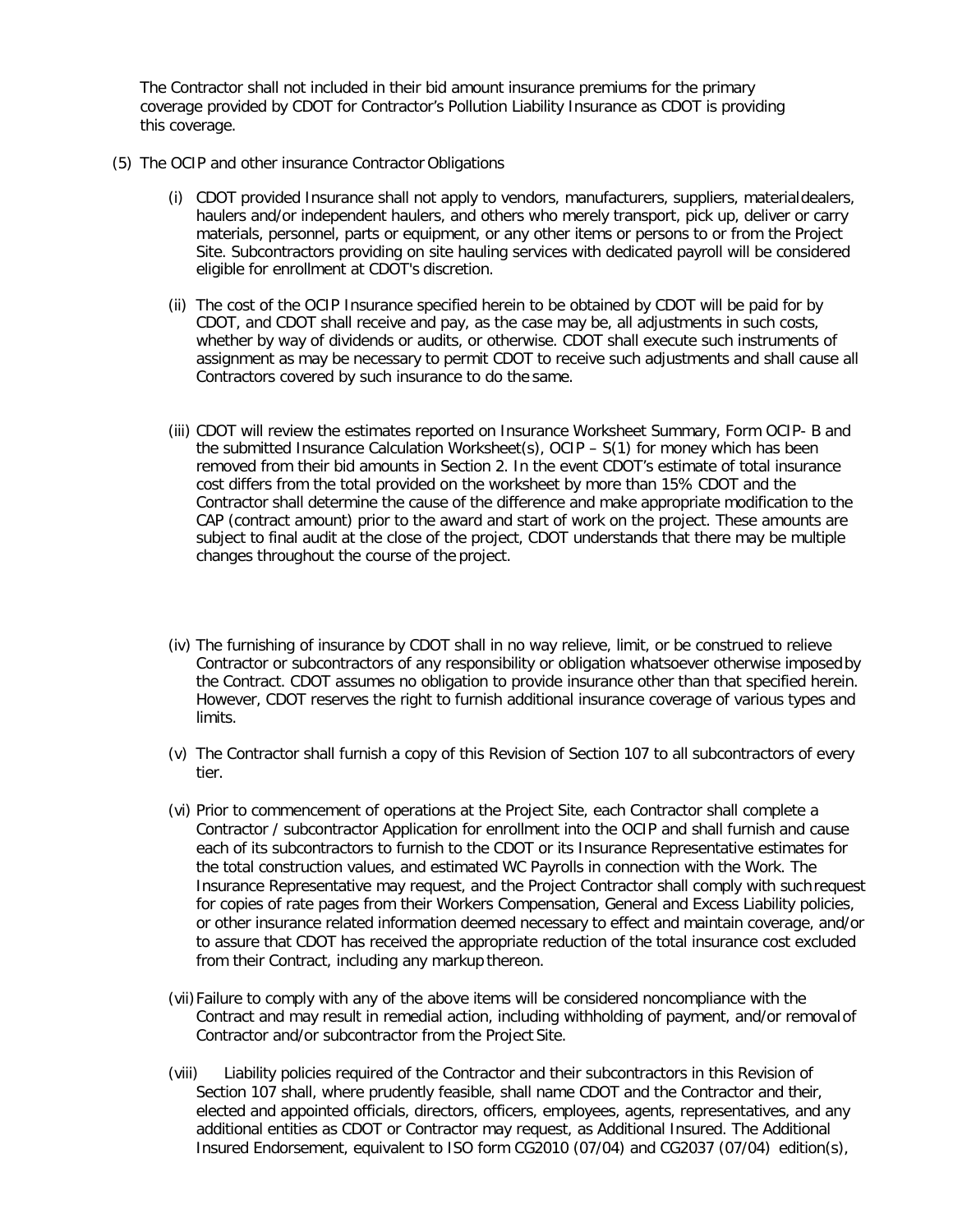shall state that the coverage provided to the Additional Insured is primary and non-contributory with respect to any other insurance available to the Additional Insured. Contractor is responsible to ensure to the best of its ability that those entering the Project Site location have evidence of, or hold, the appropriate insurance or that those visitors are escorted while at the Project. Exceptions may be granted where mutually agreed to in advance between CDOT and the Contractor. Workers' compensation policies are exempt from the additional insured requirement.

- (ix) All policies of insurance required in this Revision of Section 107 shall be endorsed to providethat the insurance company shall provide written notice to CDOT at least 30 days prior to the effective date of any cancellation of such policies.
- (x) All policies of insurance, as allowed by statute, that are in any way related to the Work, including those that are secured and maintained by consultants and subcontractors, shall include clauses providing that each underwriter shall waive all its rights of recovery under subrogation or otherwise, against CDOT, their Representative(s), Contractor and subcontractors.
- (xi) Parties covered in this Revision of Section 107 shall cause to be furnished to CDOT and Contractor, or their Insurance Representative, certificates ofinsurance evidencing all insurance as required by this Contract. As and when CDOT or Contractor may direct, copies of the actual insurance policies or renewals or replacements thereof shall be submitted to CDOT or Contractor. All copies of policies, if any, and certificates of insurance submitted to CDOT shall be in form and content acceptable to CDOT or Contractor.
- (xii) Nothing contained herein shall relieve Contractor, or its subcontractors of their obligations to exercise due care when performing any Work on the Project or to complete such Work in strict compliance with the Contract.
- (xiii) By enrolling in the OCIP, the Contractor acknowledges that (A) the limits of OCIP provided insurance are shared by all insured parties under the OCIP for the Project, (B) CDOT and their affiliates of every tier disclaim any responsibility whatsoever for the availability, adequacy or exhaustion of the limits ofthe OCIP, the present or future solvency of any OCIP insurers, or any claims or disputes by, between, or among CDOT and any Contractor and any subcontractor, or any tier, and any of the OCIP insurance carriers.
- (xiv) Any type of insurance or increase in limits not described herein which Contractor requires for its own protection or as a result of any applicable law shall be its own responsibility and expense.
- (k) Intentionally Blank
- (l) Intentionally Blank
- (m) The Contractor and subcontractors are required to carry insurance coverages and limits listed belowoutside the OCIP which must be the same limits listed in (a) for the Contractor and for the subcontractor.
	- Workers' Compensation
	- Employer Liability
	- Commercial General Liability Off-site work and exposures
	- Automobile Liability at all times
	- Umbrella or Excess Liability Off-site work and exposures

All other insurance in Section (a) shall continue to be carried as required.

- (n) CDOT will provide a Project Insurance Manual (PIM) that gives further detail on insurance and how to enroll in the OCIP. The PIM is hereby included in the Contract by reference.
- (o) General Additional Safety Requirements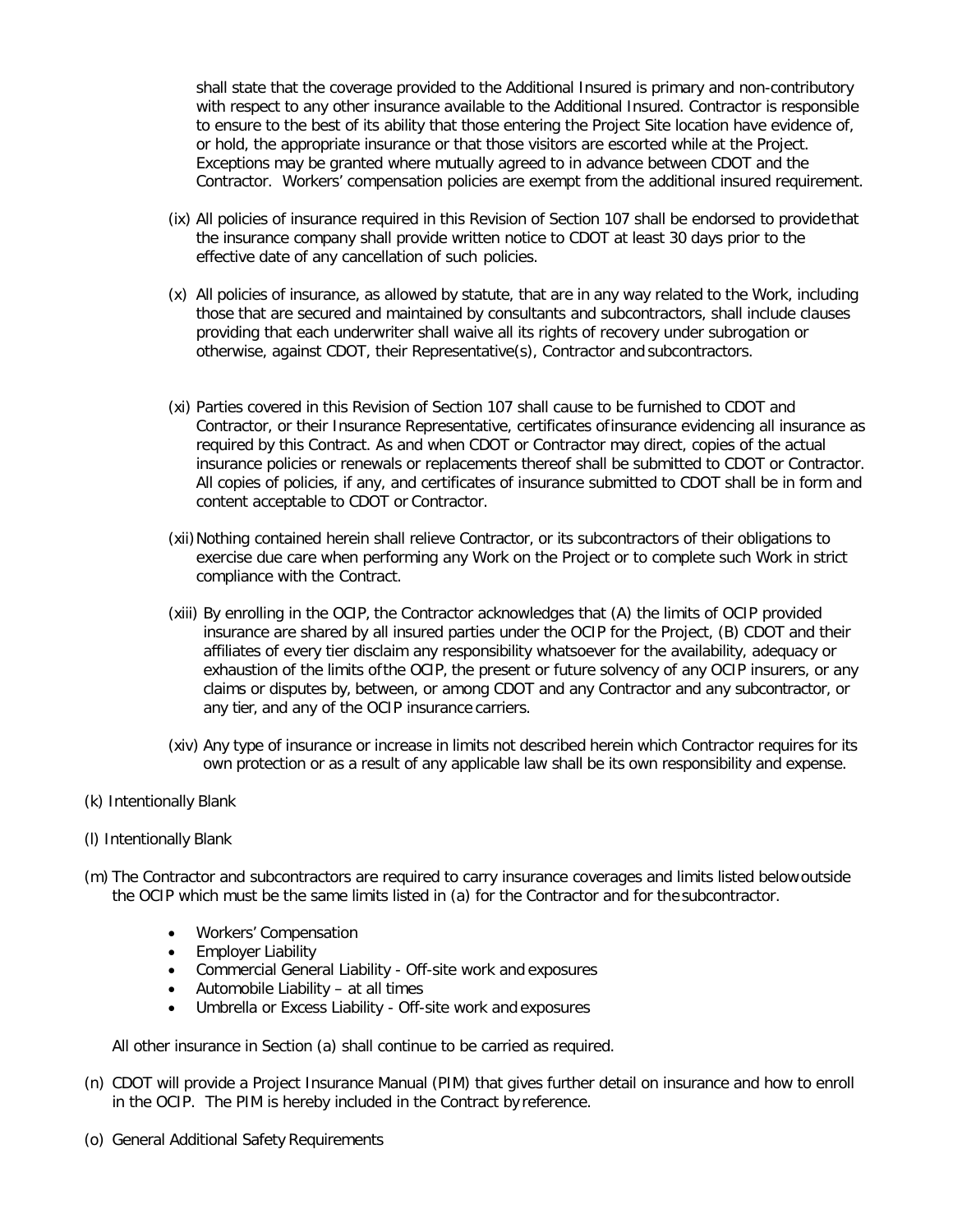The Contractors and subcontractors shall within their own site specific Safety Requirements or Manuals, ensure compliance has been met with the following Safety Requirements, which are incorporated in the Contract Documents.

The Contractor shall take all necessary precautions to protect the safety and health of the Project Site and is ultimately responsible to establish and maintain a written Contractor Safety Program (CSP) for the Work. The Contractor shall establish administrative and technical means for the mitigation of risk, response to incidents, and recovery/restoration to normal operations at the Project Site. The Program shall include development of a site safety culture which supports, "best practices" for accident prevention, job specific hazard recognition and planning, training, reporting, management oversight, and implementation.

All costs, penalties, and expenses of complying with the requirements of these Safety Requirements shall be included as part of the cost of the Contract. The Contractor shall notify CDOT promptly, in writing, if a charge of non-compliance has been filed against the Contractor, or any subcontractor, in connection with its performance of the Work.

The developed CSP shall apply in all phases of the Work. The objective of the program is to eliminate or control accident risks to personnel, associated management, subcontractors, equipment, facilities, general public, and environment. Required activities include hazard identification & analysis, planning, management, dedicated resources, auditing conformance, training, communicating results and documentation.

Additionally, clear and open partnering and communications relative to the safety program between the Contractor, subcontractors and CDOT's Representatives is a key component in effectively implementing and assuring conformance.

The Contractor is solely responsible for health and safety and shall perform the Work in a safe and environmentally acceptable manner; this includes all of its subcontractors.

(1) Safety Criteria

Notice of Correction of other unsafe conditions will be conveyed in writing within 24 hours after receiving written notice from CDOT or CDOT's Safety Representative of unsafe work. Lost time and lost productivity associated with this or any safety violation will be at the sole cost of the Contractor or the subcontractor without additional compensation.

(2) Contractor Site Safety Management

Each subcontractor is required to name an individual on its payroll as a Safety Representative (SR). These SRs are not required to be full-time safety representatives. The subcontractors are required to name an individual(s) who has the experience, ability and authorization to act on the subcontractor's behalf in matters of safety on the Project.

If at any time any subcontractor is performing one or more contracts and has fifty (50) or more employees on site for a period of 2) consecutive workdays, including cumulative workdays under multiple contracts ("high employment"), such subcontractor Shall have a full-time qualified safety representative on the job site to ensure the safety of its operations during the period of such high employment.

The Contractor shall administer any job-site safety recognition incentive program developed for the site in an effort to maintain a safety-conscious workforce at the site.

- (3) OCIP Required Contractor Site Safety Requirements:
	- (i) The Contractors Safety Program shall conform to all aspects of this Section and be consistentwith the requirements herein and the CDOT Required Contractor's Safety Management Plan.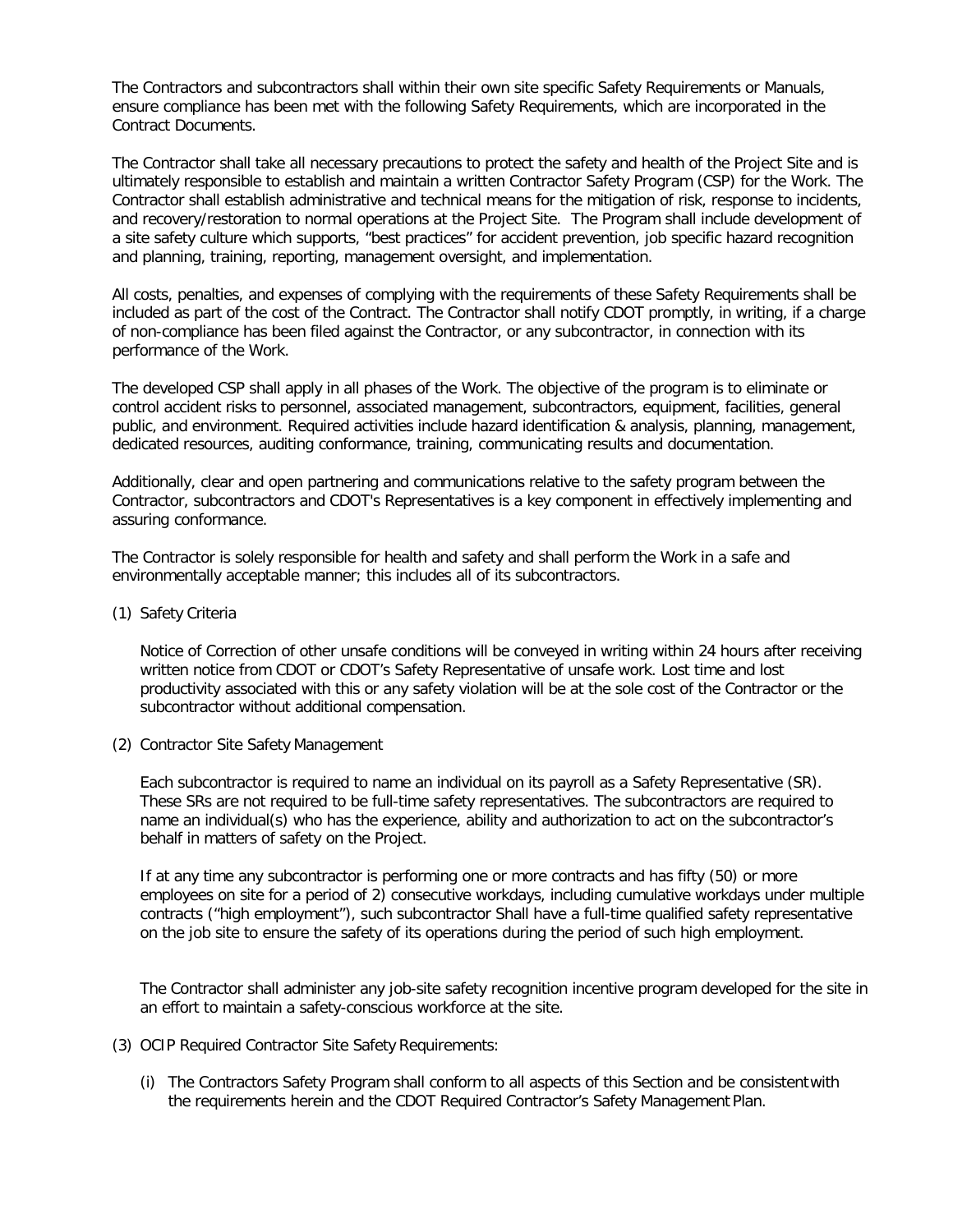(ii) The Contractor shall conduct a project/site safety orientation for all Contractor & subcontractor employees prior to their working on the Project Site; including orientation for all full timeproject oversight and management personnel. Upon completion of the orientation, a uniquely project identifiable hard-hat decal shall be provided to each worker.

The safety orientation (at a minimum) shall include the following:

- (A) A description of the extent and nature of the Project.
- (B) A description of any hazards that can typically be expected during the course of work, andmeans and methods for avoiding or protecting oneself.
- (C) Required work practices, job conduct, and accident reporting procedures.
- (D) Any other general information to acquaint the employee with special work andsafety requirements at the Site.

(iii) The Contractors and subcontractors shall be prohibited from use and possession of alcoholic beverages, drugs (other than prescription), carrying weapons or ammunition onto the site, or using or carrying weapons while performing work on the Project's behalf, or attending Project sponsored activities. Contractor, at its own expense and with the approval of CDOT, shall adopt a policy of a drug free work site on the Project, which at a minimum shall include pre-employment, reasonable suspicion and post-accident drug testing. Contractor, at its discretion, may include "for cause" and "random" testing if consistent best practices are applied. Contractor shall require all subcontractors to maintain reasonable, similar drug testing policies and programs.

The Contractor shall require all workers to demonstrate a negative drug test before attending a Project Safety Orientation, and performing any work on an CDOT OCIP Sponsored Project. Previous drug test results from an accredited facility done within forty-five (45) days will be acceptable. Any employee who has not worked on a CDOT OCIP Sponsored Project during the last 12 months must retest and go through a new Project Safety Orientation as provided by the Contractor.

- (iv) Current crane certification for each crane is required and must be on file at the jobsite.
- (v) The Contractors safety enforcement activities shall be documented and/or logged and provided to the CDOT's Safety Representative upon request (without any personnel privacy sensitive information) and this information shall be on file at the jobsite.
- (vi) Include Personal Protective Equipment (PPE) requirements and policy.
	- (A) 100 percent fall protection at working surfaces above 6ft without review and authorization from OCIP Safety Manager
	- (B) 100 percent eye protection with side shields required.
	- (C) 100 percent wearing of heavy-duty work boots/shoes required.
	- (D) 100 percent wearing of hardhats required.
	- (E) 100 percent wearing of shirt & long pants (no shorts).
	- (F) 100 percent wearing of high visibility vest or clothing.
	- (G) Hearing protection as required.
- (4) OCIP Required Reporting